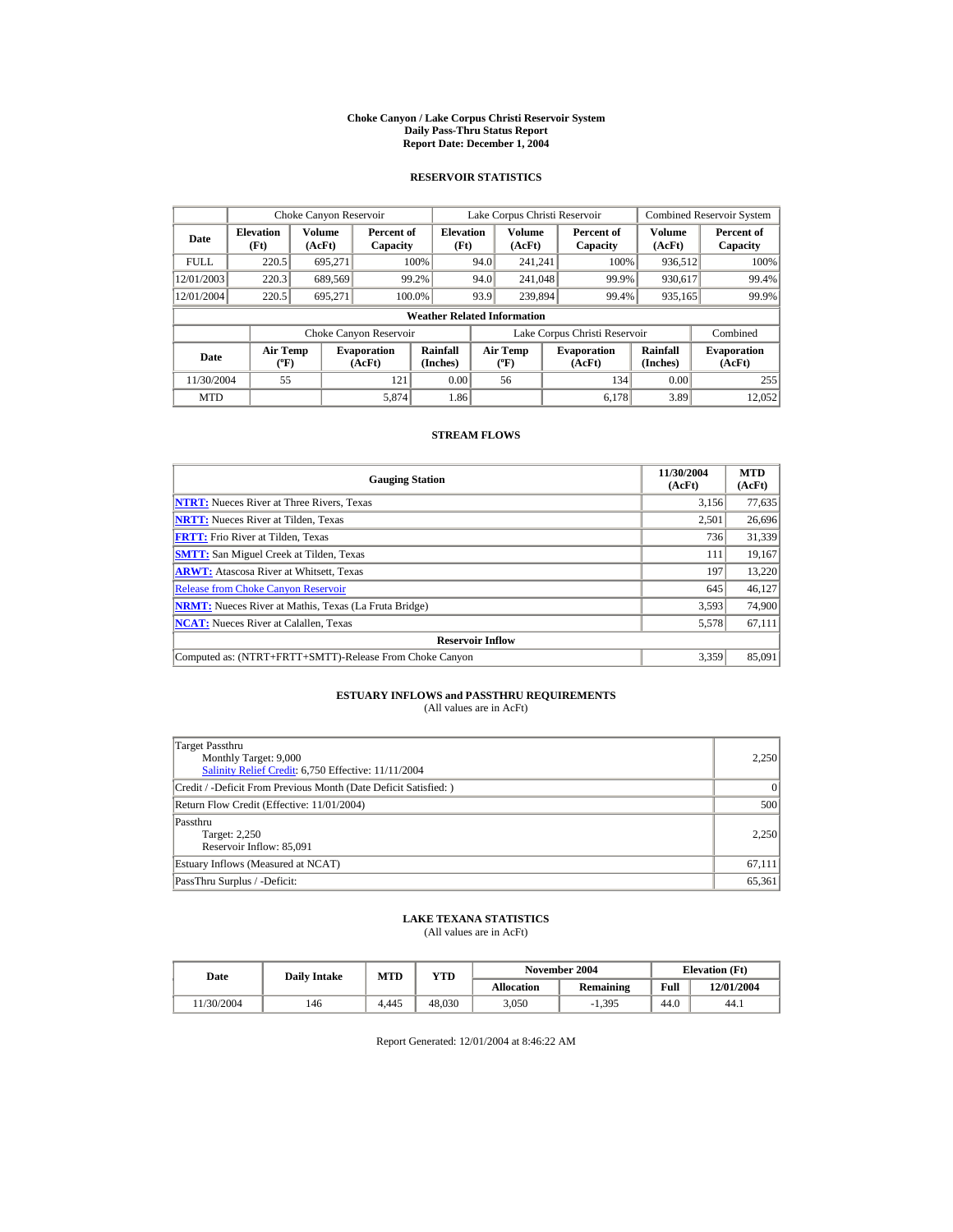#### **Choke Canyon / Lake Corpus Christi Reservoir System Daily Pass-Thru Status Report Report Date: December 2, 2004**

## **RESERVOIR STATISTICS**

|             | Choke Canyon Reservoir                      |                  |                              |                          | Lake Corpus Christi Reservoir |                                           |  |                               |                      | <b>Combined Reservoir System</b> |  |  |
|-------------|---------------------------------------------|------------------|------------------------------|--------------------------|-------------------------------|-------------------------------------------|--|-------------------------------|----------------------|----------------------------------|--|--|
| Date        | <b>Elevation</b><br>(Ft)                    | Volume<br>(AcFt) | Percent of<br>Capacity       | <b>Elevation</b><br>(Ft) |                               | Volume<br>(AcFt)                          |  | Percent of<br>Capacity        | Volume<br>(AcFt)     | Percent of<br>Capacity           |  |  |
| <b>FULL</b> | 220.5                                       | 695.271          |                              | 100%                     | 94.0                          | 241.241                                   |  | 100%                          | 936,512              | 100%                             |  |  |
| 12/02/2003  | 220.3                                       | 690.083          |                              | 99.3%                    | 94.0                          | 241.241                                   |  | 100.0%                        | 931,324              | 99.4%                            |  |  |
| 12/02/2004  | 220.5                                       | 695.271          |                              | 100.0%                   | 94.0                          | 240,663                                   |  | 99.8%                         | 935,934              | 99.9%                            |  |  |
|             | <b>Weather Related Information</b>          |                  |                              |                          |                               |                                           |  |                               |                      |                                  |  |  |
|             |                                             |                  | Choke Canyon Reservoir       |                          |                               |                                           |  | Lake Corpus Christi Reservoir |                      | Combined                         |  |  |
| Date        | <b>Air Temp</b><br>$({}^{\circ}\mathrm{F})$ |                  | <b>Evaporation</b><br>(AcFt) | Rainfall<br>(Inches)     |                               | <b>Air Temp</b><br>$({}^{\circ}\text{F})$ |  | <b>Evaporation</b><br>(AcFt)  | Rainfall<br>(Inches) | <b>Evaporation</b><br>(AcFt)     |  |  |
| 12/01/2004  | 56                                          |                  | 121                          | 0.00                     |                               | 53                                        |  | 78                            | 0.00                 | 199                              |  |  |
| <b>MTD</b>  |                                             |                  | 121                          | 0.00                     |                               |                                           |  | 78                            | 0.00                 | 199                              |  |  |

### **STREAM FLOWS**

| <b>Gauging Station</b>                                       | 12/01/2004<br>(AcFt) | <b>MTD</b><br>(AcFt) |
|--------------------------------------------------------------|----------------------|----------------------|
| <b>NTRT:</b> Nueces River at Three Rivers, Texas             | 3,255                | 3,255                |
| <b>NRTT:</b> Nueces River at Tilden, Texas                   | 3,057                | 3,057                |
| <b>FRTT:</b> Frio River at Tilden, Texas                     | 665                  | 665                  |
| <b>SMTT:</b> San Miguel Creek at Tilden, Texas               | 97                   | 97                   |
| <b>ARWT:</b> Atascosa River at Whitsett, Texas               | 161                  | 161                  |
| <b>Release from Choke Canyon Reservoir</b>                   | 476                  | 476                  |
| <b>NRMT:</b> Nueces River at Mathis, Texas (La Fruta Bridge) | 1.965                | 1,965                |
| <b>NCAT:</b> Nueces River at Calallen, Texas                 | 4,466                | 4,466                |
| <b>Reservoir Inflow</b>                                      |                      |                      |
| Computed as: (NTRT+FRTT+SMTT)-Release From Choke Canyon      | 3.541                | 3,541                |

# **ESTUARY INFLOWS and PASSTHRU REQUIREMENTS**<br>(All values are in AcFt)

| Target Passthru<br>Monthly Target: 4,500<br>Salinity Relief Credit: 0 Effective: | 4,500 |
|----------------------------------------------------------------------------------|-------|
| Credit / -Deficit From Previous Month (Date Deficit Satisfied:)                  | 2,250 |
| Return Flow Credit (Effective: 12/01/2004)                                       | 500   |
| Passthru<br>Target: 4,500<br>Reservoir Inflow: 3,541                             | 3,541 |
| Estuary Inflows (Measured at NCAT)                                               | 4,466 |
| PassThru Surplus / -Deficit:                                                     | 3,675 |

## **LAKE TEXANA STATISTICS**

(All values are in AcFt)

| Date       | <b>Daily Intake</b> | MTD | $_{\rm VTD}$ |            | December 2004 | <b>Elevation</b> (Ft) |            |
|------------|---------------------|-----|--------------|------------|---------------|-----------------------|------------|
|            |                     |     |              | Allocation | Remaining     | Full                  | 12/02/2004 |
| 12/01/2004 | 146                 | 146 | 48.175       | 3.050      | 2.904         | 44.0                  | 44.0       |

Report Generated: 12/02/2004 at 8:29:47 AM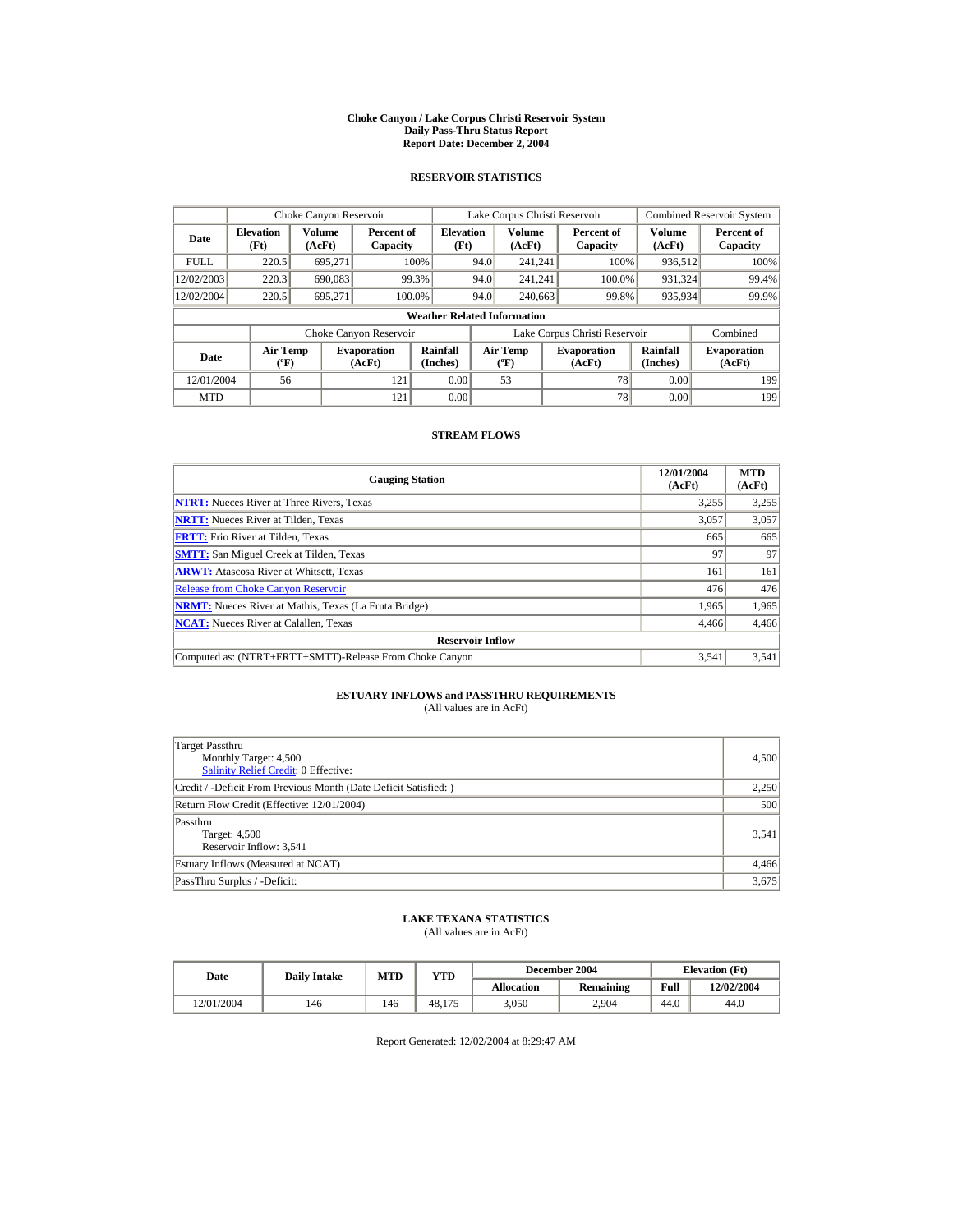#### **Choke Canyon / Lake Corpus Christi Reservoir System Daily Pass-Thru Status Report Report Date: December 3, 2004**

## **RESERVOIR STATISTICS**

|             | Choke Canyon Reservoir                      |                  |                              |                          |                                           | Lake Corpus Christi Reservoir |  |                               |                      | <b>Combined Reservoir System</b> |  |  |
|-------------|---------------------------------------------|------------------|------------------------------|--------------------------|-------------------------------------------|-------------------------------|--|-------------------------------|----------------------|----------------------------------|--|--|
| Date        | <b>Elevation</b><br>(Ft)                    | Volume<br>(AcFt) | Percent of<br>Capacity       | <b>Elevation</b><br>(Ft) |                                           | Volume<br>(AcFt)              |  | Percent of<br>Capacity        | Volume<br>(AcFt)     | Percent of<br>Capacity           |  |  |
| <b>FULL</b> | 220.5                                       | 695.271          |                              | 100%                     | 94.0                                      | 241.241                       |  | 100%                          | 936,512              | 100%                             |  |  |
| 12/03/2003  | 220.3                                       | 690,342          |                              | 99.3%                    | 94.0                                      | 241.241                       |  | 100.0%                        | 931,583              | 99.5%                            |  |  |
| 12/03/2004  | 220.5                                       | 695.271          | 100.0%                       |                          | 94.0                                      | 241,048                       |  | 99.9%                         | 936.319              | 100.0%                           |  |  |
|             | <b>Weather Related Information</b>          |                  |                              |                          |                                           |                               |  |                               |                      |                                  |  |  |
|             |                                             |                  | Choke Canyon Reservoir       |                          |                                           |                               |  | Lake Corpus Christi Reservoir |                      | Combined                         |  |  |
| Date        | <b>Air Temp</b><br>$({}^{\circ}\mathrm{F})$ |                  | <b>Evaporation</b><br>(AcFt) | Rainfall<br>(Inches)     | <b>Air Temp</b><br>$({}^{\circ}\text{F})$ |                               |  | <b>Evaporation</b><br>(AcFt)  | Rainfall<br>(Inches) | <b>Evaporation</b><br>(AcFt)     |  |  |
| 12/02/2004  | 66                                          |                  | 91                           | 0.00                     |                                           | 62                            |  | 78                            | 0.00                 | 169                              |  |  |
| <b>MTD</b>  |                                             |                  | 212                          | 0.00                     |                                           |                               |  | 156                           | 0.00                 | 368                              |  |  |

### **STREAM FLOWS**

| <b>Gauging Station</b>                                       | 12/02/2004<br>(AcFt) | <b>MTD</b><br>(AcFt) |
|--------------------------------------------------------------|----------------------|----------------------|
| <b>NTRT:</b> Nueces River at Three Rivers, Texas             | 3,136                | 6,392                |
| <b>NRTT:</b> Nueces River at Tilden, Texas                   | 4,208                | 7,265                |
| <b>FRTT:</b> Frio River at Tilden, Texas                     | 625                  | 1,290                |
| <b>SMTT:</b> San Miguel Creek at Tilden, Texas               | 83                   | 181                  |
| <b>ARWT:</b> Atascosa River at Whitsett, Texas               | 141                  | 302                  |
| <b>Release from Choke Canyon Reservoir</b>                   | 131                  | 607                  |
| <b>NRMT:</b> Nueces River at Mathis, Texas (La Fruta Bridge) | 2.422                | 4,387                |
| <b>NCAT:</b> Nueces River at Calallen, Texas                 | 3,275                | 7.742                |
| <b>Reservoir Inflow</b>                                      |                      |                      |
| Computed as: (NTRT+FRTT+SMTT)-Release From Choke Canyon      | 3.714                | 7,255                |

# **ESTUARY INFLOWS and PASSTHRU REQUIREMENTS**<br>(All values are in AcFt)

| Target Passthru<br>Monthly Target: 4,500<br><b>Salinity Relief Credit: 0 Effective:</b> | 4,500 |
|-----------------------------------------------------------------------------------------|-------|
| Credit / -Deficit From Previous Month (Date Deficit Satisfied:)                         | 2,250 |
| Return Flow Credit (Effective: 12/01/2004)                                              | 500   |
| Passthru<br>Target: 4,500<br>Reservoir Inflow: 7,255                                    | 4,500 |
| Estuary Inflows (Measured at NCAT)                                                      | 7,742 |
| PassThru Surplus / -Deficit:                                                            | 5,992 |

## **LAKE TEXANA STATISTICS**

(All values are in AcFt)

| Date       | <b>Daily Intake</b> | <b>MTD</b> | $_{\rm VTD}$ |            | December 2004 | <b>Elevation</b> (Ft) |            |
|------------|---------------------|------------|--------------|------------|---------------|-----------------------|------------|
|            |                     |            |              | Allocation | Remaining     | Full                  | 12/03/2004 |
| 12/02/2004 | 145                 | 291        | 48.320       | 3.050      | 2.759         | 44.0                  | 44.0       |

Report Generated: 12/03/2004 at 8:42:00 AM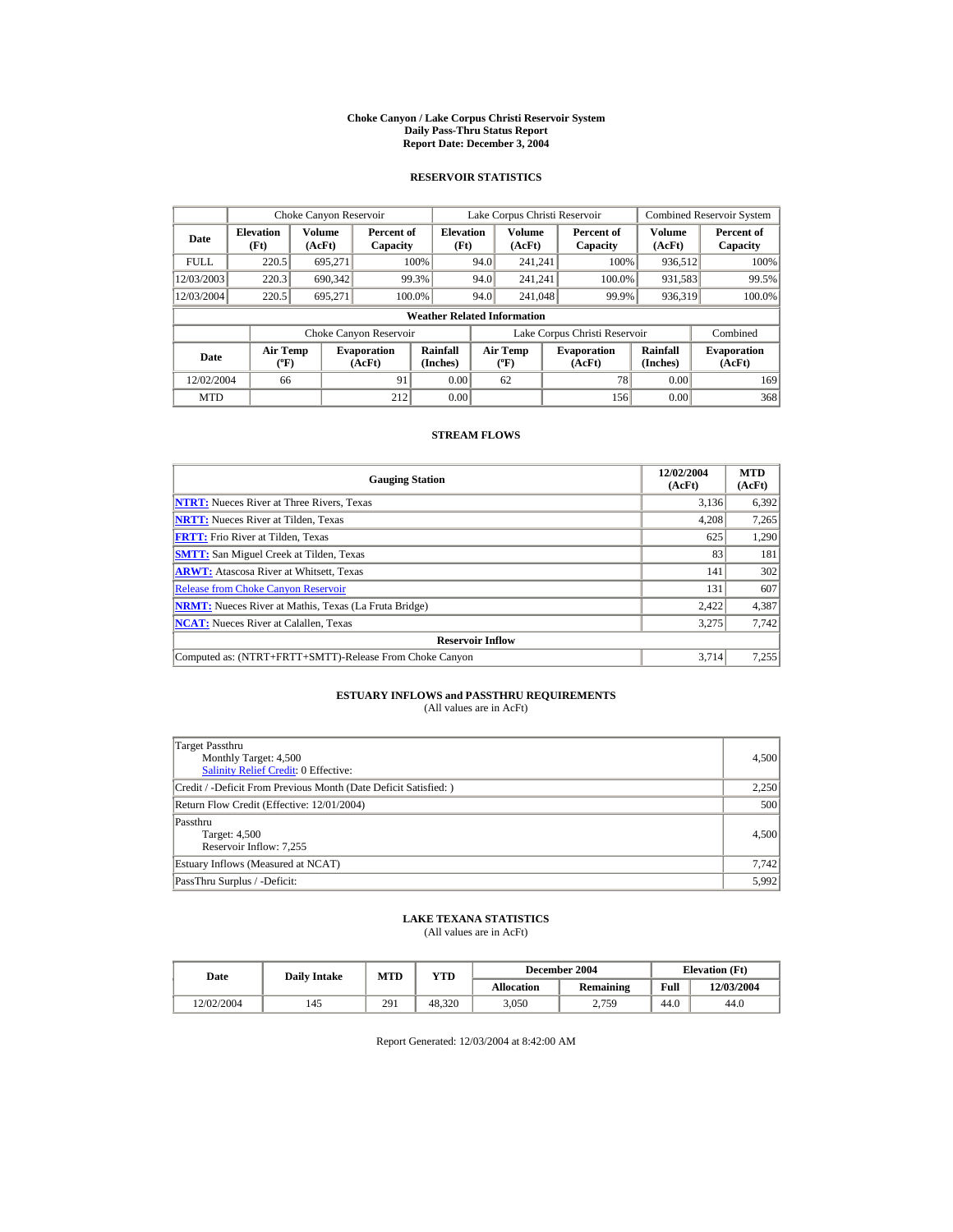#### **Choke Canyon / Lake Corpus Christi Reservoir System Daily Pass-Thru Status Report Report Date: December 4, 2004**

## **RESERVOIR STATISTICS**

|             | Choke Canyon Reservoir                      |                         |                              |                          | Lake Corpus Christi Reservoir             |                  |  |                               |                      | <b>Combined Reservoir System</b> |  |  |
|-------------|---------------------------------------------|-------------------------|------------------------------|--------------------------|-------------------------------------------|------------------|--|-------------------------------|----------------------|----------------------------------|--|--|
| Date        | <b>Elevation</b><br>(Ft)                    | <b>Volume</b><br>(AcFt) | Percent of<br>Capacity       | <b>Elevation</b><br>(Ft) |                                           | Volume<br>(AcFt) |  | Percent of<br>Capacity        | Volume<br>(AcFt)     | Percent of<br>Capacity           |  |  |
| <b>FULL</b> | 220.5                                       | 695.271                 |                              | 100%                     | 94.0                                      | 241.241          |  | 100%                          | 936,512              | 100%                             |  |  |
| 12/04/2003  | 220.3                                       | 690,083                 |                              | 99.3%                    | 94.0                                      | 241.241          |  | 100.0%                        | 931,324              | 99.4%                            |  |  |
| 12/04/2004  | 220.5                                       | 695.271                 | 100.0%                       |                          | 94.0                                      | 240,663          |  | 99.8%                         | 935,934              | 99.9%                            |  |  |
|             | <b>Weather Related Information</b>          |                         |                              |                          |                                           |                  |  |                               |                      |                                  |  |  |
|             |                                             |                         | Choke Canyon Reservoir       |                          |                                           |                  |  | Lake Corpus Christi Reservoir |                      | Combined                         |  |  |
| Date        | <b>Air Temp</b><br>$({}^{\circ}\mathrm{F})$ |                         | <b>Evaporation</b><br>(AcFt) | Rainfall<br>(Inches)     | <b>Air Temp</b><br>$({}^{\circ}\text{F})$ |                  |  | <b>Evaporation</b><br>(AcFt)  | Rainfall<br>(Inches) | <b>Evaporation</b><br>(AcFt)     |  |  |
| 12/03/2004  | 65                                          |                         | 76                           | 0.02                     |                                           | 62               |  | 90                            | 0.01                 | 166                              |  |  |
| <b>MTD</b>  |                                             |                         | 288                          | 0.02                     |                                           |                  |  | 246                           | 0.01                 | 534                              |  |  |

### **STREAM FLOWS**

| <b>Gauging Station</b>                                       | 12/03/2004<br>(AcFt) | <b>MTD</b><br>(AcFt) |
|--------------------------------------------------------------|----------------------|----------------------|
| <b>NTRT:</b> Nueces River at Three Rivers, Texas             | 3,295                | 9,687                |
| <b>NRTT:</b> Nueces River at Tilden, Texas                   | 5,935                | 13,200               |
| <b>FRTT:</b> Frio River at Tilden, Texas                     | 592                  | 1,882                |
| <b>SMTT:</b> San Miguel Creek at Tilden, Texas               | 73                   | 254                  |
| <b>ARWT:</b> Atascosa River at Whitsett, Texas               | 125                  | 427                  |
| <b>Release from Choke Canyon Reservoir</b>                   | 66                   | 673                  |
| <b>NRMT:</b> Nueces River at Mathis, Texas (La Fruta Bridge) | 2.858                | 7,245                |
| <b>NCAT:</b> Nueces River at Calallen, Texas                 | 2,997                | 10,739               |
| <b>Reservoir Inflow</b>                                      |                      |                      |
| Computed as: (NTRT+FRTT+SMTT)-Release From Choke Canyon      | 3.895                | 11,150               |

# **ESTUARY INFLOWS and PASSTHRU REQUIREMENTS**<br>(All values are in AcFt)

| Target Passthru<br>Monthly Target: 4,500<br>Salinity Relief Credit: 0 Effective: | 4,500  |
|----------------------------------------------------------------------------------|--------|
| Credit / -Deficit From Previous Month (Date Deficit Satisfied:)                  | 2,250  |
| Return Flow Credit (Effective: 12/01/2004)                                       | 500    |
| Passthru<br>Target: 4,500<br>Reservoir Inflow: 11,150                            | 4,500  |
| Estuary Inflows (Measured at NCAT)                                               | 10,739 |
| PassThru Surplus / -Deficit:                                                     | 8.989  |

## **LAKE TEXANA STATISTICS**

(All values are in AcFt)

| Date       | <b>Daily Intake</b> | <b>MTD</b> | YTD    |                   | December 2004 | <b>Elevation</b> (Ft) |            |
|------------|---------------------|------------|--------|-------------------|---------------|-----------------------|------------|
|            |                     |            |        | <b>Allocation</b> | Remaining     | Full                  | 12/04/2004 |
| 12/03/2004 | 145                 | 436        | 48.465 | 3.050             | 2.614         | 44.0                  | 44.0       |

Report Generated: 12/04/2004 at 8:16:01 AM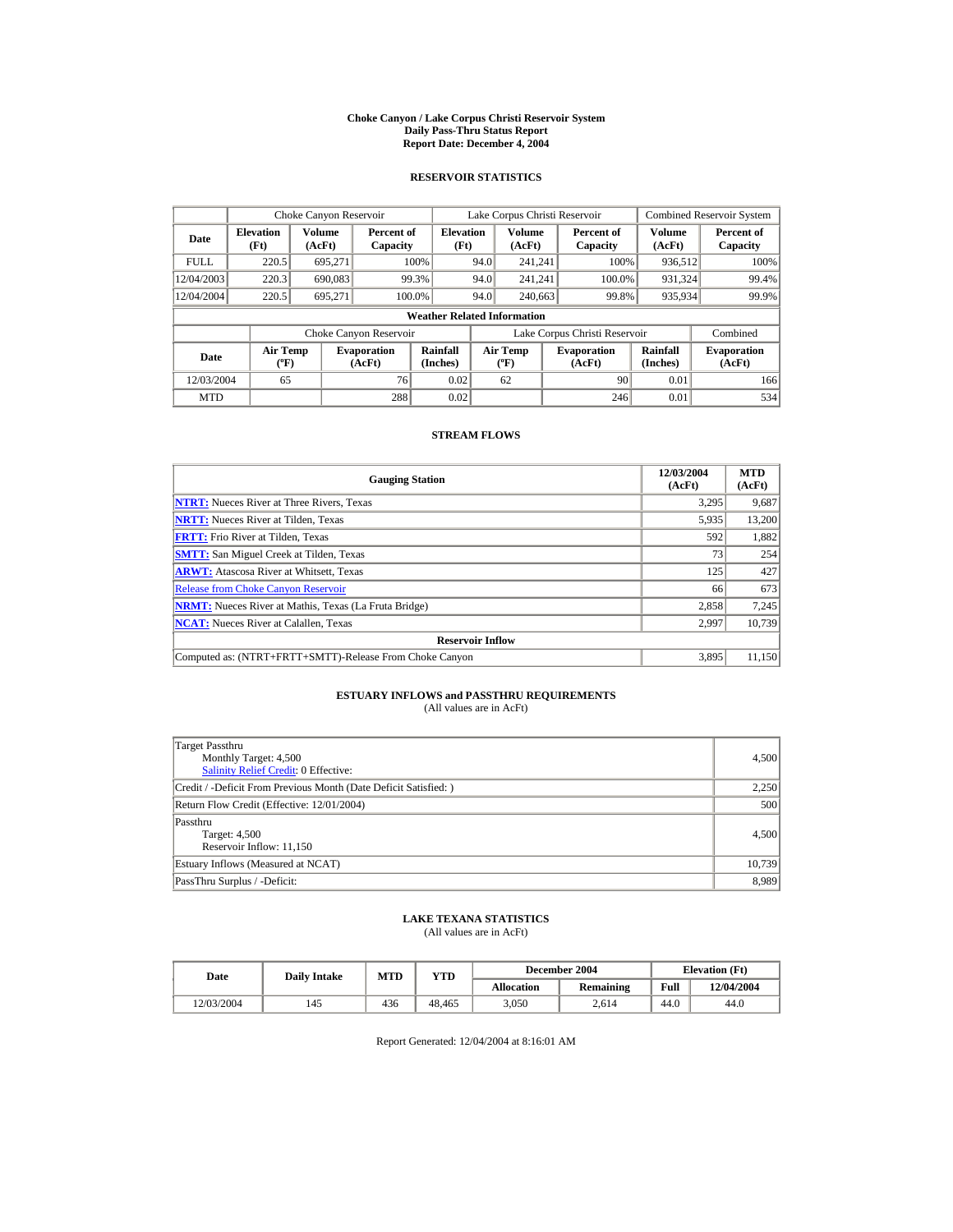#### **Choke Canyon / Lake Corpus Christi Reservoir System Daily Pass-Thru Status Report Report Date: December 5, 2004**

## **RESERVOIR STATISTICS**

|             | Choke Canyon Reservoir                      |                  |                              |                                    | Lake Corpus Christi Reservoir |                                           |  |                               |                      | <b>Combined Reservoir System</b> |
|-------------|---------------------------------------------|------------------|------------------------------|------------------------------------|-------------------------------|-------------------------------------------|--|-------------------------------|----------------------|----------------------------------|
| Date        | <b>Elevation</b><br>(Ft)                    | Volume<br>(AcFt) | Percent of<br>Capacity       | <b>Elevation</b><br>(Ft)           |                               | Volume<br>(AcFt)                          |  | Percent of<br>Capacity        | Volume<br>(AcFt)     | Percent of<br>Capacity           |
| <b>FULL</b> | 220.5                                       | 695.271          |                              | 100%                               | 94.0                          | 241.241                                   |  | 100%                          | 936,512              | 100%                             |
| 12/05/2003  | 220.3                                       | 689,826          |                              | 99.2%                              | 94.0                          | 241.241                                   |  | 100.0%                        | 931,067              | 99.4%                            |
| 12/05/2004  | 220.5                                       | 695.271          |                              | 100.0%                             | 94.0                          | 240,663                                   |  | 99.8%                         | 935,934              | 99.9%                            |
|             |                                             |                  |                              | <b>Weather Related Information</b> |                               |                                           |  |                               |                      |                                  |
|             |                                             |                  | Choke Canyon Reservoir       |                                    |                               |                                           |  | Lake Corpus Christi Reservoir |                      | Combined                         |
| Date        | <b>Air Temp</b><br>$({}^{\circ}\mathrm{F})$ |                  | <b>Evaporation</b><br>(AcFt) | Rainfall<br>(Inches)               |                               | <b>Air Temp</b><br>$({}^{\circ}\text{F})$ |  | <b>Evaporation</b><br>(AcFt)  | Rainfall<br>(Inches) | <b>Evaporation</b><br>(AcFt)     |
| 12/04/2004  | 66                                          |                  | 106                          | 0.00                               |                               | 60                                        |  | 67                            | 0.00                 | 173                              |
| <b>MTD</b>  |                                             |                  | 394                          | 0.02                               |                               |                                           |  | 313                           | 0.01                 | 707                              |

### **STREAM FLOWS**

| <b>Gauging Station</b>                                       | 12/04/2004<br>(AcFt) | <b>MTD</b><br>(AcFt) |
|--------------------------------------------------------------|----------------------|----------------------|
| <b>NTRT:</b> Nueces River at Three Rivers, Texas             | 3.772                | 13,458               |
| <b>NRTT:</b> Nueces River at Tilden, Texas                   | 7.067                | 20,267               |
| <b>FRTT:</b> Frio River at Tilden, Texas                     | 564                  | 2,446                |
| <b>SMTT:</b> San Miguel Creek at Tilden, Texas               | 67                   | 322                  |
| <b>ARWT:</b> Atascosa River at Whitsett, Texas               | 113                  | 540                  |
| <b>Release from Choke Canyon Reservoir</b>                   | 66                   | 738                  |
| <b>NRMT:</b> Nueces River at Mathis, Texas (La Fruta Bridge) | 3.116                | 10,362               |
| <b>NCAT:</b> Nueces River at Calallen, Texas                 | 3,196                | 13,935               |
| <b>Reservoir Inflow</b>                                      |                      |                      |
| Computed as: (NTRT+FRTT+SMTT)-Release From Choke Canyon      | 4.337                | 15,487               |

# **ESTUARY INFLOWS and PASSTHRU REQUIREMENTS**<br>(All values are in AcFt)

| Target Passthru<br>Monthly Target: 4,500<br><b>Salinity Relief Credit: 0 Effective:</b> | 4,500  |
|-----------------------------------------------------------------------------------------|--------|
| Credit / -Deficit From Previous Month (Date Deficit Satisfied: )                        | 2,250  |
| Return Flow Credit (Effective: 12/01/2004)                                              | 500    |
| Passthru<br>Target: 4,500<br>Reservoir Inflow: 15,487                                   | 4.500  |
| Estuary Inflows (Measured at NCAT)                                                      | 13,935 |
| PassThru Surplus / -Deficit:                                                            | 12,185 |

## **LAKE TEXANA STATISTICS**

(All values are in AcFt)

| Date       | <b>Daily Intake</b> | <b>MTD</b> | YTD    |                   | December 2004 |      | <b>Elevation</b> (Ft) |
|------------|---------------------|------------|--------|-------------------|---------------|------|-----------------------|
|            |                     |            |        | <b>Allocation</b> | Remaining     | Full | 12/05/2004            |
| 12/04/2004 | 145                 | 580        | 48.610 | 3.050             | 2.470         | 44.0 | 44.0                  |

Report Generated: 12/05/2004 at 8:24:52 AM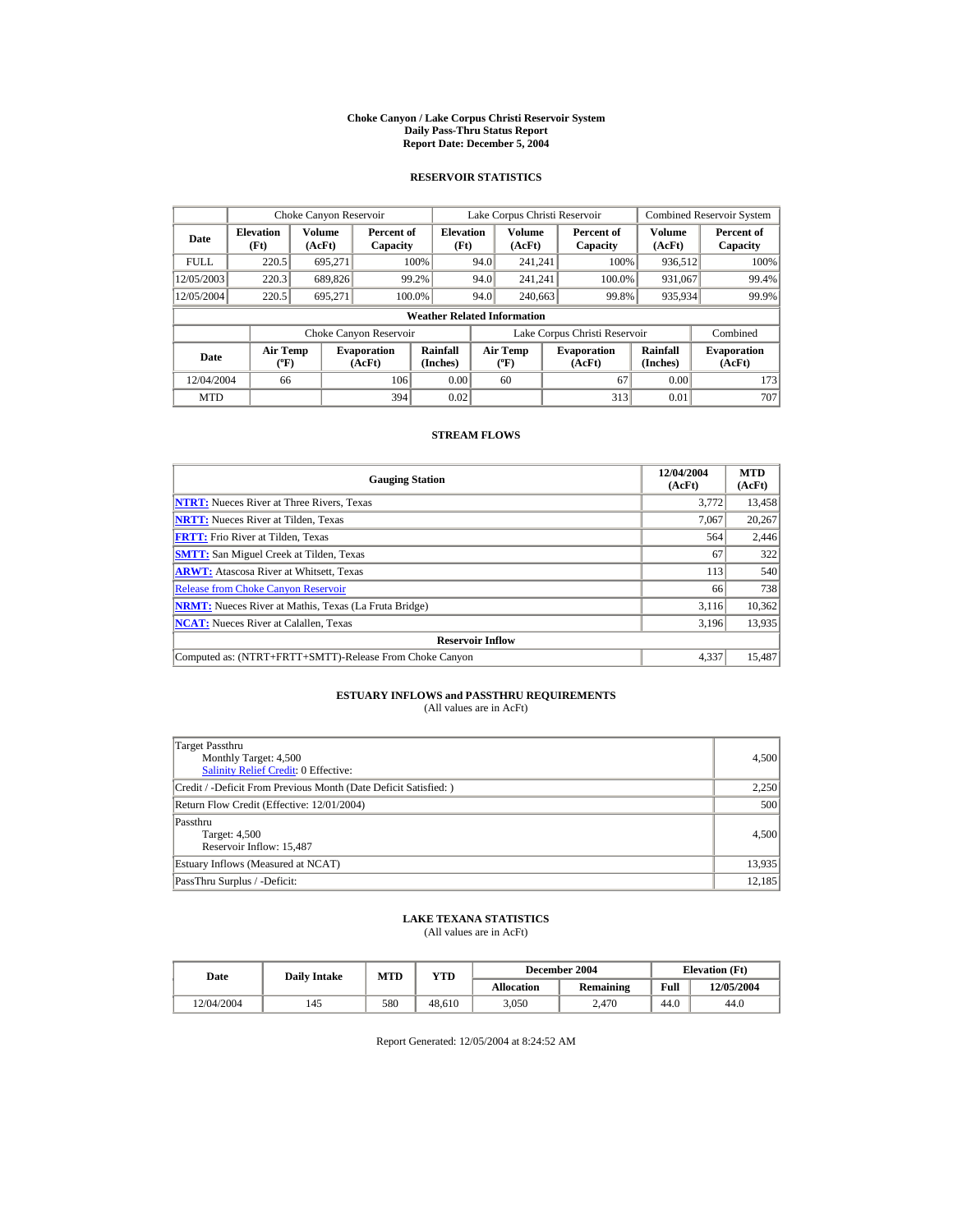#### **Choke Canyon / Lake Corpus Christi Reservoir System Daily Pass-Thru Status Report Report Date: December 6, 2004**

## **RESERVOIR STATISTICS**

|             | Choke Canyon Reservoir                      |                  |                              |                          | Lake Corpus Christi Reservoir             |                  |  |                               |                      | <b>Combined Reservoir System</b> |  |  |
|-------------|---------------------------------------------|------------------|------------------------------|--------------------------|-------------------------------------------|------------------|--|-------------------------------|----------------------|----------------------------------|--|--|
| Date        | <b>Elevation</b><br>(Ft)                    | Volume<br>(AcFt) | Percent of<br>Capacity       | <b>Elevation</b><br>(Ft) |                                           | Volume<br>(AcFt) |  | Percent of<br>Capacity        | Volume<br>(AcFt)     | Percent of<br>Capacity           |  |  |
| <b>FULL</b> | 220.5                                       | 695.271          |                              | 100%                     | 94.0                                      | 241.241          |  | 100%                          | 936,512              | 100%                             |  |  |
| 12/06/2003  | 220.3                                       | 689,826          |                              | 99.2%                    | 94.0                                      | 241.241          |  | 100.0%                        | 931,067              | 99.4%                            |  |  |
| 12/06/2004  | 220.6                                       | 695.271          |                              | 100.0%                   | 94.0                                      | 241.241          |  | 100.0%                        | 936,512              | 100.0%                           |  |  |
|             | <b>Weather Related Information</b>          |                  |                              |                          |                                           |                  |  |                               |                      |                                  |  |  |
|             |                                             |                  | Choke Canyon Reservoir       |                          |                                           |                  |  | Lake Corpus Christi Reservoir |                      | Combined                         |  |  |
| Date        | <b>Air Temp</b><br>$({}^{\circ}\mathrm{F})$ |                  | <b>Evaporation</b><br>(AcFt) | Rainfall<br>(Inches)     | <b>Air Temp</b><br>$({}^{\circ}\text{F})$ |                  |  | <b>Evaporation</b><br>(AcFt)  | Rainfall<br>(Inches) | <b>Evaporation</b><br>(AcFt)     |  |  |
| 12/05/2004  | 76                                          |                  | 61                           | 0.00                     |                                           | 77               |  | 157                           | 0.00                 | 218                              |  |  |
| <b>MTD</b>  |                                             |                  | 455                          | 0.02                     |                                           |                  |  | 470                           | 0.01                 | 925                              |  |  |

### **STREAM FLOWS**

| <b>Gauging Station</b>                                       | 12/05/2004<br>(AcFt) | <b>MTD</b><br>(AcFt) |
|--------------------------------------------------------------|----------------------|----------------------|
| <b>NTRT:</b> Nueces River at Three Rivers, Texas             | 4,446                | 17,905               |
| <b>NRTT:</b> Nueces River at Tilden, Texas                   | 7.047                | 27,314               |
| <b>FRTT:</b> Frio River at Tilden, Texas                     | 534                  | 2,979                |
| <b>SMTT:</b> San Miguel Creek at Tilden, Texas               | 64                   | 385                  |
| <b>ARWT:</b> Atascosa River at Whitsett, Texas               | 103                  | 643                  |
| <b>Release from Choke Canyon Reservoir</b>                   | 66                   | 804                  |
| <b>NRMT:</b> Nueces River at Mathis, Texas (La Fruta Bridge) | 3.097                | 13,458               |
| <b>NCAT:</b> Nueces River at Calallen, Texas                 | 3,414                | 17,349               |
| <b>Reservoir Inflow</b>                                      |                      |                      |
| Computed as: (NTRT+FRTT+SMTT)-Release From Choke Canyon      | 4.978                | 20,465               |

# **ESTUARY INFLOWS and PASSTHRU REQUIREMENTS**<br>(All values are in AcFt)

| Target Passthru<br>Monthly Target: 4,500<br><b>Salinity Relief Credit: 0 Effective:</b> | 4,500  |
|-----------------------------------------------------------------------------------------|--------|
| Credit / -Deficit From Previous Month (Date Deficit Satisfied:)                         | 2,250  |
| Return Flow Credit (Effective: 12/01/2004)                                              | 500    |
| Passthru<br>Target: 4,500<br>Reservoir Inflow: 20.465                                   | 4,500  |
| Estuary Inflows (Measured at NCAT)                                                      | 17,349 |
| PassThru Surplus / -Deficit:                                                            | 15,599 |

## **LAKE TEXANA STATISTICS**

(All values are in AcFt)

| Date       | <b>Daily Intake</b> | <b>MTD</b> | $v_{\rm TD}$ | December 2004 |           | <b>Elevation</b> (Ft) |            |
|------------|---------------------|------------|--------------|---------------|-----------|-----------------------|------------|
|            |                     |            |              | Allocation    | Remaining | Full                  | 12/06/2004 |
| 12/05/2004 | 144                 | 725        | 48.754       | 3.050         | 2.325     | 44.0                  | 44.0       |

Report Generated: 12/06/2004 at 8:30:18 AM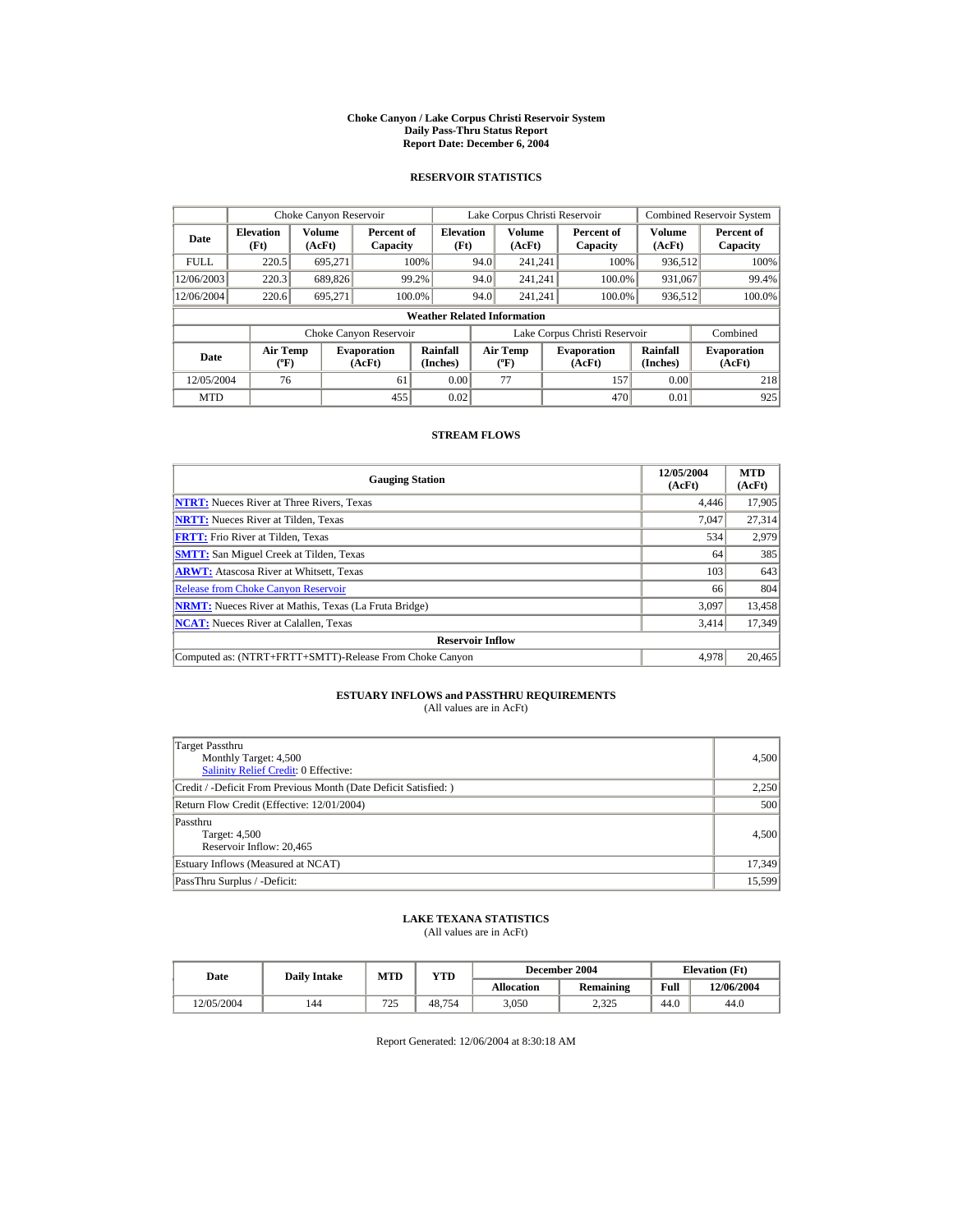#### **Choke Canyon / Lake Corpus Christi Reservoir System Daily Pass-Thru Status Report Report Date: December 7, 2004**

## **RESERVOIR STATISTICS**

|             | Choke Canyon Reservoir                      |                  |                              |                          | Lake Corpus Christi Reservoir             |                  |  |                               |                      | <b>Combined Reservoir System</b> |  |  |
|-------------|---------------------------------------------|------------------|------------------------------|--------------------------|-------------------------------------------|------------------|--|-------------------------------|----------------------|----------------------------------|--|--|
| Date        | <b>Elevation</b><br>(Ft)                    | Volume<br>(AcFt) | Percent of<br>Capacity       | <b>Elevation</b><br>(Ft) |                                           | Volume<br>(AcFt) |  | Percent of<br>Capacity        | Volume<br>(AcFt)     | Percent of<br>Capacity           |  |  |
| <b>FULL</b> | 220.5                                       | 695.271          |                              | 100%                     | 94.0                                      | 241.241          |  | 100%                          | 936,512              | 100%                             |  |  |
| 12/07/2003  | 220.3                                       | 689,054          | 99.1%                        |                          | 94.0                                      | 240,471          |  | 99.7%                         | 929,525              | 99.3%                            |  |  |
| 12/07/2004  | 220.6                                       | 695.271          | 100.0%                       |                          | 94.0                                      | 241.241          |  | 100.0%                        | 936,512              | 100.0%                           |  |  |
|             | <b>Weather Related Information</b>          |                  |                              |                          |                                           |                  |  |                               |                      |                                  |  |  |
|             |                                             |                  | Choke Canyon Reservoir       |                          |                                           |                  |  | Lake Corpus Christi Reservoir |                      | Combined                         |  |  |
| Date        | <b>Air Temp</b><br>$({}^{\circ}\mathrm{F})$ |                  | <b>Evaporation</b><br>(AcFt) | Rainfall<br>(Inches)     | <b>Air Temp</b><br>$({}^{\circ}\text{F})$ |                  |  | <b>Evaporation</b><br>(AcFt)  | Rainfall<br>(Inches) | <b>Evaporation</b><br>(AcFt)     |  |  |
| 12/06/2004  | 76                                          |                  | 106                          | 0.00                     |                                           | 75               |  | 22                            | 0.10                 | 128                              |  |  |
| <b>MTD</b>  |                                             |                  | 561                          | 0.02                     |                                           |                  |  | 492                           | 0.11                 | 1.053                            |  |  |

### **STREAM FLOWS**

| <b>Gauging Station</b>                                       | 12/06/2004<br>(AcFt) | <b>MTD</b><br>(AcFt) |
|--------------------------------------------------------------|----------------------|----------------------|
| <b>NTRT:</b> Nueces River at Three Rivers, Texas             | 5,360                | 23,264               |
| <b>NRTT:</b> Nueces River at Tilden, Texas                   | 6,292                | 33,606               |
| <b>FRTT:</b> Frio River at Tilden, Texas                     | 510                  | 3,490                |
| <b>SMTT:</b> San Miguel Creek at Tilden, Texas               | 58                   | 443                  |
| <b>ARWT:</b> Atascosa River at Whitsett, Texas               | 95                   | 738                  |
| <b>Release from Choke Canyon Reservoir</b>                   | 183                  | 987                  |
| <b>NRMT:</b> Nueces River at Mathis, Texas (La Fruta Bridge) | 3,553                | 17.011               |
| <b>NCAT:</b> Nueces River at Calallen, Texas                 | 3,533                | 20,882               |
| <b>Reservoir Inflow</b>                                      |                      |                      |
| Computed as: (NTRT+FRTT+SMTT)-Release From Choke Canyon      | 5.745                | 26,210               |

# **ESTUARY INFLOWS and PASSTHRU REQUIREMENTS**<br>(All values are in AcFt)

| Target Passthru<br>Monthly Target: 4,500<br>Salinity Relief Credit: 0 Effective: | 4,500  |
|----------------------------------------------------------------------------------|--------|
| Credit / -Deficit From Previous Month (Date Deficit Satisfied:)                  | 2,250  |
| Return Flow Credit (Effective: 12/01/2004)                                       | 500    |
| Passthru<br>Target: 4,500<br>Reservoir Inflow: 26,210                            | 4,500  |
| Estuary Inflows (Measured at NCAT)                                               | 20,882 |
| PassThru Surplus / -Deficit:                                                     | 19,132 |

## **LAKE TEXANA STATISTICS**

(All values are in AcFt)

| Date       | <b>Daily Intake</b> | <b>MTD</b> | $\mathbf{T} \mathbf{D}$ |            | December 2004 | <b>Elevation</b> (Ft) |            |
|------------|---------------------|------------|-------------------------|------------|---------------|-----------------------|------------|
|            |                     |            |                         | Allocation | Remaining     | Full                  | 12/07/2004 |
| 12/06/2004 | 144                 | 869        | 48.898                  | 3.050      | 2.181         | 44.0                  | 44.0       |

Report Generated: 12/07/2004 at 8:44:00 AM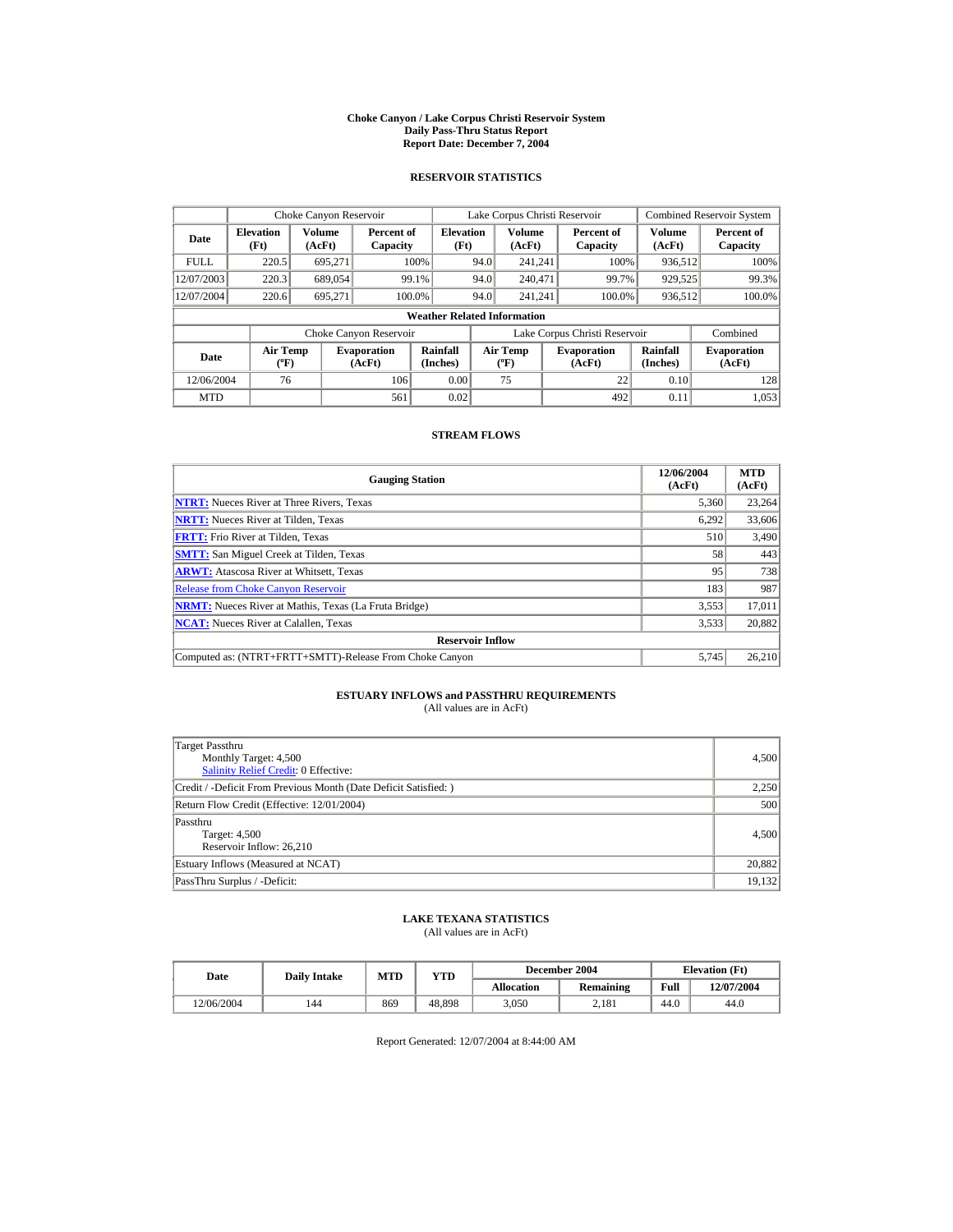#### **Choke Canyon / Lake Corpus Christi Reservoir System Daily Pass-Thru Status Report Report Date: December 8, 2004**

## **RESERVOIR STATISTICS**

|             | Choke Canyon Reservoir                      |                  |                              |                          | Lake Corpus Christi Reservoir |                                           |  |                               |                      | <b>Combined Reservoir System</b> |  |  |
|-------------|---------------------------------------------|------------------|------------------------------|--------------------------|-------------------------------|-------------------------------------------|--|-------------------------------|----------------------|----------------------------------|--|--|
| Date        | <b>Elevation</b><br>(Ft)                    | Volume<br>(AcFt) | Percent of<br>Capacity       | <b>Elevation</b><br>(Ft) |                               | Volume<br>(AcFt)                          |  | Percent of<br>Capacity        | Volume<br>(AcFt)     | Percent of<br>Capacity           |  |  |
| <b>FULL</b> | 220.5                                       | 695.271          |                              | 100%                     | 94.0                          | 241.241                                   |  | 100%                          | 936,512              | 100%                             |  |  |
| 12/08/2003  | 220.2                                       | 688,283          |                              | 99.0%                    | 93.9                          | 240,087                                   |  | 99.5%                         | 928,370              | 99.1%                            |  |  |
| 12/08/2004  | 220.6                                       | 695.271          | 100.0%                       |                          | 94.0                          | 241.241                                   |  | 100.0%                        | 936,512              | 100.0%                           |  |  |
|             | <b>Weather Related Information</b>          |                  |                              |                          |                               |                                           |  |                               |                      |                                  |  |  |
|             |                                             |                  | Choke Canyon Reservoir       |                          |                               |                                           |  | Lake Corpus Christi Reservoir |                      | Combined                         |  |  |
| Date        | <b>Air Temp</b><br>$({}^{\circ}\mathrm{F})$ |                  | <b>Evaporation</b><br>(AcFt) | Rainfall<br>(Inches)     |                               | <b>Air Temp</b><br>$({}^{\circ}\text{F})$ |  | <b>Evaporation</b><br>(AcFt)  | Rainfall<br>(Inches) | <b>Evaporation</b><br>(AcFt)     |  |  |
| 12/07/2004  | 75                                          |                  | 197                          | 0.00                     |                               | 72                                        |  | 179                           | 0.00                 | 376                              |  |  |
| <b>MTD</b>  |                                             |                  | 758                          | 0.02                     |                               |                                           |  | 671                           | 0.11                 | 1.429                            |  |  |

### **STREAM FLOWS**

| <b>Gauging Station</b>                                       | 12/07/2004<br>(AcFt) | <b>MTD</b><br>(AcFt) |
|--------------------------------------------------------------|----------------------|----------------------|
| <b>NTRT:</b> Nueces River at Three Rivers, Texas             | 5,955                | 29.219               |
| <b>NRTT:</b> Nueces River at Tilden, Texas                   | 4,963                | 38,569               |
| <b>FRTT:</b> Frio River at Tilden, Texas                     | 494                  | 3,984                |
| <b>SMTT:</b> San Miguel Creek at Tilden, Texas               | 52                   | 494                  |
| <b>ARWT:</b> Atascosa River at Whitsett, Texas               | 77                   | 816                  |
| <b>Release from Choke Canyon Reservoir</b>                   | 335                  | 1,322                |
| <b>NRMT:</b> Nueces River at Mathis, Texas (La Fruta Bridge) | 4.446                | 21.458               |
| <b>NCAT:</b> Nueces River at Calallen, Texas                 | 3,831                | 24,713               |
| <b>Reservoir Inflow</b>                                      |                      |                      |
| Computed as: (NTRT+FRTT+SMTT)-Release From Choke Canyon      | 6,165                | 32,375               |

# **ESTUARY INFLOWS and PASSTHRU REQUIREMENTS**<br>(All values are in AcFt)

| Target Passthru<br>Monthly Target: 4,500<br><b>Salinity Relief Credit: 0 Effective:</b> | 4,500  |
|-----------------------------------------------------------------------------------------|--------|
| Credit / -Deficit From Previous Month (Date Deficit Satisfied:)                         | 2,250  |
| Return Flow Credit (Effective: 12/01/2004)                                              | 500    |
| Passthru<br>Target: 4,500<br>Reservoir Inflow: 32.375                                   | 4,500  |
| Estuary Inflows (Measured at NCAT)                                                      | 24,713 |
| PassThru Surplus / -Deficit:                                                            | 22,963 |

## **LAKE TEXANA STATISTICS**

(All values are in AcFt)

| Date       | <b>Daily Intake</b> | <b>MTD</b> | YTD    |                   | December 2004 | <b>Elevation</b> (Ft) |            |
|------------|---------------------|------------|--------|-------------------|---------------|-----------------------|------------|
|            |                     |            |        | <b>Allocation</b> | Remaining     | Full                  | 12/08/2004 |
| 12/07/2004 | 144                 | 1.013      | 49,042 | 3.050             | 2.037         | 44.0                  | 44.0       |

Report Generated: 12/08/2004 at 8:41:40 AM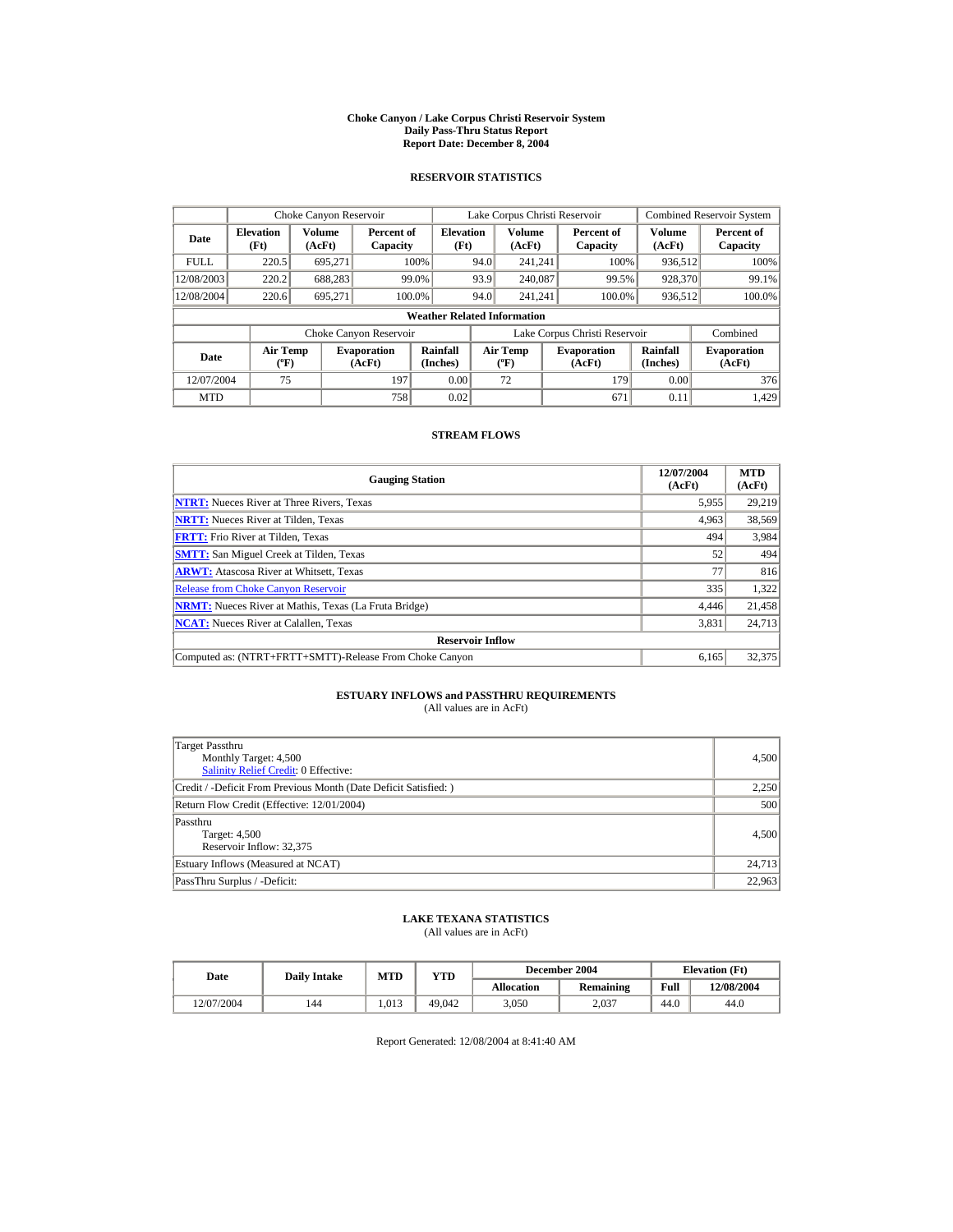#### **Choke Canyon / Lake Corpus Christi Reservoir System Daily Pass-Thru Status Report Report Date: December 9, 2004**

## **RESERVOIR STATISTICS**

|             | Choke Canyon Reservoir                      |                  |                              |                          | Lake Corpus Christi Reservoir             |                  |  |                               |                      | <b>Combined Reservoir System</b> |  |  |
|-------------|---------------------------------------------|------------------|------------------------------|--------------------------|-------------------------------------------|------------------|--|-------------------------------|----------------------|----------------------------------|--|--|
| Date        | <b>Elevation</b><br>(Ft)                    | Volume<br>(AcFt) | Percent of<br>Capacity       | <b>Elevation</b><br>(Ft) |                                           | Volume<br>(AcFt) |  | Percent of<br>Capacity        | Volume<br>(AcFt)     | Percent of<br>Capacity           |  |  |
| <b>FULL</b> | 220.5                                       | 695.271          |                              | 100%                     | 94.0                                      | 241.241          |  | 100%                          | 936,512              | 100%                             |  |  |
| 12/09/2003  | 220.2                                       | 688,025          |                              | 99.0%                    | 93.9                                      | 239,318          |  | 99.2%                         | 927,343              | 99.0%                            |  |  |
| 12/09/2004  | 220.6                                       | 695.271          | 100.0%                       |                          | 94.0                                      | 241.241          |  | 100.0%                        | 936,512              | 100.0%                           |  |  |
|             | <b>Weather Related Information</b>          |                  |                              |                          |                                           |                  |  |                               |                      |                                  |  |  |
|             |                                             |                  | Choke Canyon Reservoir       |                          |                                           |                  |  | Lake Corpus Christi Reservoir |                      | Combined                         |  |  |
| Date        | <b>Air Temp</b><br>$({}^{\circ}\mathrm{F})$ |                  | <b>Evaporation</b><br>(AcFt) | Rainfall<br>(Inches)     | <b>Air Temp</b><br>$({}^{\circ}\text{F})$ |                  |  | <b>Evaporation</b><br>(AcFt)  | Rainfall<br>(Inches) | <b>Evaporation</b><br>(AcFt)     |  |  |
| 12/08/2004  | 70                                          |                  | 45                           | 0.00                     |                                           | 69               |  | 67                            | 0.00                 | 112                              |  |  |
| <b>MTD</b>  |                                             |                  | 803                          | 0.02                     |                                           |                  |  | 738                           | 0.11                 | 1.541                            |  |  |

### **STREAM FLOWS**

| <b>Gauging Station</b>                                       | 12/08/2004<br>(AcFt) | <b>MTD</b><br>(AcFt) |
|--------------------------------------------------------------|----------------------|----------------------|
| <b>NTRT:</b> Nueces River at Three Rivers, Texas             | 5,915                | 35,135               |
| <b>NRTT:</b> Nueces River at Tilden, Texas                   | 3,335                | 41,903               |
| <b>FRTT:</b> Frio River at Tilden, Texas                     | 484                  | 4,468                |
| <b>SMTT:</b> San Miguel Creek at Tilden, Texas               | 48                   | 542                  |
| <b>ARWT:</b> Atascosa River at Whitsett, Texas               | 69                   | 885                  |
| <b>Release from Choke Canyon Reservoir</b>                   | 397                  | 1.719                |
| <b>NRMT:</b> Nueces River at Mathis, Texas (La Fruta Bridge) | 5,459                | 26.917               |
| <b>NCAT:</b> Nueces River at Calallen, Texas                 | 4,268                | 28,981               |
| <b>Reservoir Inflow</b>                                      |                      |                      |
| Computed as: (NTRT+FRTT+SMTT)-Release From Choke Canyon      | 6.050                | 38,426               |

# **ESTUARY INFLOWS and PASSTHRU REQUIREMENTS**<br>(All values are in AcFt)

| Target Passthru<br>Monthly Target: 4,500<br>Salinity Relief Credit: 0 Effective: | 4,500  |
|----------------------------------------------------------------------------------|--------|
| Credit / -Deficit From Previous Month (Date Deficit Satisfied:)                  | 2,250  |
| Return Flow Credit (Effective: 12/01/2004)                                       | 500    |
| Passthru<br>Target: 4,500<br>Reservoir Inflow: 38,426                            | 4,500  |
| Estuary Inflows (Measured at NCAT)                                               | 28,981 |
| PassThru Surplus / -Deficit:                                                     | 27,231 |

## **LAKE TEXANA STATISTICS**

(All values are in AcFt)

| Date       | <b>Daily Intake</b> | <b>MTD</b>   | $_{\rm VTD}$ |            | December 2004 | <b>Elevation</b> (Ft) |            |
|------------|---------------------|--------------|--------------|------------|---------------|-----------------------|------------|
|            |                     |              |              | Allocation | Remaining     | Full                  | 12/09/2004 |
| 12/08/2004 | $\overline{11}$     | 125<br>1.12J | 49.155       | 3.050      | .925          | 44.0                  | 44.0       |

Report Generated: 12/09/2004 at 8:31:23 AM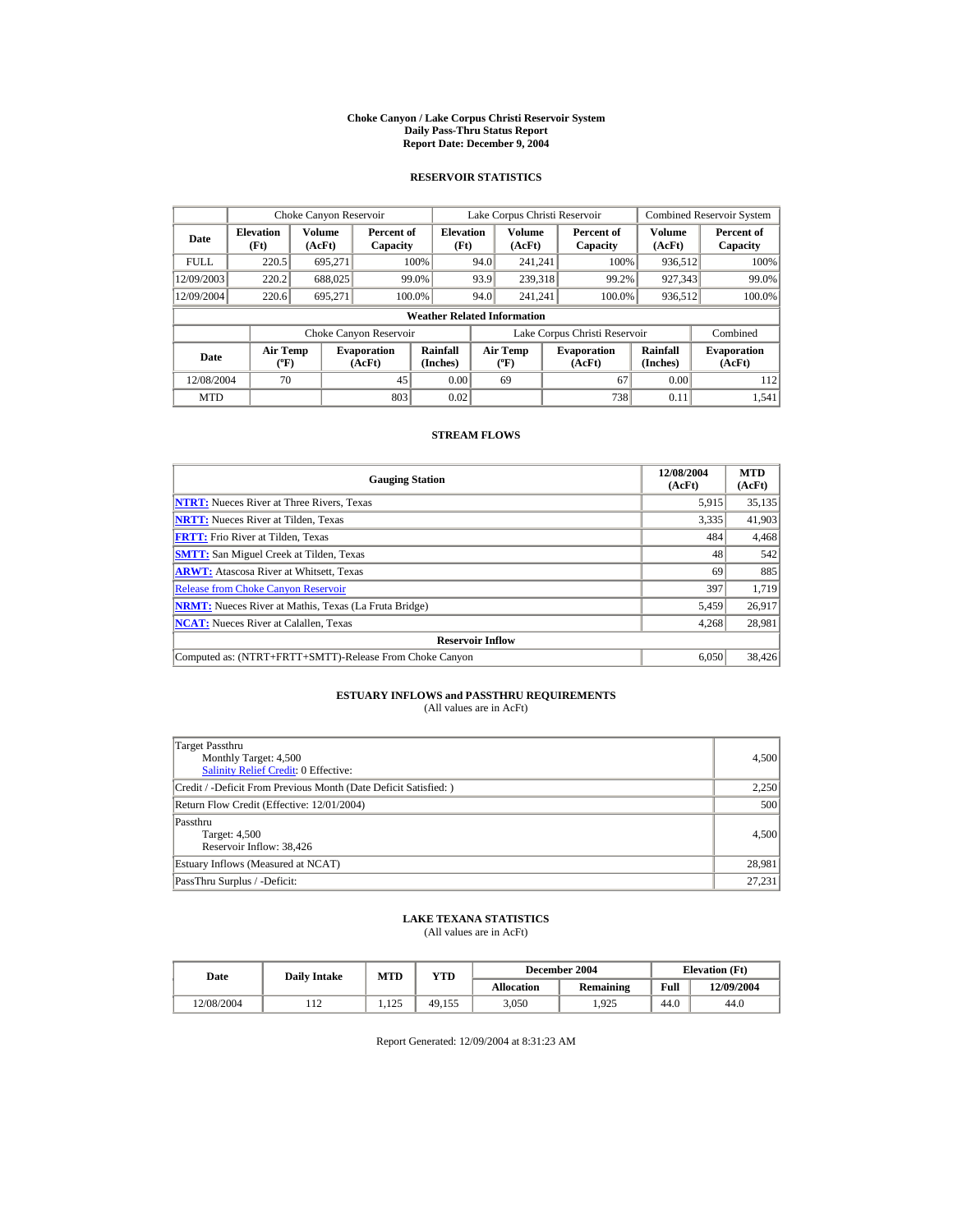#### **Choke Canyon / Lake Corpus Christi Reservoir System Daily Pass-Thru Status Report Report Date: December 10, 2004**

## **RESERVOIR STATISTICS**

|             | Choke Canyon Reservoir                      |                  |                              |                          | Lake Corpus Christi Reservoir             |                  |  |                               |                      | <b>Combined Reservoir System</b> |  |  |
|-------------|---------------------------------------------|------------------|------------------------------|--------------------------|-------------------------------------------|------------------|--|-------------------------------|----------------------|----------------------------------|--|--|
| Date        | <b>Elevation</b><br>(Ft)                    | Volume<br>(AcFt) | Percent of<br>Capacity       | <b>Elevation</b><br>(Ft) |                                           | Volume<br>(AcFt) |  | Percent of<br>Capacity        | Volume<br>(AcFt)     | Percent of<br>Capacity           |  |  |
| <b>FULL</b> | 220.5                                       | 695.271          |                              | 100%                     | 94.0                                      | 241.241          |  | 100%                          | 936,512              | 100%                             |  |  |
| 12/10/2003  | 220.2                                       | 687,511          | 98.9%                        |                          | 94.0                                      | 240,279          |  | 99.6%                         | 927,790              | 99.1%                            |  |  |
| 12/10/2004  | 220.5                                       | 695.271          | 100.0%                       |                          | 94.0                                      | 241.241          |  | 100.0%                        | 936,512              | 100.0%                           |  |  |
|             | <b>Weather Related Information</b>          |                  |                              |                          |                                           |                  |  |                               |                      |                                  |  |  |
|             |                                             |                  | Choke Canyon Reservoir       |                          |                                           |                  |  | Lake Corpus Christi Reservoir |                      | Combined                         |  |  |
| Date        | <b>Air Temp</b><br>$({}^{\circ}\mathrm{F})$ |                  | <b>Evaporation</b><br>(AcFt) | Rainfall<br>(Inches)     | <b>Air Temp</b><br>$({}^{\circ}\text{F})$ |                  |  | <b>Evaporation</b><br>(AcFt)  | Rainfall<br>(Inches) | <b>Evaporation</b><br>(AcFt)     |  |  |
| 12/09/2004  | 80                                          |                  | 167                          | 0.00                     |                                           | 81               |  | 157                           | 0.00                 | 324                              |  |  |
| <b>MTD</b>  |                                             |                  | 970                          | 0.02                     |                                           |                  |  | 895                           | 0.11                 | 1,865                            |  |  |

### **STREAM FLOWS**

| <b>Gauging Station</b>                                       | 12/09/2004<br>(AcFt) | <b>MTD</b><br>(AcFt) |
|--------------------------------------------------------------|----------------------|----------------------|
| <b>NTRT:</b> Nueces River at Three Rivers, Texas             | 5,240                | 40,375               |
| <b>NRTT:</b> Nueces River at Tilden, Texas                   | 1.777                | 43,680               |
| <b>FRTT:</b> Frio River at Tilden, Texas                     | 474                  | 4,943                |
| <b>SMTT:</b> San Miguel Creek at Tilden, Texas               | 44                   | 586                  |
| <b>ARWT:</b> Atascosa River at Whitsett, Texas               | 77                   | 963                  |
| <b>Release from Choke Canyon Reservoir</b>                   | 322                  | 2,041                |
| <b>NRMT:</b> Nueces River at Mathis, Texas (La Fruta Bridge) | 5,439                | 32,356               |
| <b>NCAT:</b> Nueces River at Calallen, Texas                 | 4,724                | 33,705               |
| <b>Reservoir Inflow</b>                                      |                      |                      |
| Computed as: (NTRT+FRTT+SMTT)-Release From Choke Canyon      | 5.437                | 43,863               |

# **ESTUARY INFLOWS and PASSTHRU REQUIREMENTS**<br>(All values are in AcFt)

| Target Passthru<br>Monthly Target: 4,500<br>Salinity Relief Credit: 0 Effective: | 4,500  |
|----------------------------------------------------------------------------------|--------|
| Credit / -Deficit From Previous Month (Date Deficit Satisfied:)                  | 2,250  |
| Return Flow Credit (Effective: 12/01/2004)                                       | 500    |
| Passthru<br>Target: 4,500<br>Reservoir Inflow: 43,863                            | 4,500  |
| Estuary Inflows (Measured at NCAT)                                               | 33,705 |
| PassThru Surplus / -Deficit:                                                     | 31,955 |

## **LAKE TEXANA STATISTICS**

(All values are in AcFt)

| Date       | <b>Daily Intake</b> | <b>MTD</b> | $_{\rm VTD}$ |            | December 2004 | <b>Elevation</b> (Ft) |            |
|------------|---------------------|------------|--------------|------------|---------------|-----------------------|------------|
|            |                     |            |              | Allocation | Remaining     | Full                  | 12/10/2004 |
| 12/09/2004 | 56                  | 1.181      | 49.211       | 3.050      | .869          | 44.0                  | 44.0       |

Report Generated: 12/10/2004 at 8:35:19 AM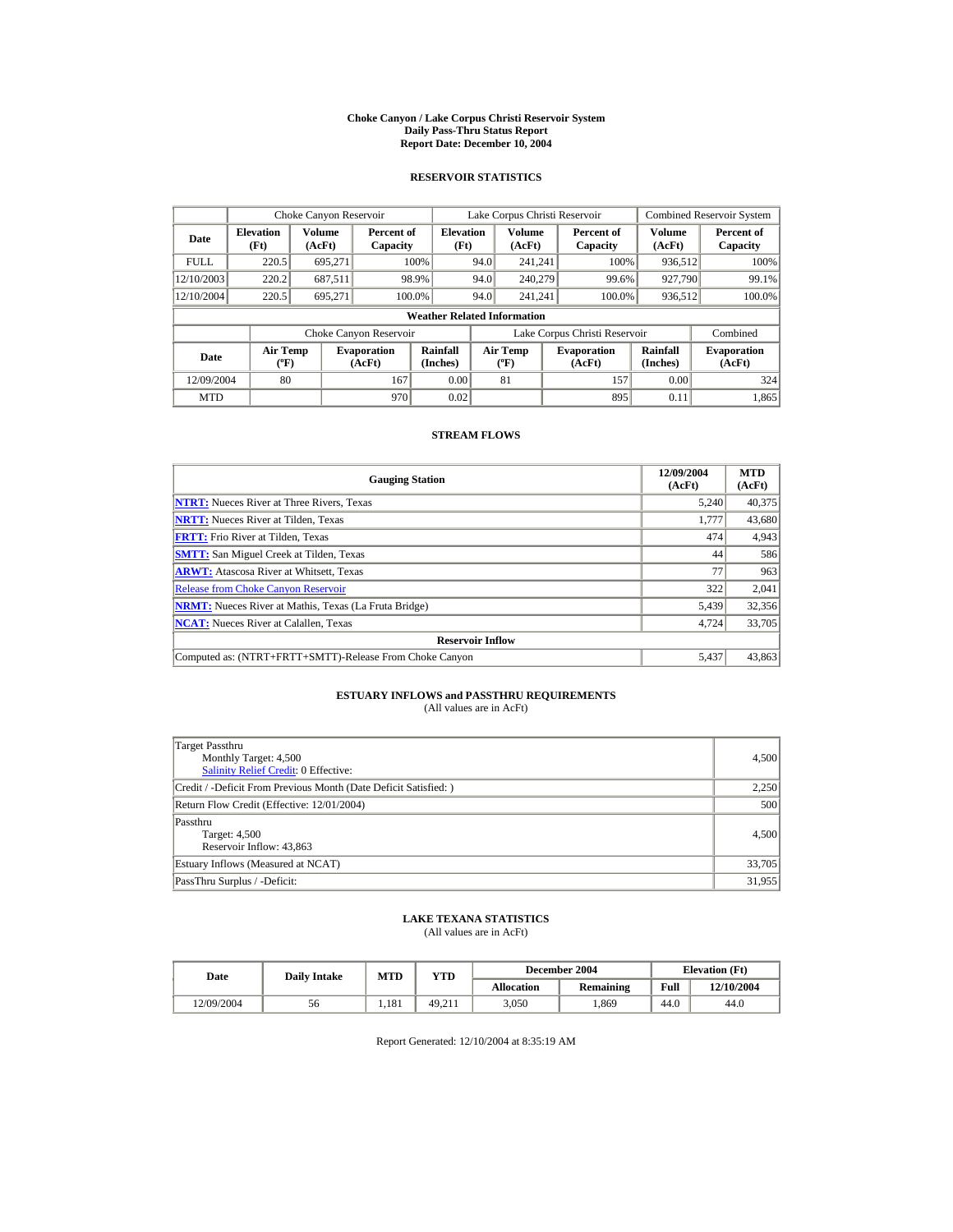#### **Choke Canyon / Lake Corpus Christi Reservoir System Daily Pass-Thru Status Report Report Date: December 11, 2004**

## **RESERVOIR STATISTICS**

|             | Choke Canyon Reservoir                      |                  |                              |                          | Lake Corpus Christi Reservoir |                                  |  |                               |                      | <b>Combined Reservoir System</b> |  |  |
|-------------|---------------------------------------------|------------------|------------------------------|--------------------------|-------------------------------|----------------------------------|--|-------------------------------|----------------------|----------------------------------|--|--|
| Date        | <b>Elevation</b><br>(Ft)                    | Volume<br>(AcFt) | Percent of<br>Capacity       | <b>Elevation</b><br>(Ft) |                               | Volume<br>(AcFt)                 |  | Percent of<br>Capacity        | Volume<br>(AcFt)     | Percent of<br>Capacity           |  |  |
| <b>FULL</b> | 220.5                                       | 695.271          |                              | 100%                     | 94.0                          | 241.241                          |  | 100%                          | 936,512              | 100%                             |  |  |
| 12/11/2003  | 220.2                                       | 687,252          |                              | 98.8%                    | 93.9                          | 239,510                          |  | 99.3%                         | 926,762              | 99.0%                            |  |  |
| 12/11/2004  | 220.5                                       | 695.271          | 100.0%                       |                          | 94.0                          | 241.241                          |  | 100.0%                        | 936,512              | 100.0%                           |  |  |
|             | <b>Weather Related Information</b>          |                  |                              |                          |                               |                                  |  |                               |                      |                                  |  |  |
|             |                                             |                  | Choke Canyon Reservoir       |                          |                               |                                  |  | Lake Corpus Christi Reservoir |                      | Combined                         |  |  |
| Date        | <b>Air Temp</b><br>$({}^{\circ}\mathrm{F})$ |                  | <b>Evaporation</b><br>(AcFt) | Rainfall<br>(Inches)     |                               | <b>Air Temp</b><br>$(^{\circ}F)$ |  | <b>Evaporation</b><br>(AcFt)  | Rainfall<br>(Inches) | <b>Evaporation</b><br>(AcFt)     |  |  |
| 12/10/2004  | 76                                          |                  | 303                          | 0.00                     |                               | 71                               |  | 213                           | 0.00                 | 516                              |  |  |
| <b>MTD</b>  |                                             |                  | 1.273                        | 0.02                     |                               |                                  |  | 1.108                         | 0.11                 | 2,381                            |  |  |

### **STREAM FLOWS**

| <b>Gauging Station</b>                                       | 12/10/2004<br>(AcFt) | <b>MTD</b><br>(AcFt) |
|--------------------------------------------------------------|----------------------|----------------------|
| <b>NTRT:</b> Nueces River at Three Rivers, Texas             | 3,275                | 43,650               |
| <b>NRTT:</b> Nueces River at Tilden, Texas                   | 1,336                | 45,016               |
| <b>FRTT:</b> Frio River at Tilden, Texas                     | 464                  | 5,407                |
| <b>SMTT:</b> San Miguel Creek at Tilden, Texas               | 40                   | 625                  |
| <b>ARWT:</b> Atascosa River at Whitsett, Texas               | 79                   | 1,042                |
| <b>Release from Choke Canyon Reservoir</b>                   | 199                  | 2,239                |
| <b>NRMT:</b> Nueces River at Mathis, Texas (La Fruta Bridge) | 4.268                | 36,623               |
| <b>NCAT:</b> Nueces River at Calallen, Texas                 | 5,141                | 38,846               |
| <b>Reservoir Inflow</b>                                      |                      |                      |
| Computed as: (NTRT+FRTT+SMTT)-Release From Choke Canyon      | 3,581                | 47,443               |

# **ESTUARY INFLOWS and PASSTHRU REQUIREMENTS**<br>(All values are in AcFt)

| Target Passthru<br>Monthly Target: 4,500<br>Salinity Relief Credit: 3,375 Effective: 12/10/2004 | 1,125  |
|-------------------------------------------------------------------------------------------------|--------|
| Credit / -Deficit From Previous Month (Date Deficit Satisfied:)                                 | 0      |
| Return Flow Credit (Effective: 12/01/2004)                                                      | 500    |
| Passthru<br>Target: 1,125<br>Reservoir Inflow: 47,443                                           | 1.125  |
| Estuary Inflows (Measured at NCAT)                                                              | 38,846 |
| PassThru Surplus / -Deficit:                                                                    | 38,221 |

## **LAKE TEXANA STATISTICS**

(All values are in AcFt)

| Date       | <b>Daily Intake</b> | <b>MTD</b> | YTD    |                   | December 2004 | <b>Elevation</b> (Ft) |            |
|------------|---------------------|------------|--------|-------------------|---------------|-----------------------|------------|
|            |                     |            |        | <b>Allocation</b> | Remaining     | Full                  | 12/11/2004 |
| 12/10/2004 | J.                  | 1.238      | 49.268 | 3.050             | .812          | 44.0                  | 44.0       |

Report Generated: 12/11/2004 at 8:37:36 AM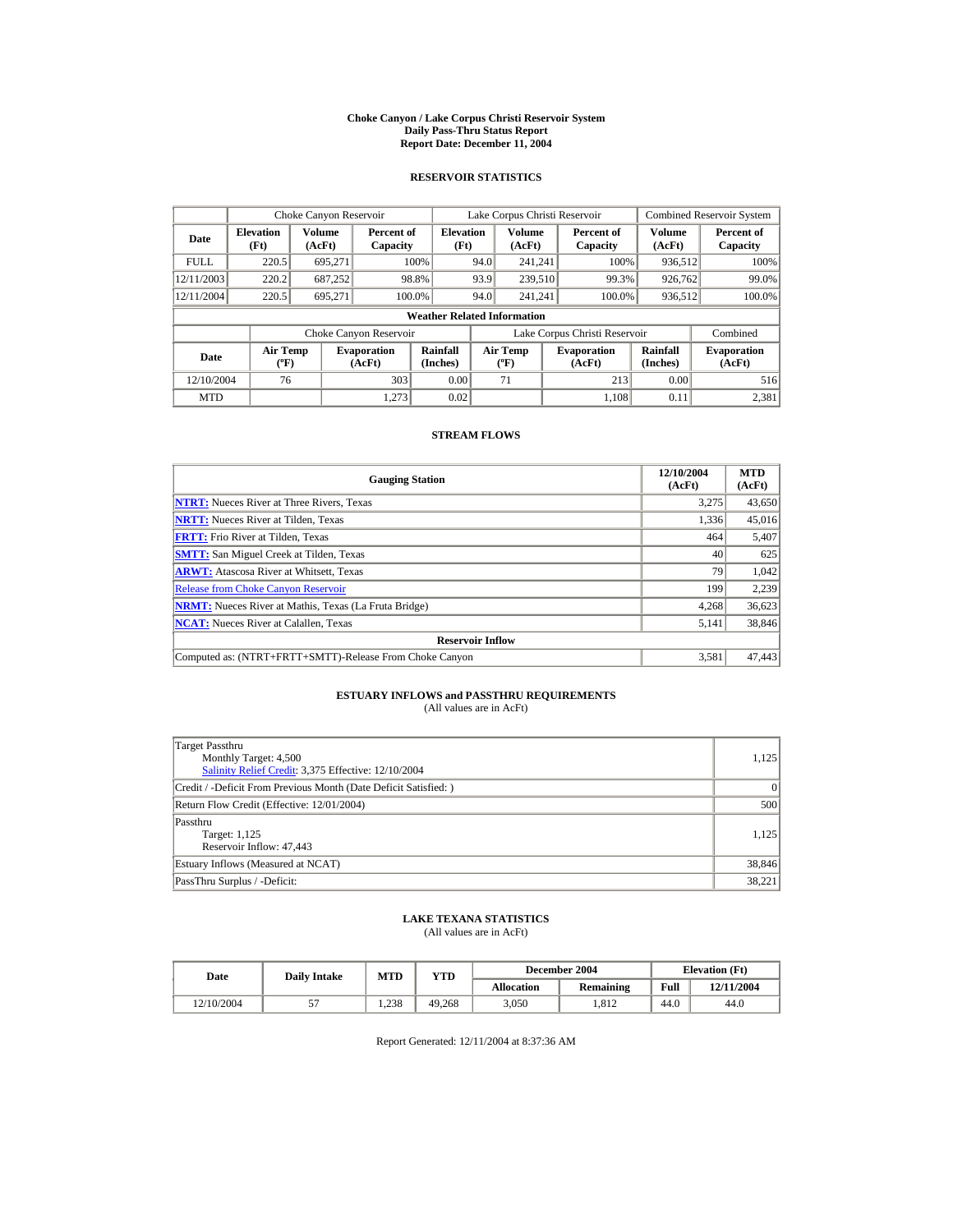#### **Choke Canyon / Lake Corpus Christi Reservoir System Daily Pass-Thru Status Report Report Date: December 12, 2004**

## **RESERVOIR STATISTICS**

|             | Choke Canyon Reservoir                      |                  |                              |                          | Lake Corpus Christi Reservoir |                                           |  |                               |                         | <b>Combined Reservoir System</b> |  |  |
|-------------|---------------------------------------------|------------------|------------------------------|--------------------------|-------------------------------|-------------------------------------------|--|-------------------------------|-------------------------|----------------------------------|--|--|
| Date        | <b>Elevation</b><br>(Ft)                    | Volume<br>(AcFt) | Percent of<br>Capacity       | <b>Elevation</b><br>(Ft) |                               | Volume<br>(AcFt)                          |  | Percent of<br>Capacity        | <b>Volume</b><br>(AcFt) | Percent of<br>Capacity           |  |  |
| <b>FULL</b> | 220.5                                       | 695,271          |                              | 100%                     | 94.0                          | 241.241                                   |  | 100%                          | 936,512                 | 100%                             |  |  |
| 12/12/2003  | 220.2                                       | 686,733          |                              | 98.8%                    | 93.9                          | 239,510                                   |  | 99.3%                         | 926,243                 | 98.9%                            |  |  |
| 12/12/2004  | 220.5                                       | 695.271          | 100.0%                       |                          | 94.0                          | 241.241                                   |  | 100.0%                        | 936,512                 | 100.0%                           |  |  |
|             | <b>Weather Related Information</b>          |                  |                              |                          |                               |                                           |  |                               |                         |                                  |  |  |
|             |                                             |                  | Choke Canyon Reservoir       |                          |                               |                                           |  | Lake Corpus Christi Reservoir |                         | Combined                         |  |  |
| Date        | <b>Air Temp</b><br>$({}^{\circ}\mathrm{F})$ |                  | <b>Evaporation</b><br>(AcFt) | Rainfall<br>(Inches)     |                               | <b>Air Temp</b><br>$({}^{\circ}\text{F})$ |  | <b>Evaporation</b><br>(AcFt)  | Rainfall<br>(Inches)    | <b>Evaporation</b><br>(AcFt)     |  |  |
| 12/11/2004  | 77                                          |                  | 182                          | 0.00                     |                               | 78                                        |  | 191                           | 0.00                    | 373                              |  |  |
| <b>MTD</b>  |                                             |                  | 1.455                        | 0.02                     |                               |                                           |  | 1.299                         | 0.11                    | 2.754                            |  |  |

### **STREAM FLOWS**

| <b>Gauging Station</b>                                       | 12/11/2004<br>(AcFt) | <b>MTD</b><br>(AcFt) |
|--------------------------------------------------------------|----------------------|----------------------|
| <b>NTRT:</b> Nueces River at Three Rivers, Texas             | 1,761                | 45,411               |
| <b>NRTT:</b> Nueces River at Tilden, Texas                   | 1,235                | 46,251               |
| <b>FRTT:</b> Frio River at Tilden, Texas                     | 457                  | 5,864                |
| <b>SMTT:</b> San Miguel Creek at Tilden, Texas               | 38                   | 663                  |
| <b>ARWT:</b> Atascosa River at Whitsett, Texas               | 75                   | 1,118                |
| <b>Release from Choke Canyon Reservoir</b>                   | 199                  | 2,438                |
| <b>NRMT:</b> Nueces River at Mathis, Texas (La Fruta Bridge) | 1,953                | 38,576               |
| <b>NCAT:</b> Nueces River at Calallen, Texas                 | 4,764                | 43,610               |
| <b>Reservoir Inflow</b>                                      |                      |                      |
| Computed as: (NTRT+FRTT+SMTT)-Release From Choke Canyon      | 2.056                | 49,500               |

# **ESTUARY INFLOWS and PASSTHRU REQUIREMENTS**<br>(All values are in AcFt)

| Target Passthru<br>Monthly Target: 4,500<br>Salinity Relief Credit: 3,375 Effective: 12/10/2004 | 1,125  |
|-------------------------------------------------------------------------------------------------|--------|
| Credit / -Deficit From Previous Month (Date Deficit Satisfied:)                                 | 0      |
| Return Flow Credit (Effective: 12/01/2004)                                                      | 500    |
| Passthru<br>Target: 1,125<br>Reservoir Inflow: 49,500                                           | 1.125  |
| Estuary Inflows (Measured at NCAT)                                                              | 43,610 |
| PassThru Surplus / -Deficit:                                                                    | 42,985 |

## **LAKE TEXANA STATISTICS**

(All values are in AcFt)

| Date       | <b>Daily Intake</b> | <b>MTD</b> | YTD    |                   | December 2004 | <b>Elevation</b> (Ft) |            |
|------------|---------------------|------------|--------|-------------------|---------------|-----------------------|------------|
|            |                     |            |        | <b>Allocation</b> | Remaining     | Full                  | 12/12/2004 |
| 12/11/2004 | J.                  | 1.295      | 49.325 | 3.050             | 1.755         | 44.0                  | 44.0       |

Report Generated: 12/12/2004 at 8:30:56 AM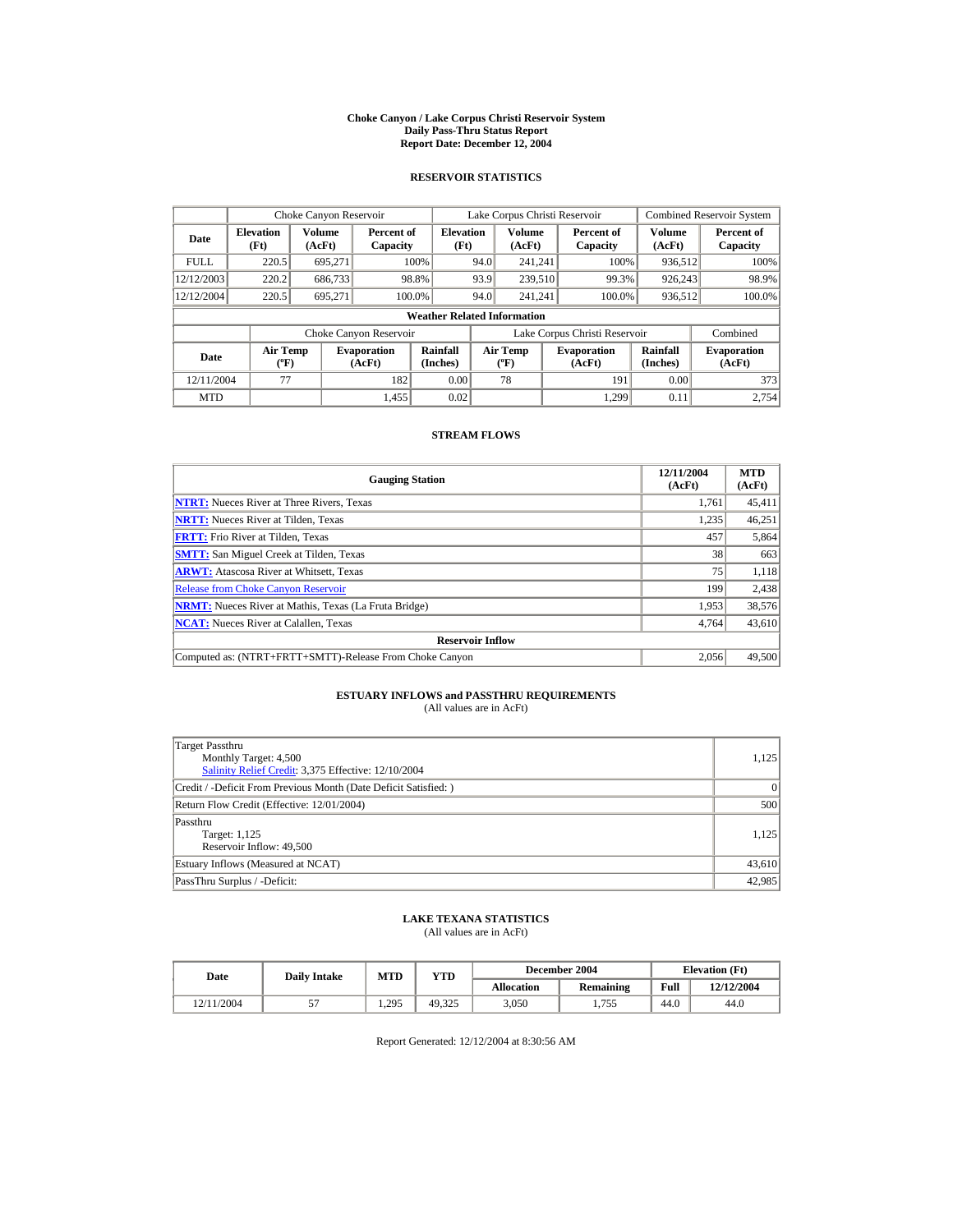#### **Choke Canyon / Lake Corpus Christi Reservoir System Daily Pass-Thru Status Report Report Date: December 13, 2004**

## **RESERVOIR STATISTICS**

|             | Choke Canyon Reservoir                      |                  |                              |                          | Lake Corpus Christi Reservoir |                                           |  |                               |                      | <b>Combined Reservoir System</b> |  |  |
|-------------|---------------------------------------------|------------------|------------------------------|--------------------------|-------------------------------|-------------------------------------------|--|-------------------------------|----------------------|----------------------------------|--|--|
| Date        | <b>Elevation</b><br>(Ft)                    | Volume<br>(AcFt) | Percent of<br>Capacity       | <b>Elevation</b><br>(Ft) |                               | Volume<br>(AcFt)                          |  | Percent of<br>Capacity        | Volume<br>(AcFt)     | Percent of<br>Capacity           |  |  |
| <b>FULL</b> | 220.5                                       | 695.271          |                              | 100%                     | 94.0                          | 241.241                                   |  | 100%                          | 936,512              | 100%                             |  |  |
| 12/13/2003  | 220.2                                       | 687,252          |                              | 98.8%                    | 94.0                          | 241.241                                   |  | 100.0%                        | 928,493              | 99.1%                            |  |  |
| 12/13/2004  | 220.5                                       | 695,012          | 100.0%                       |                          | 94.0                          | 241.241                                   |  | 100.0%                        | 936,253              | 100.0%                           |  |  |
|             | <b>Weather Related Information</b>          |                  |                              |                          |                               |                                           |  |                               |                      |                                  |  |  |
|             |                                             |                  | Choke Canyon Reservoir       |                          |                               |                                           |  | Lake Corpus Christi Reservoir |                      | Combined                         |  |  |
| Date        | <b>Air Temp</b><br>$({}^{\circ}\mathrm{F})$ |                  | <b>Evaporation</b><br>(AcFt) | Rainfall<br>(Inches)     |                               | <b>Air Temp</b><br>$({}^{\circ}\text{F})$ |  | <b>Evaporation</b><br>(AcFt)  | Rainfall<br>(Inches) | <b>Evaporation</b><br>(AcFt)     |  |  |
| 12/12/2004  | 83                                          |                  | 166                          | 0.00                     |                               | 82                                        |  | 135                           | 0.01                 | 301                              |  |  |
| <b>MTD</b>  |                                             |                  | 1.621                        | 0.02                     |                               |                                           |  | 1.434                         | 0.12                 | 3,055                            |  |  |

### **STREAM FLOWS**

| <b>Gauging Station</b>                                       | 12/12/2004<br>(AcFt) | <b>MTD</b><br>(AcFt) |
|--------------------------------------------------------------|----------------------|----------------------|
| <b>NTRT:</b> Nueces River at Three Rivers, Texas             | 1,546                | 46,957               |
| <b>NRTT:</b> Nueces River at Tilden, Texas                   | 1,173                | 47,424               |
| <b>FRTT:</b> Frio River at Tilden, Texas                     | 447                  | 6,310                |
| <b>SMTT:</b> San Miguel Creek at Tilden, Texas               | 36                   | 699                  |
| <b>ARWT:</b> Atascosa River at Whitsett, Texas               | 75                   | 1,193                |
| <b>Release from Choke Canyon Reservoir</b>                   | 121                  | 2,559                |
| <b>NRMT:</b> Nueces River at Mathis, Texas (La Fruta Bridge) | 1.076                | 39,652               |
| <b>NCAT:</b> Nueces River at Calallen, Texas                 | 2,858                | 46,469               |
| <b>Reservoir Inflow</b>                                      |                      |                      |
| Computed as: (NTRT+FRTT+SMTT)-Release From Choke Canyon      | 1.908                | 51,408               |

# **ESTUARY INFLOWS and PASSTHRU REQUIREMENTS**<br>(All values are in AcFt)

| Target Passthru<br>Monthly Target: 4,500<br>Salinity Relief Credit: 3,375 Effective: 12/10/2004 | 1,125  |
|-------------------------------------------------------------------------------------------------|--------|
| Credit / -Deficit From Previous Month (Date Deficit Satisfied:)                                 | 0      |
| Return Flow Credit (Effective: 12/01/2004)                                                      | 500    |
| Passthru<br>Target: 1,125<br>Reservoir Inflow: 51,408                                           | 1.125  |
| Estuary Inflows (Measured at NCAT)                                                              | 46,469 |
| PassThru Surplus / -Deficit:                                                                    | 45,844 |

## **LAKE TEXANA STATISTICS**

(All values are in AcFt)

| Date       | <b>Daily Intake</b> | MTD   | $\mathbf{v_{TD}}$ |                   | December 2004    | <b>Elevation</b> (Ft) |            |
|------------|---------------------|-------|-------------------|-------------------|------------------|-----------------------|------------|
|            |                     |       |                   | <b>Allocation</b> | <b>Remaining</b> | Full                  | 12/13/2004 |
| 12/12/2004 |                     | 1.352 | 49.382            | 3.050             | .698             | 44.0                  | 44.0       |

Report Generated: 12/13/2004 at 8:53:31 AM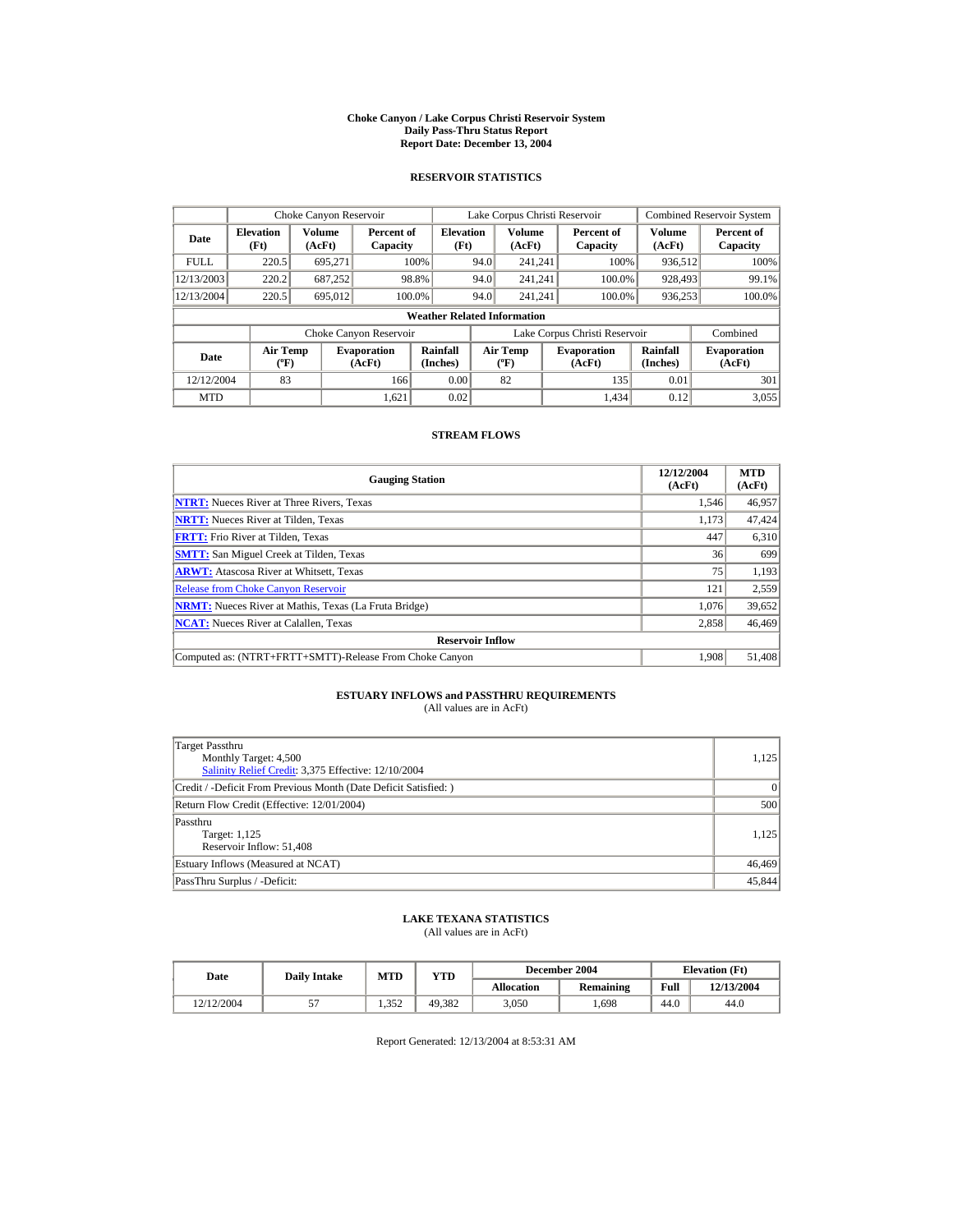#### **Choke Canyon / Lake Corpus Christi Reservoir System Daily Pass-Thru Status Report Report Date: December 14, 2004**

## **RESERVOIR STATISTICS**

|             | Choke Canyon Reservoir                      |                  |                              |                          | Lake Corpus Christi Reservoir |                                             |  |                               | <b>Combined Reservoir System</b> |                              |  |  |
|-------------|---------------------------------------------|------------------|------------------------------|--------------------------|-------------------------------|---------------------------------------------|--|-------------------------------|----------------------------------|------------------------------|--|--|
| Date        | <b>Elevation</b><br>(Ft)                    | Volume<br>(AcFt) | Percent of<br>Capacity       | <b>Elevation</b><br>(Ft) |                               | Volume<br>(AcFt)                            |  | Percent of<br>Capacity        | Volume<br>(AcFt)                 | Percent of<br>Capacity       |  |  |
| <b>FULL</b> | 220.5                                       | 695,271          |                              | 100%                     | 94.0                          | 241.241                                     |  | 100%                          | 936,512                          | 100%                         |  |  |
| 12/14/2003  | 220.2                                       | 686,473          |                              | 98.7%                    | 93.9                          | 239,702                                     |  | 99.4%                         | 926,175                          | 98.9%                        |  |  |
| 12/14/2004  | 220.5                                       | 694.752          |                              | 99.9%                    | 94.0                          | 241.241                                     |  | 100.0%                        | 935,993                          | 99.9%                        |  |  |
|             | <b>Weather Related Information</b>          |                  |                              |                          |                               |                                             |  |                               |                                  |                              |  |  |
|             |                                             |                  | Choke Canyon Reservoir       |                          |                               |                                             |  | Lake Corpus Christi Reservoir |                                  | Combined                     |  |  |
| Date        | <b>Air Temp</b><br>$({}^{\circ}\mathrm{F})$ |                  | <b>Evaporation</b><br>(AcFt) | Rainfall<br>(Inches)     |                               | <b>Air Temp</b><br>$({}^{\circ}\mathbf{F})$ |  | <b>Evaporation</b><br>(AcFt)  | Rainfall<br>(Inches)             | <b>Evaporation</b><br>(AcFt) |  |  |
| 12/13/2004  | 61                                          |                  | 378                          | 0.00                     |                               | 60                                          |  | 269                           | 0.00                             | 647                          |  |  |
| <b>MTD</b>  |                                             |                  | 1.999                        | 0.02                     |                               |                                             |  | 1.703                         | 0.12                             | 3.702                        |  |  |

### **STREAM FLOWS**

| <b>Gauging Station</b>                                       | 12/13/2004<br>(AcFt) | <b>MTD</b><br>(AcFt) |
|--------------------------------------------------------------|----------------------|----------------------|
| <b>NTRT:</b> Nueces River at Three Rivers, Texas             | 1,342                | 48,299               |
| <b>NRTT:</b> Nueces River at Tilden, Texas                   | 1,120                | 48,543               |
| <b>FRTT:</b> Frio River at Tilden, Texas                     | 429                  | 6,739                |
| <b>SMTT:</b> San Miguel Creek at Tilden, Texas               | 34                   | 732                  |
| <b>ARWT:</b> Atascosa River at Whitsett, Texas               | 67                   | 1,260                |
| <b>Release from Choke Canyon Reservoir</b>                   | 66                   | 2,624                |
| <b>NRMT:</b> Nueces River at Mathis, Texas (La Fruta Bridge) | 1.266                | 40.919               |
| <b>NCAT:</b> Nueces River at Calallen, Texas                 | 1,511                | 47.979               |
| <b>Reservoir Inflow</b>                                      |                      |                      |
| Computed as: (NTRT+FRTT+SMTT)-Release From Choke Canyon      | 1.739                | 53,146               |

# **ESTUARY INFLOWS and PASSTHRU REQUIREMENTS**<br>(All values are in AcFt)

| Target Passthru<br>Monthly Target: 4,500<br>Salinity Relief Credit: 3,375 Effective: 12/10/2004 | 1,125  |
|-------------------------------------------------------------------------------------------------|--------|
| Credit / -Deficit From Previous Month (Date Deficit Satisfied:)                                 | 0      |
| Return Flow Credit (Effective: 12/01/2004)                                                      | 500    |
| Passthru<br>Target: 1,125<br>Reservoir Inflow: 53,146                                           | 1.125  |
| Estuary Inflows (Measured at NCAT)                                                              | 47,979 |
| PassThru Surplus / -Deficit:                                                                    | 47,354 |

## **LAKE TEXANA STATISTICS**

(All values are in AcFt)

| Date       | <b>Daily Intake</b> | MTD  | $_{\rm VTD}$ |                   | December 2004 | <b>Elevation</b> (Ft) |            |
|------------|---------------------|------|--------------|-------------------|---------------|-----------------------|------------|
|            |                     |      |              | <b>Allocation</b> | Remaining     | Full                  | 12/14/2004 |
| 12/13/2004 | 56                  | .409 | 49.438       | 3.050             | .641          | 44.0                  | 44.1       |

Report Generated: 12/14/2004 at 8:53:56 AM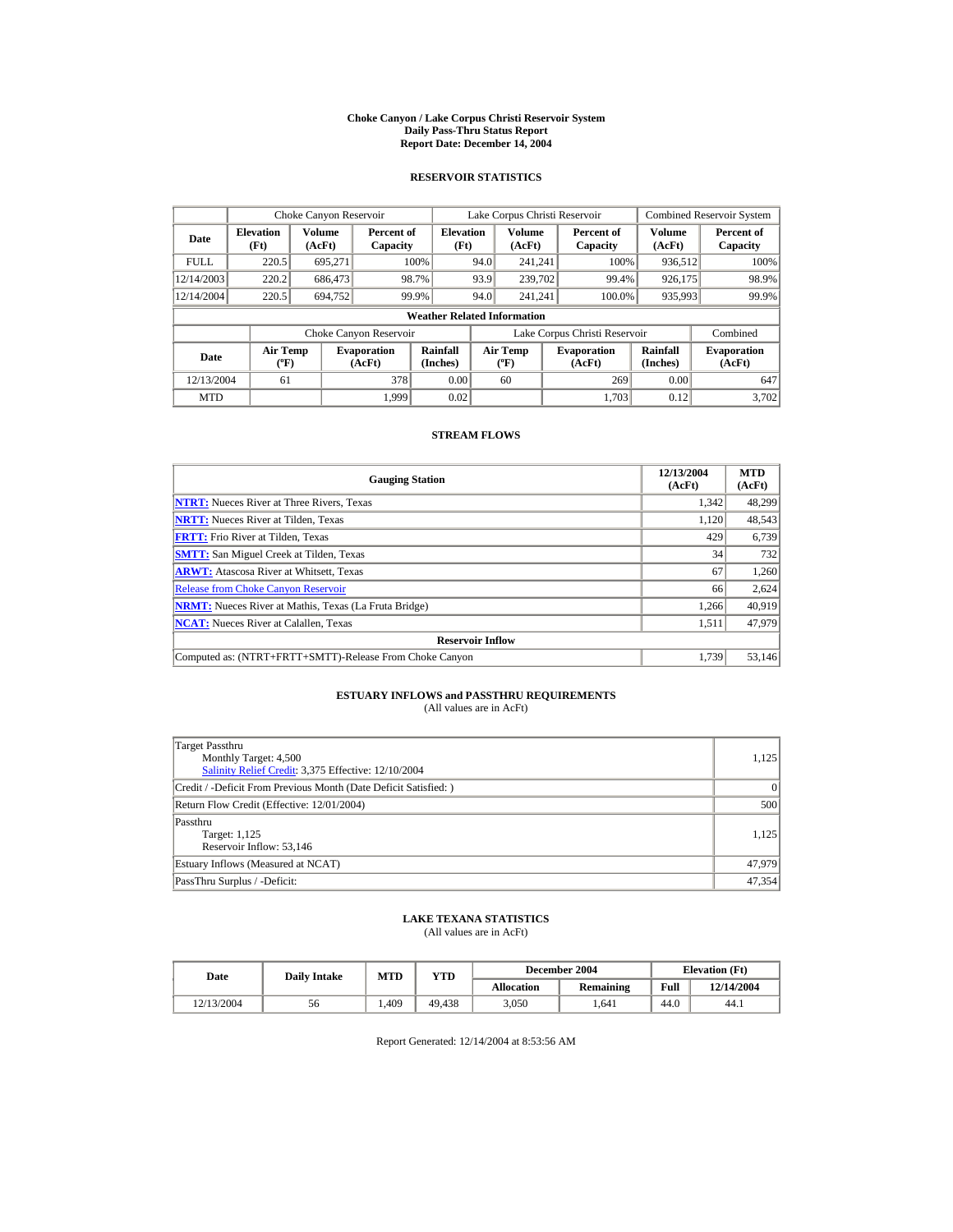#### **Choke Canyon / Lake Corpus Christi Reservoir System Daily Pass-Thru Status Report Report Date: December 15, 2004**

## **RESERVOIR STATISTICS**

|             | Choke Canyon Reservoir                      |                  |                              |                          | Lake Corpus Christi Reservoir |                                             |  |                               |                      | <b>Combined Reservoir System</b> |  |  |
|-------------|---------------------------------------------|------------------|------------------------------|--------------------------|-------------------------------|---------------------------------------------|--|-------------------------------|----------------------|----------------------------------|--|--|
| Date        | <b>Elevation</b><br>(Ft)                    | Volume<br>(AcFt) | Percent of<br>Capacity       | <b>Elevation</b><br>(Ft) |                               | Volume<br>(AcFt)                            |  | Percent of<br>Capacity        | Volume<br>(AcFt)     | Percent of<br>Capacity           |  |  |
| <b>FULL</b> | 220.5                                       | 695.271          |                              | 100%                     | 94.0                          | 241.241                                     |  | 100%                          | 936,512              | 100%                             |  |  |
| 12/15/2003  | 220.2                                       | 686.214          |                              | 98.7%                    | 93.9                          | 238,360                                     |  | 98.8%                         | 924,574              | 98.7%                            |  |  |
| 12/15/2004  | 220.5                                       | 693.974          |                              | 99.8%                    | 94.0                          | 241.241                                     |  | 100.0%                        | 935,215              | 99.9%                            |  |  |
|             | <b>Weather Related Information</b>          |                  |                              |                          |                               |                                             |  |                               |                      |                                  |  |  |
|             |                                             |                  | Choke Canyon Reservoir       |                          |                               |                                             |  | Lake Corpus Christi Reservoir |                      | Combined                         |  |  |
| Date        | <b>Air Temp</b><br>$({}^{\circ}\mathrm{F})$ |                  | <b>Evaporation</b><br>(AcFt) | Rainfall<br>(Inches)     |                               | <b>Air Temp</b><br>$({}^{\circ}\mathbf{F})$ |  | <b>Evaporation</b><br>(AcFt)  | Rainfall<br>(Inches) | <b>Evaporation</b><br>(AcFt)     |  |  |
| 12/14/2004  | 54                                          |                  | 197                          | 0.00                     |                               | 51                                          |  | 191                           | 0.00                 | 388                              |  |  |
| <b>MTD</b>  |                                             |                  | 2.196                        | 0.02                     |                               |                                             |  | 1.894                         | 0.12                 | 4.090                            |  |  |

### **STREAM FLOWS**

| <b>Gauging Station</b>                                       | 12/14/2004<br>(AcFt) | <b>MTD</b><br>(AcFt) |
|--------------------------------------------------------------|----------------------|----------------------|
| <b>NTRT:</b> Nueces River at Three Rivers, Texas             | 1.268                | 49,567               |
| <b>NRTT:</b> Nueces River at Tilden, Texas                   | 1,076                | 49,619               |
| <b>FRTT:</b> Frio River at Tilden, Texas                     | 421                  | 7,160                |
| <b>SMTT:</b> San Miguel Creek at Tilden, Texas               | 32                   | 764                  |
| <b>ARWT:</b> Atascosa River at Whitsett, Texas               | 64                   | 1,324                |
| <b>Release from Choke Canyon Reservoir</b>                   | 66                   | 2,690                |
| <b>NRMT:</b> Nueces River at Mathis, Texas (La Fruta Bridge) | 703                  | 41,621               |
| <b>NCAT:</b> Nueces River at Calallen, Texas                 | 1,149                | 49,129               |
| <b>Reservoir Inflow</b>                                      |                      |                      |
| Computed as: (NTRT+FRTT+SMTT)-Release From Choke Canyon      | 1,655                | 54,802               |

# **ESTUARY INFLOWS and PASSTHRU REQUIREMENTS**<br>(All values are in AcFt)

| Target Passthru<br>Monthly Target: 4,500<br>Salinity Relief Credit: 3,375 Effective: 12/10/2004 | 1,125  |
|-------------------------------------------------------------------------------------------------|--------|
| Credit / -Deficit From Previous Month (Date Deficit Satisfied:)                                 | 0      |
| Return Flow Credit (Effective: 12/01/2004)                                                      | 500    |
| Passthru<br>Target: 1,125<br>Reservoir Inflow: 54,802                                           | 1.125  |
| Estuary Inflows (Measured at NCAT)                                                              | 49,129 |
| PassThru Surplus / -Deficit:                                                                    | 48,504 |

## **LAKE TEXANA STATISTICS**

(All values are in AcFt)

| Date       | <b>Daily Intake</b> | <b>MTD</b> | YTD    |                   | December 2004 | <b>Elevation</b> (Ft) |            |
|------------|---------------------|------------|--------|-------------------|---------------|-----------------------|------------|
|            |                     |            |        | <b>Allocation</b> | Remaining     | Full                  | 12/15/2004 |
| 12/14/2004 | J.                  | 1.465      | 49.495 | 3.050             | .585          | 44.0                  | 44.0       |

Report Generated: 12/15/2004 at 8:53:43 AM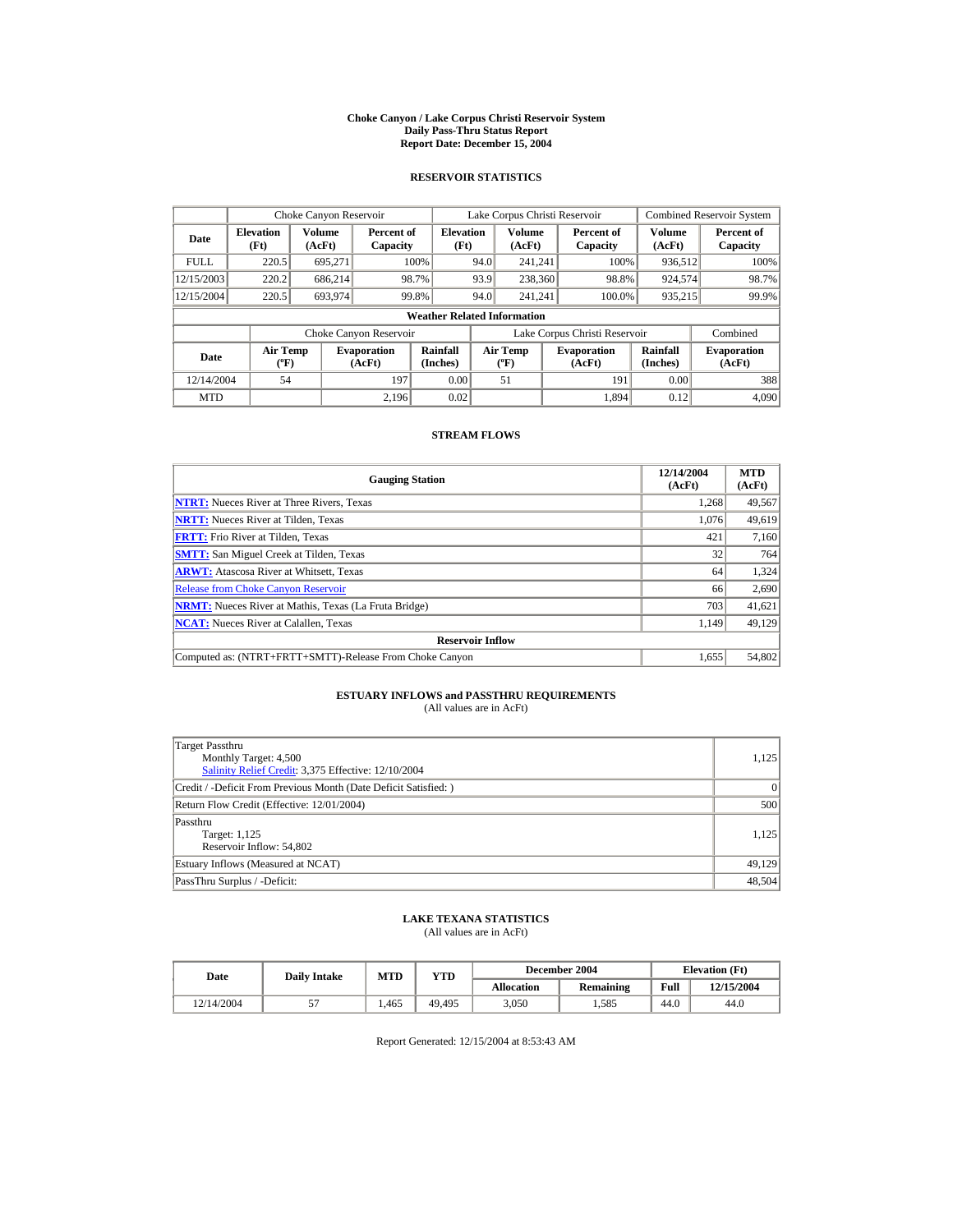#### **Choke Canyon / Lake Corpus Christi Reservoir System Daily Pass-Thru Status Report Report Date: December 16, 2004**

## **RESERVOIR STATISTICS**

|             | Choke Canyon Reservoir                      |                  |                              |                          | Lake Corpus Christi Reservoir               |                  |  |                               |                      | <b>Combined Reservoir System</b> |  |  |
|-------------|---------------------------------------------|------------------|------------------------------|--------------------------|---------------------------------------------|------------------|--|-------------------------------|----------------------|----------------------------------|--|--|
| Date        | <b>Elevation</b><br>(Ft)                    | Volume<br>(AcFt) | Percent of<br>Capacity       | <b>Elevation</b><br>(Ft) |                                             | Volume<br>(AcFt) |  | Percent of<br>Capacity        | Volume<br>(AcFt)     | Percent of<br>Capacity           |  |  |
| <b>FULL</b> | 220.5                                       | 695.271          |                              | 100%                     | 94.0                                        | 241.241          |  | 100%                          | 936,512              | 100%                             |  |  |
| 12/16/2003  | 220.1                                       | 685,695          |                              | 98.6%                    | 94.0                                        | 241.241          |  | 100.0%                        | 926,936              | 99.0%                            |  |  |
| 12/16/2004  | 220.4                                       | 693.715          |                              | 99.8%                    | 94.0                                        | 241.241          |  | 100.0%                        | 934,956              | 99.8%                            |  |  |
|             | <b>Weather Related Information</b>          |                  |                              |                          |                                             |                  |  |                               |                      |                                  |  |  |
|             |                                             |                  | Choke Canyon Reservoir       |                          |                                             |                  |  | Lake Corpus Christi Reservoir |                      | Combined                         |  |  |
| Date        | <b>Air Temp</b><br>$({}^{\circ}\mathrm{F})$ |                  | <b>Evaporation</b><br>(AcFt) | Rainfall<br>(Inches)     | <b>Air Temp</b><br>$({}^{\circ}\mathbf{F})$ |                  |  | <b>Evaporation</b><br>(AcFt)  | Rainfall<br>(Inches) | <b>Evaporation</b><br>(AcFt)     |  |  |
| 12/15/2004  | 61                                          |                  | 151                          | 0.00                     |                                             | 64               |  | 101                           | 0.00                 | 252                              |  |  |
| <b>MTD</b>  |                                             |                  | 2.347                        | 0.02                     |                                             |                  |  | 1.995                         | 0.12                 | 4,342                            |  |  |

### **STREAM FLOWS**

| <b>Gauging Station</b>                                       | 12/15/2004<br>(AcFt) | <b>MTD</b><br>(AcFt) |
|--------------------------------------------------------------|----------------------|----------------------|
| <b>NTRT:</b> Nueces River at Three Rivers, Texas             | 1.215                | 50,782               |
| <b>NRTT:</b> Nueces River at Tilden, Texas                   | 1.044                | 50,663               |
| <b>FRTT:</b> Frio River at Tilden, Texas                     | 411                  | 7,571                |
| <b>SMTT:</b> San Miguel Creek at Tilden, Texas               | 32                   | 796                  |
| <b>ARWT:</b> Atascosa River at Whitsett, Texas               | 62                   | 1,386                |
| <b>Release from Choke Canyon Reservoir</b>                   | 66                   | 2,755                |
| <b>NRMT:</b> Nueces River at Mathis, Texas (La Fruta Bridge) | 383                  | 42,005               |
| <b>NCAT:</b> Nueces River at Calallen, Texas                 | 641                  | 49,770               |
| <b>Reservoir Inflow</b>                                      |                      |                      |
| Computed as: (NTRT+FRTT+SMTT)-Release From Choke Canyon      | 1.592                | 56,394               |

# **ESTUARY INFLOWS and PASSTHRU REQUIREMENTS**<br>(All values are in AcFt)

| Target Passthru<br>Monthly Target: 4,500<br>Salinity Relief Credit: 3,375 Effective: 12/10/2004 | 1,125  |
|-------------------------------------------------------------------------------------------------|--------|
| Credit / -Deficit From Previous Month (Date Deficit Satisfied:)                                 | 0      |
| Return Flow Credit (Effective: 12/01/2004)                                                      | 500    |
| Passthru<br>Target: 1,125<br>Reservoir Inflow: 56,394                                           | 1.125  |
| Estuary Inflows (Measured at NCAT)                                                              | 49,770 |
| PassThru Surplus / -Deficit:                                                                    | 49,145 |

## **LAKE TEXANA STATISTICS**

(All values are in AcFt)

| Date       | <b>Daily Intake</b> | <b>MTD</b>   | YTD    |                   | December 2004 | <b>Elevation</b> (Ft) |            |
|------------|---------------------|--------------|--------|-------------------|---------------|-----------------------|------------|
|            |                     |              |        | <b>Allocation</b> | Remaining     | Full                  | 12/16/2004 |
| 12/15/2004 | J.                  | 522<br>1.JZZ | 49.552 | 3.050             | .528          | 44.0                  | 44.0       |

Report Generated: 12/16/2004 at 9:50:19 AM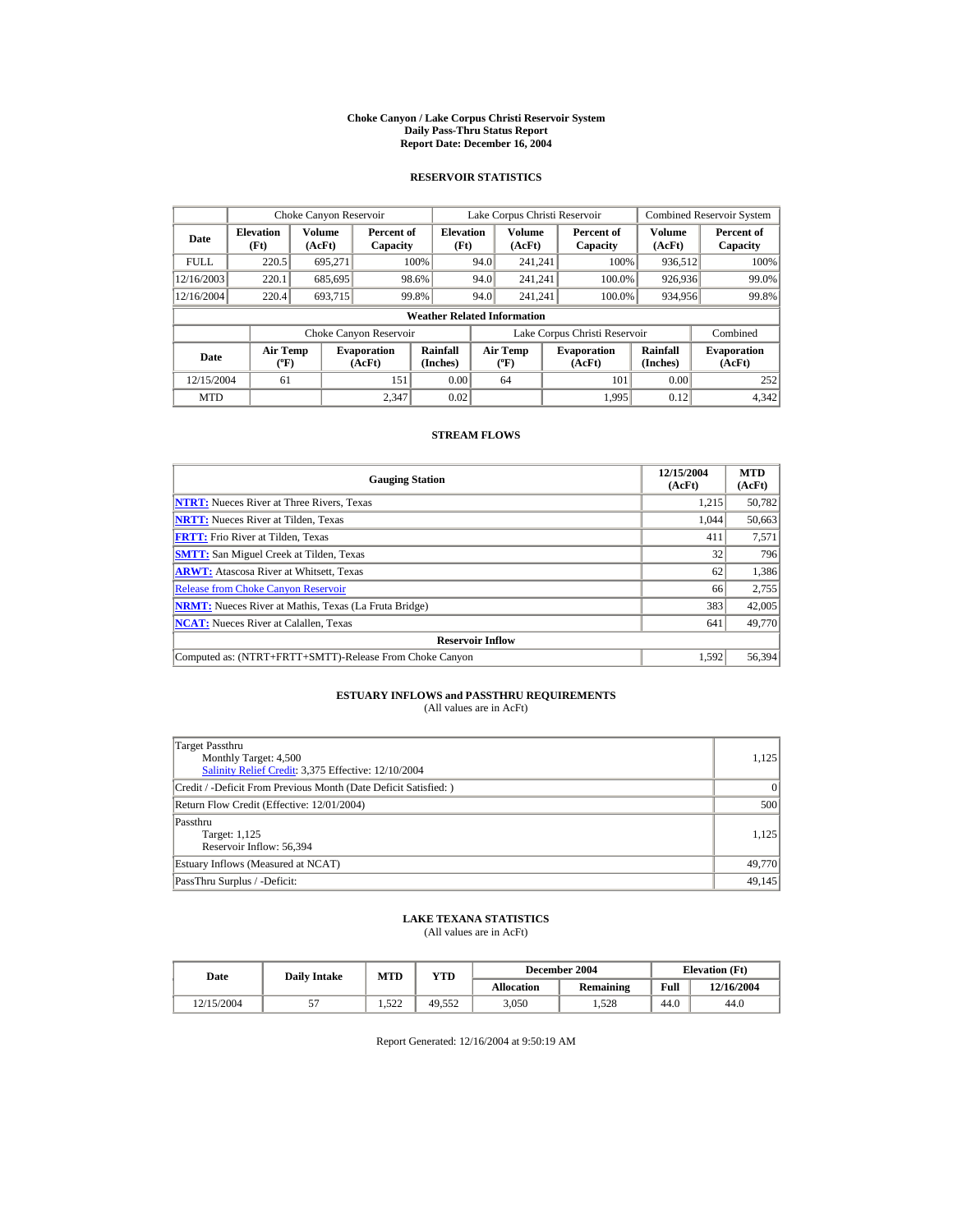#### **Choke Canyon / Lake Corpus Christi Reservoir System Daily Pass-Thru Status Report Report Date: December 17, 2004**

## **RESERVOIR STATISTICS**

|             | Choke Canyon Reservoir                      |                  |                              |                          | Lake Corpus Christi Reservoir |                                           |  |                               |                         | <b>Combined Reservoir System</b> |  |  |
|-------------|---------------------------------------------|------------------|------------------------------|--------------------------|-------------------------------|-------------------------------------------|--|-------------------------------|-------------------------|----------------------------------|--|--|
| Date        | <b>Elevation</b><br>(Ft)                    | Volume<br>(AcFt) | Percent of<br>Capacity       | <b>Elevation</b><br>(Ft) |                               | <b>Volume</b><br>(AcFt)                   |  | Percent of<br>Capacity        | <b>Volume</b><br>(AcFt) | Percent of<br>Capacity           |  |  |
| <b>FULL</b> | 220.5                                       | 695,271          |                              | 100%                     | 94.0                          | 241.241                                   |  | 100%                          | 936,512                 | 100%                             |  |  |
| 12/17/2003  | 220.1                                       | 685,176          |                              | 98.5%                    | 93.9                          | 238,935                                   |  | 99.0%                         | 924.111                 | 98.7%                            |  |  |
| 12/17/2004  | 220.5                                       | 693.974          |                              | 99.8%                    | 94.0                          | 241.241                                   |  | 100.0%                        | 935,215                 | 99.9%                            |  |  |
|             | <b>Weather Related Information</b>          |                  |                              |                          |                               |                                           |  |                               |                         |                                  |  |  |
|             |                                             |                  | Choke Canyon Reservoir       |                          |                               |                                           |  | Lake Corpus Christi Reservoir |                         | Combined                         |  |  |
| Date        | <b>Air Temp</b><br>$({}^{\circ}\mathrm{F})$ |                  | <b>Evaporation</b><br>(AcFt) | Rainfall<br>(Inches)     |                               | <b>Air Temp</b><br>$({}^{\circ}\text{F})$ |  | <b>Evaporation</b><br>(AcFt)  | Rainfall<br>(Inches)    | <b>Evaporation</b><br>(AcFt)     |  |  |
| 12/16/2004  | 60                                          |                  | 121                          | 0.00                     |                               | 67                                        |  | 112                           | 0.00                    | 233                              |  |  |
| <b>MTD</b>  |                                             |                  | 2.468                        | 0.02                     |                               |                                           |  | 2.107                         | 0.12                    | 4,575                            |  |  |

### **STREAM FLOWS**

| <b>Gauging Station</b>                                       | 12/16/2004<br>(AcFt) | <b>MTD</b><br>(AcFt) |
|--------------------------------------------------------------|----------------------|----------------------|
| <b>NTRT:</b> Nueces River at Three Rivers, Texas             | 1,185                | 51,967               |
| <b>NRTT:</b> Nueces River at Tilden, Texas                   | 1.008                | 51,672               |
| <b>FRTT:</b> Frio River at Tilden, Texas                     | 401                  | 7,972                |
| <b>SMTT:</b> San Miguel Creek at Tilden, Texas               | 30                   | 826                  |
| <b>ARWT:</b> Atascosa River at Whitsett, Texas               | 62                   | 1,447                |
| <b>Release from Choke Canvon Reservoir</b>                   | 66                   | 2,821                |
| <b>NRMT:</b> Nueces River at Mathis, Texas (La Fruta Bridge) | 550                  | 42,554               |
| <b>NCAT:</b> Nueces River at Calallen, Texas                 | 324                  | 50,093               |
| <b>Reservoir Inflow</b>                                      |                      |                      |
| Computed as: (NTRT+FRTT+SMTT)-Release From Choke Canyon      | 1,550                | 57,944               |

# **ESTUARY INFLOWS and PASSTHRU REQUIREMENTS**<br>(All values are in AcFt)

| Target Passthru<br>Monthly Target: 4,500<br>Salinity Relief Credit: 3,375 Effective: 12/10/2004 | 1,125  |
|-------------------------------------------------------------------------------------------------|--------|
| Credit / -Deficit From Previous Month (Date Deficit Satisfied:)                                 | 0      |
| Return Flow Credit (Effective: 12/01/2004)                                                      | 500    |
| Passthru<br>Target: 1,125<br>Reservoir Inflow: 57,944                                           | 1.125  |
| Estuary Inflows (Measured at NCAT)                                                              | 50,093 |
| PassThru Surplus / -Deficit:                                                                    | 49,468 |

## **LAKE TEXANA STATISTICS**

(All values are in AcFt)

| Date       | <b>Daily Intake</b> | <b>MTD</b> | YTD    | December 2004     |           | <b>Elevation</b> (Ft) |            |
|------------|---------------------|------------|--------|-------------------|-----------|-----------------------|------------|
|            |                     |            |        | <b>Allocation</b> | Remaining | Full                  | 12/17/2004 |
| 12/16/2004 | ັ                   | 1,579      | 49.608 | 3.050             | .471      | 44.0                  | 44.0       |

Report Generated: 12/17/2004 at 8:35:41 AM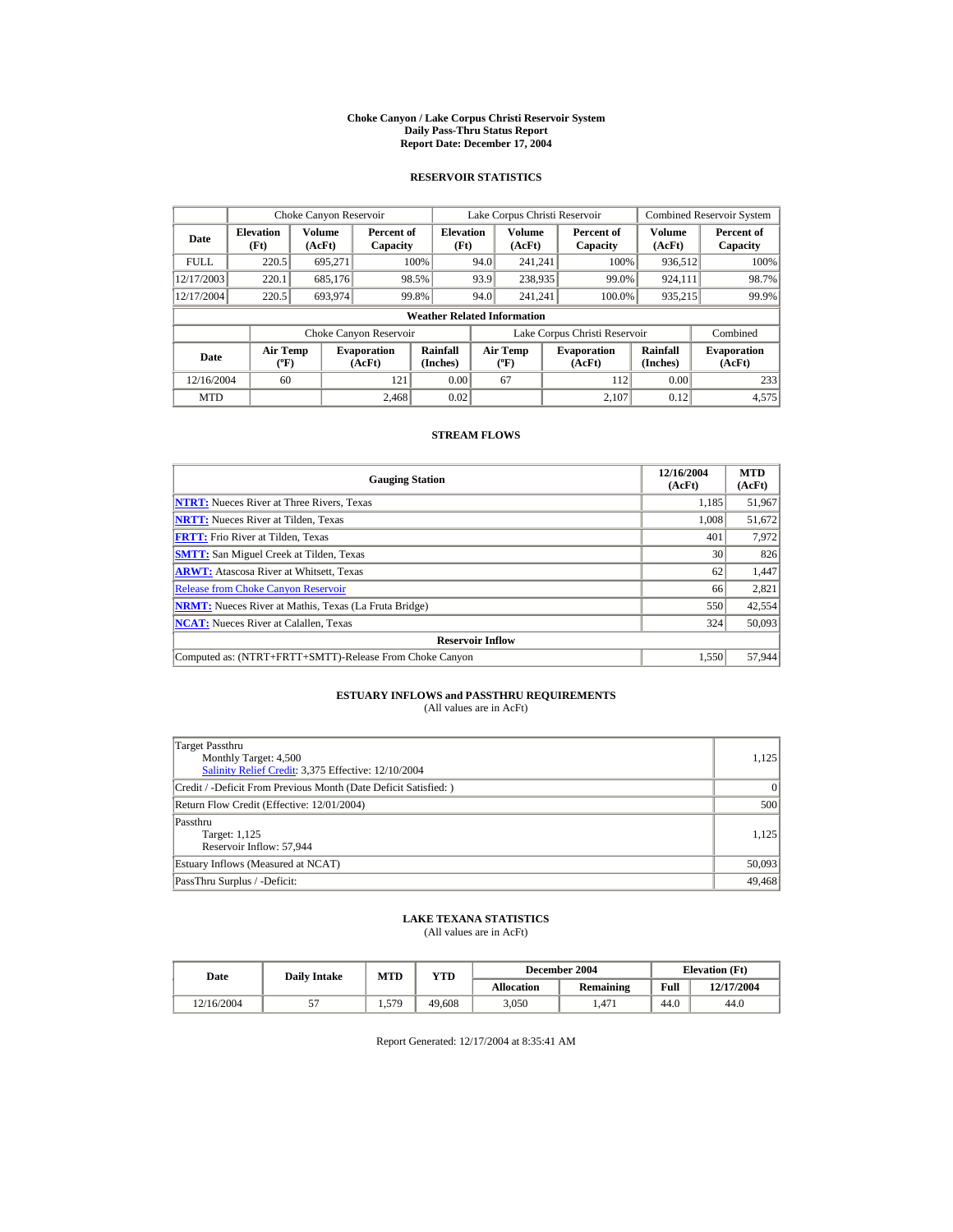#### **Choke Canyon / Lake Corpus Christi Reservoir System Daily Pass-Thru Status Report Report Date: December 18, 2004**

## **RESERVOIR STATISTICS**

|             | Choke Canyon Reservoir                      |                  |                              |                          | Lake Corpus Christi Reservoir               |                  |  |                               |                      | <b>Combined Reservoir System</b> |  |  |
|-------------|---------------------------------------------|------------------|------------------------------|--------------------------|---------------------------------------------|------------------|--|-------------------------------|----------------------|----------------------------------|--|--|
| Date        | <b>Elevation</b><br>(Ft)                    | Volume<br>(AcFt) | Percent of<br>Capacity       | <b>Elevation</b><br>(Ft) |                                             | Volume<br>(AcFt) |  | Percent of<br>Capacity        | Volume<br>(AcFt)     | Percent of<br>Capacity           |  |  |
| <b>FULL</b> | 220.5                                       | 695.271          |                              | 100%                     | 94.0                                        | 241.241          |  | 100%                          | 936,512              | 100%                             |  |  |
| 12/18/2003  | 220.1                                       | 684,660          |                              | 98.5%                    | 93.9                                        | 239,127          |  | 99.1%                         | 923,787              | 98.6%                            |  |  |
| 12/18/2004  | 220.4                                       | 693.715          |                              | 99.8%                    | 94.0                                        | 241.241          |  | 100.0%                        | 934,956              | 99.8%                            |  |  |
|             | <b>Weather Related Information</b>          |                  |                              |                          |                                             |                  |  |                               |                      |                                  |  |  |
|             |                                             |                  | Choke Canyon Reservoir       |                          |                                             |                  |  | Lake Corpus Christi Reservoir |                      | Combined                         |  |  |
| Date        | <b>Air Temp</b><br>$({}^{\circ}\mathrm{F})$ |                  | <b>Evaporation</b><br>(AcFt) | Rainfall<br>(Inches)     | <b>Air Temp</b><br>$({}^{\circ}\mathbf{F})$ |                  |  | <b>Evaporation</b><br>(AcFt)  | Rainfall<br>(Inches) | <b>Evaporation</b><br>(AcFt)     |  |  |
| 12/17/2004  | 61                                          |                  | 136                          | 0.00                     |                                             | 61               |  | 112                           | 0.00                 | 248                              |  |  |
| <b>MTD</b>  |                                             |                  | 2.604                        | 0.02                     |                                             |                  |  | 2.219                         | 0.12                 | 4,823                            |  |  |

### **STREAM FLOWS**

| <b>Gauging Station</b>                                       | 12/17/2004<br>(AcFt) | <b>MTD</b><br>(AcFt) |
|--------------------------------------------------------------|----------------------|----------------------|
| <b>NTRT:</b> Nueces River at Three Rivers, Texas             | 1,153                | 53,121               |
| <b>NRTT:</b> Nueces River at Tilden, Texas                   | 977                  | 52,648               |
| <b>FRTT:</b> Frio River at Tilden, Texas                     | 391                  | 8,363                |
| <b>SMTT:</b> San Miguel Creek at Tilden, Texas               | 30                   | 856                  |
| <b>ARWT:</b> Atascosa River at Whitsett, Texas               | 60                   | 1,507                |
| <b>Release from Choke Canyon Reservoir</b>                   | 66                   | 2,886                |
| <b>NRMT:</b> Nueces River at Mathis, Texas (La Fruta Bridge) | 651                  | 43,206               |
| <b>NCAT:</b> Nueces River at Calallen, Texas                 | 310                  | 50,403               |
| <b>Reservoir Inflow</b>                                      |                      |                      |
| Computed as: (NTRT+FRTT+SMTT)-Release From Choke Canyon      | 1.509                | 59,453               |

# **ESTUARY INFLOWS and PASSTHRU REQUIREMENTS**<br>(All values are in AcFt)

| Target Passthru<br>Monthly Target: 4,500<br>Salinity Relief Credit: 3,375 Effective: 12/10/2004 | 1,125  |
|-------------------------------------------------------------------------------------------------|--------|
| Credit / -Deficit From Previous Month (Date Deficit Satisfied:)                                 | 0      |
| Return Flow Credit (Effective: 12/01/2004)                                                      | 500    |
| Passthru<br>Target: 1,125<br>Reservoir Inflow: 59,453                                           | 1.125  |
| Estuary Inflows (Measured at NCAT)                                                              | 50,403 |
| PassThru Surplus / -Deficit:                                                                    | 49.778 |

## **LAKE TEXANA STATISTICS**

(All values are in AcFt)

| Date       | <b>Daily Intake</b> | <b>MTD</b> | YTD    |                   | December 2004 | <b>Elevation</b> (Ft) |            |
|------------|---------------------|------------|--------|-------------------|---------------|-----------------------|------------|
|            |                     |            |        | <b>Allocation</b> | Remaining     | Full                  | 12/18/2004 |
| 12/17/2004 | 56                  | 1.635      | 49.665 | 3.050             | .415          | 44.0                  | 44.0       |

Report Generated: 12/18/2004 at 8:30:08 AM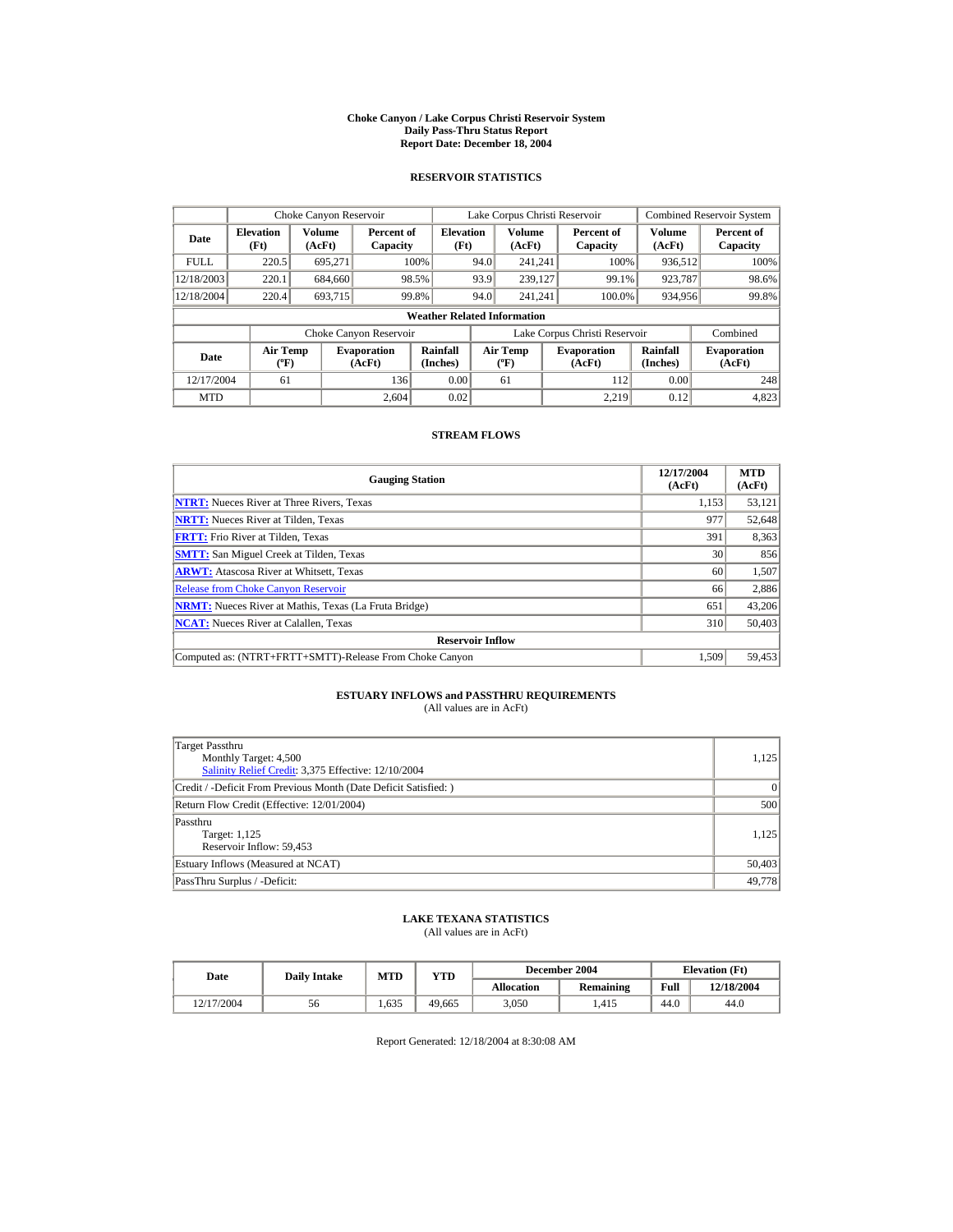#### **Choke Canyon / Lake Corpus Christi Reservoir System Daily Pass-Thru Status Report Report Date: December 19, 2004**

## **RESERVOIR STATISTICS**

|             | Choke Canyon Reservoir                      |                  |                              |                          | Lake Corpus Christi Reservoir |                                             |  |                               |                      | <b>Combined Reservoir System</b> |  |  |
|-------------|---------------------------------------------|------------------|------------------------------|--------------------------|-------------------------------|---------------------------------------------|--|-------------------------------|----------------------|----------------------------------|--|--|
| Date        | <b>Elevation</b><br>(Ft)                    | Volume<br>(AcFt) | Percent of<br>Capacity       | <b>Elevation</b><br>(Ft) |                               | Volume<br>(AcFt)                            |  | Percent of<br>Capacity        | Volume<br>(AcFt)     | Percent of<br>Capacity           |  |  |
| <b>FULL</b> | 220.5                                       | 695.271          |                              | 100%                     | 94.0                          | 241.241                                     |  | 100%                          | 936,512              | 100%                             |  |  |
| 12/19/2003  | 220.1                                       | 684,146          |                              | 98.4%                    | 93.9                          | 238,935                                     |  | 99.0%                         | 923,081              | 98.6%                            |  |  |
| 12/19/2004  | 220.5                                       | 693.974          |                              | 99.8%                    | 94.0                          | 241.241                                     |  | 100.0%                        | 935,215              | 99.9%                            |  |  |
|             | <b>Weather Related Information</b>          |                  |                              |                          |                               |                                             |  |                               |                      |                                  |  |  |
|             |                                             |                  | Choke Canyon Reservoir       |                          |                               |                                             |  | Lake Corpus Christi Reservoir |                      | Combined                         |  |  |
| Date        | <b>Air Temp</b><br>$({}^{\circ}\mathrm{F})$ |                  | <b>Evaporation</b><br>(AcFt) | Rainfall<br>(Inches)     |                               | <b>Air Temp</b><br>$({}^{\circ}\mathbf{F})$ |  | <b>Evaporation</b><br>(AcFt)  | Rainfall<br>(Inches) | <b>Evaporation</b><br>(AcFt)     |  |  |
| 12/18/2004  | 67                                          |                  | 151                          | 0.00                     |                               | 64                                          |  | 213                           | 0.00                 | 364                              |  |  |
| <b>MTD</b>  |                                             |                  | 2.755                        | 0.02                     |                               |                                             |  | 2.432                         | 0.12                 | 5.187                            |  |  |

### **STREAM FLOWS**

| <b>Gauging Station</b>                                       | 12/18/2004<br>(AcFt) | <b>MTD</b><br>(AcFt) |
|--------------------------------------------------------------|----------------------|----------------------|
| <b>NTRT:</b> Nueces River at Three Rivers, Texas             | 1.114                | 54,234               |
| <b>NRTT:</b> Nueces River at Tilden, Texas                   | 953                  | 53,601               |
| <b>FRTT:</b> Frio River at Tilden, Texas                     | 385                  | 8,748                |
| <b>SMTT:</b> San Miguel Creek at Tilden, Texas               | 28                   | 883                  |
| <b>ARWT:</b> Atascosa River at Whitsett, Texas               | 62                   | 1,568                |
| <b>Release from Choke Canyon Reservoir</b>                   | 66                   | 2,952                |
| <b>NRMT:</b> Nueces River at Mathis, Texas (La Fruta Bridge) | 514                  | 43.720               |
| <b>NCAT:</b> Nueces River at Calallen, Texas                 | 365                  | 50,768               |
| <b>Reservoir Inflow</b>                                      |                      |                      |
| Computed as: (NTRT+FRTT+SMTT)-Release From Choke Canyon      | 1.461                | 60,914               |

# **ESTUARY INFLOWS and PASSTHRU REQUIREMENTS**<br>(All values are in AcFt)

| Target Passthru<br>Monthly Target: 4,500<br>Salinity Relief Credit: 3,375 Effective: 12/10/2004 | 1,125  |
|-------------------------------------------------------------------------------------------------|--------|
| Credit / -Deficit From Previous Month (Date Deficit Satisfied:)                                 | 0      |
| Return Flow Credit (Effective: 12/01/2004)                                                      | 500    |
| Passthru<br>Target: 1,125<br>Reservoir Inflow: 60,914                                           | 1.125  |
| Estuary Inflows (Measured at NCAT)                                                              | 50,768 |
| PassThru Surplus / -Deficit:                                                                    | 50,143 |

## **LAKE TEXANA STATISTICS**

(All values are in AcFt)

| Date       | <b>Daily Intake</b> | <b>MTD</b> | $\mathbf{v_{TD}}$ |                   | December 2004 | <b>Elevation</b> (Ft) |            |
|------------|---------------------|------------|-------------------|-------------------|---------------|-----------------------|------------|
|            |                     |            |                   | <b>Allocation</b> | Remaining     | Full                  | 12/19/2004 |
| 12/18/2004 | 56                  | 1.692      | 49.721            | 3.050             | 1.358         | 44.0                  | 44.0       |

Report Generated: 12/19/2004 at 8:12:22 AM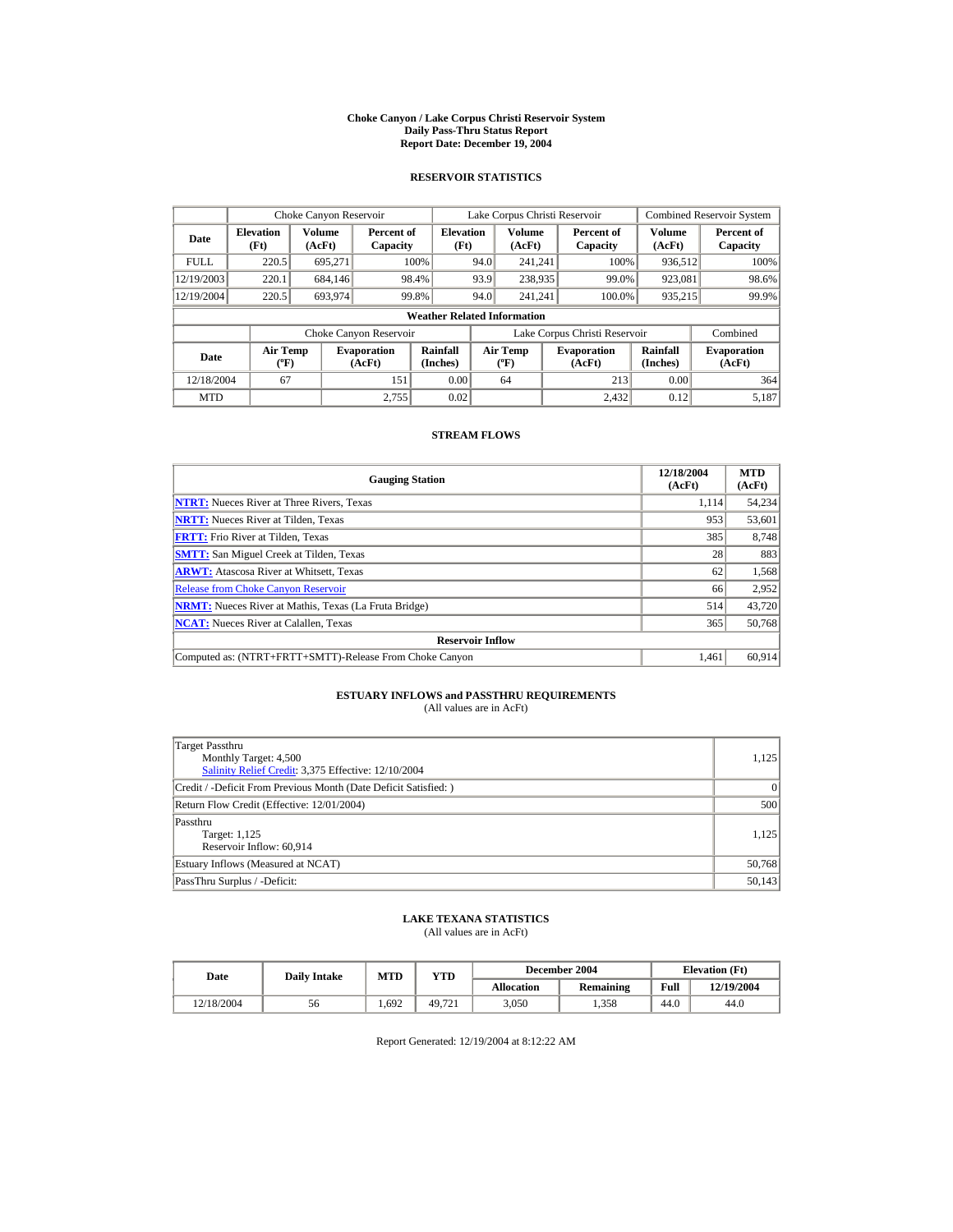#### **Choke Canyon / Lake Corpus Christi Reservoir System Daily Pass-Thru Status Report Report Date: December 20, 2004**

## **RESERVOIR STATISTICS**

|             | Choke Canyon Reservoir                      |                  |                              |                          | Lake Corpus Christi Reservoir |                                           |  |                               |                      | <b>Combined Reservoir System</b> |  |  |
|-------------|---------------------------------------------|------------------|------------------------------|--------------------------|-------------------------------|-------------------------------------------|--|-------------------------------|----------------------|----------------------------------|--|--|
| Date        | <b>Elevation</b><br>(Ft)                    | Volume<br>(AcFt) | Percent of<br>Capacity       | <b>Elevation</b><br>(Ft) |                               | <b>Volume</b><br>(AcFt)                   |  | Percent of<br>Capacity        | Volume<br>(AcFt)     | Percent of<br>Capacity           |  |  |
| <b>FULL</b> | 220.5                                       | 695,271          |                              | 100%                     | 94.0                          | 241.241                                   |  | 100%                          | 936,512              | 100%                             |  |  |
| 12/20/2003  | 220.1                                       | 683,889          |                              | 98.4%                    | 93.9                          | 238,551                                   |  | 98.9%                         | 922,440              | 98.5%                            |  |  |
| 12/20/2004  | 220.5                                       | 694.233          |                              | 99.9%                    | 94.0                          | 241.241                                   |  | 100.0%                        | 935,474              | 99.9%                            |  |  |
|             | <b>Weather Related Information</b>          |                  |                              |                          |                               |                                           |  |                               |                      |                                  |  |  |
|             |                                             |                  | Choke Canyon Reservoir       |                          |                               |                                           |  | Lake Corpus Christi Reservoir |                      | Combined                         |  |  |
| Date        | <b>Air Temp</b><br>$({}^{\circ}\mathrm{F})$ |                  | <b>Evaporation</b><br>(AcFt) | Rainfall<br>(Inches)     |                               | <b>Air Temp</b><br>$({}^{\circ}\text{F})$ |  | <b>Evaporation</b><br>(AcFt)  | Rainfall<br>(Inches) | <b>Evaporation</b><br>(AcFt)     |  |  |
| 12/19/2004  | 70                                          |                  | 166                          | 0.00                     |                               | 67                                        |  | 146                           | 0.00                 | 312                              |  |  |
| <b>MTD</b>  |                                             |                  | 2.921                        | 0.02                     |                               |                                           |  | 2.578                         | 0.12                 | 5.499                            |  |  |

### **STREAM FLOWS**

| <b>Gauging Station</b>                                       | 12/19/2004<br>(AcFt) | <b>MTD</b><br>(AcFt) |
|--------------------------------------------------------------|----------------------|----------------------|
| <b>NTRT:</b> Nueces River at Three Rivers, Texas             | 1.080                | 55,314               |
| <b>NRTT:</b> Nueces River at Tilden, Texas                   | 927                  | 54,528               |
| <b>FRTT:</b> Frio River at Tilden, Texas                     | 381                  | 9,129                |
| <b>SMTT:</b> San Miguel Creek at Tilden, Texas               | 24                   | 907                  |
| <b>ARWT:</b> Atascosa River at Whitsett, Texas               | 62                   | 1,630                |
| <b>Release from Choke Canyon Reservoir</b>                   | 66                   | 3,017                |
| <b>NRMT:</b> Nueces River at Mathis, Texas (La Fruta Bridge) | 532                  | 44,252               |
| <b>NCAT:</b> Nueces River at Calallen, Texas                 | 341                  | 51,110               |
| <b>Reservoir Inflow</b>                                      |                      |                      |
| Computed as: (NTRT+FRTT+SMTT)-Release From Choke Canyon      | 1.419                | 62,333               |

# **ESTUARY INFLOWS and PASSTHRU REQUIREMENTS**<br>(All values are in AcFt)

| Target Passthru<br>Monthly Target: 4,500<br>Salinity Relief Credit: 3,375 Effective: 12/10/2004 | 1,125  |
|-------------------------------------------------------------------------------------------------|--------|
| Credit / -Deficit From Previous Month (Date Deficit Satisfied:)                                 | 0      |
| Return Flow Credit (Effective: 12/01/2004)                                                      | 500    |
| Passthru<br>Target: 1,125<br>Reservoir Inflow: 62,333                                           | 1.125  |
| Estuary Inflows (Measured at NCAT)                                                              | 51,110 |
| PassThru Surplus / -Deficit:                                                                    | 50,485 |

## **LAKE TEXANA STATISTICS**

(All values are in AcFt)

| Date       | <b>Daily Intake</b> | <b>MTD</b> | $\mathbf{v_{TD}}$ |                   | December 2004 | <b>Elevation</b> (Ft) |            |
|------------|---------------------|------------|-------------------|-------------------|---------------|-----------------------|------------|
|            |                     |            |                   | <b>Allocation</b> | Remaining     | Full                  | 12/20/2004 |
| 12/19/2004 | J.,                 | 1.748      | 49.778            | 3.050             | 1.302         | 44.0                  | 44.0       |

Report Generated: 12/20/2004 at 9:02:52 AM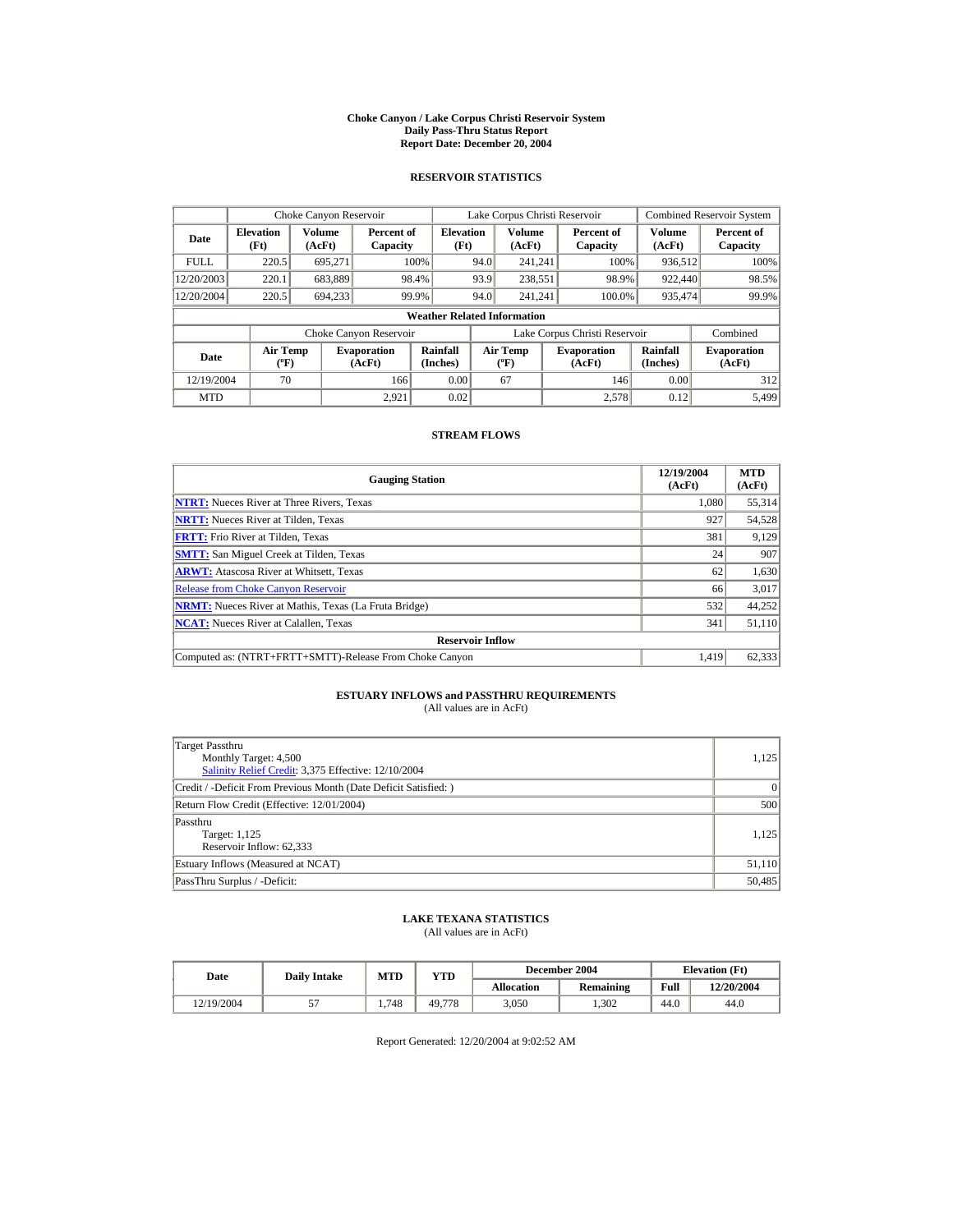#### **Choke Canyon / Lake Corpus Christi Reservoir System Daily Pass-Thru Status Report Report Date: December 21, 2004**

## **RESERVOIR STATISTICS**

|             | Choke Canyon Reservoir                      |                  |                              |                          | Lake Corpus Christi Reservoir |                                             |  |                               |                      | <b>Combined Reservoir System</b> |  |  |
|-------------|---------------------------------------------|------------------|------------------------------|--------------------------|-------------------------------|---------------------------------------------|--|-------------------------------|----------------------|----------------------------------|--|--|
| Date        | <b>Elevation</b><br>(Ft)                    | Volume<br>(AcFt) | Percent of<br>Capacity       | <b>Elevation</b><br>(Ft) |                               | Volume<br>(AcFt)                            |  | Percent of<br>Capacity        | Volume<br>(AcFt)     | Percent of<br>Capacity           |  |  |
| <b>FULL</b> | 220.5                                       | 695.271          |                              | 100%                     | 94.0                          | 241.241                                     |  | 100%                          | 936,512              | 100%                             |  |  |
| 12/21/2003  | 220.1                                       | 683,632          |                              | 98.3%                    | 93.8                          | 237,977                                     |  | 98.6%                         | 921,609              | 98.4%                            |  |  |
| 12/21/2004  | 220.5                                       | 693.974          |                              | 99.8%                    | 94.0                          | 241.241                                     |  | 100.0%                        | 935,215              | 99.9%                            |  |  |
|             | <b>Weather Related Information</b>          |                  |                              |                          |                               |                                             |  |                               |                      |                                  |  |  |
|             |                                             |                  | Choke Canyon Reservoir       |                          |                               |                                             |  | Lake Corpus Christi Reservoir |                      | Combined                         |  |  |
| Date        | <b>Air Temp</b><br>$({}^{\circ}\mathrm{F})$ |                  | <b>Evaporation</b><br>(AcFt) | Rainfall<br>(Inches)     |                               | <b>Air Temp</b><br>$({}^{\circ}\mathbf{F})$ |  | <b>Evaporation</b><br>(AcFt)  | Rainfall<br>(Inches) | <b>Evaporation</b><br>(AcFt)     |  |  |
| 12/20/2004  | 74                                          |                  | 257                          | 0.00                     |                               | 73                                          |  | 258                           | 0.00                 | 515                              |  |  |
| <b>MTD</b>  |                                             |                  | 3.178                        | 0.02                     |                               |                                             |  | 2.836                         | 0.12                 | 6.014                            |  |  |

### **STREAM FLOWS**

| <b>Gauging Station</b>                                       | 12/20/2004<br>(AcFt) | <b>MTD</b><br>(AcFt) |
|--------------------------------------------------------------|----------------------|----------------------|
| <b>NTRT:</b> Nueces River at Three Rivers, Texas             | 1.052                | 56,366               |
| <b>NRTT:</b> Nueces River at Tilden, Texas                   | 899                  | 55,427               |
| <b>FRTT:</b> Frio River at Tilden, Texas                     | 377                  | 9,506                |
| <b>SMTT:</b> San Miguel Creek at Tilden, Texas               | 24                   | 931                  |
| <b>ARWT:</b> Atascosa River at Whitsett, Texas               | 60                   | 1,689                |
| <b>Release from Choke Canyon Reservoir</b>                   | 66                   | 3,083                |
| <b>NRMT:</b> Nueces River at Mathis, Texas (La Fruta Bridge) | 496                  | 44.748               |
| <b>NCAT:</b> Nueces River at Calallen, Texas                 | 298                  | 51,408               |
| <b>Reservoir Inflow</b>                                      |                      |                      |
| Computed as: (NTRT+FRTT+SMTT)-Release From Choke Canyon      | 1.388                | 63,720               |

# **ESTUARY INFLOWS and PASSTHRU REQUIREMENTS**<br>(All values are in AcFt)

| Target Passthru<br>Monthly Target: 4,500<br>Salinity Relief Credit: 3,375 Effective: 12/10/2004 | 1,125  |
|-------------------------------------------------------------------------------------------------|--------|
| Credit / -Deficit From Previous Month (Date Deficit Satisfied:)                                 | 0      |
| Return Flow Credit (Effective: 12/01/2004)                                                      | 500    |
| Passthru<br>Target: 1,125<br>Reservoir Inflow: 63,720                                           | 1.125  |
| Estuary Inflows (Measured at NCAT)                                                              | 51,408 |
| PassThru Surplus / -Deficit:                                                                    | 50,783 |

## **LAKE TEXANA STATISTICS**

(All values are in AcFt)

| Date       | <b>Daily Intake</b> | MTD  | $\mathbf{v_{TD}}$ |                   | December 2004 | <b>Elevation</b> (Ft) |            |
|------------|---------------------|------|-------------------|-------------------|---------------|-----------------------|------------|
|            |                     |      |                   | <b>Allocation</b> | Remaining     | Full                  | 12/21/2004 |
| 12/20/2004 | J.                  | .805 | 49.834            | 3.050             | .245          | 44.0                  | 44.0       |

Report Generated: 12/21/2004 at 8:51:04 AM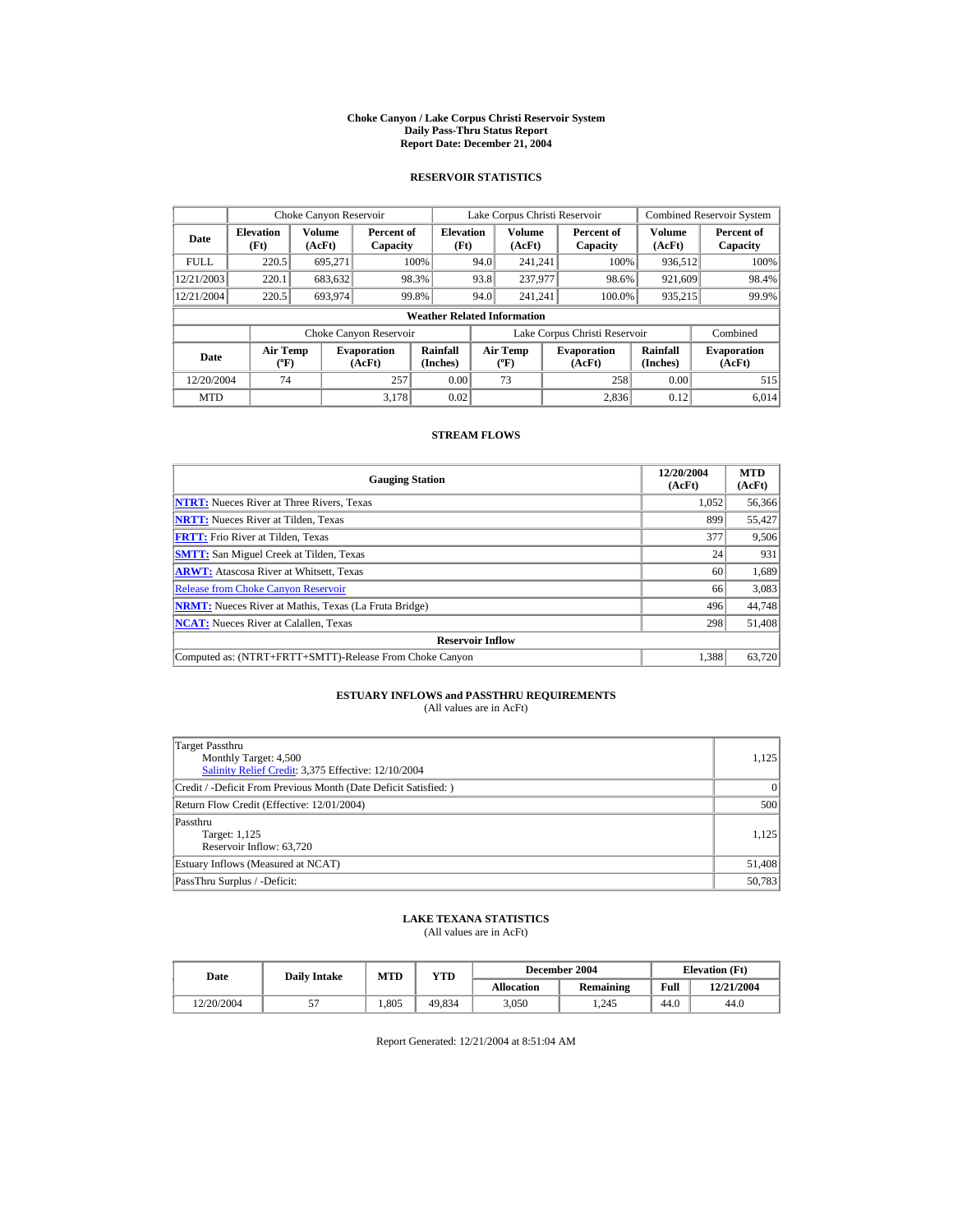#### **Choke Canyon / Lake Corpus Christi Reservoir System Daily Pass-Thru Status Report Report Date: December 22, 2004**

## **RESERVOIR STATISTICS**

|             | Choke Canyon Reservoir                      |                  |                              |                          | Lake Corpus Christi Reservoir |                                             |  |                               |                      | <b>Combined Reservoir System</b> |  |  |
|-------------|---------------------------------------------|------------------|------------------------------|--------------------------|-------------------------------|---------------------------------------------|--|-------------------------------|----------------------|----------------------------------|--|--|
| Date        | <b>Elevation</b><br>(Ft)                    | Volume<br>(AcFt) | Percent of<br>Capacity       | <b>Elevation</b><br>(Ft) |                               | Volume<br>(AcFt)                            |  | Percent of<br>Capacity        | Volume<br>(AcFt)     | Percent of<br>Capacity           |  |  |
| <b>FULL</b> | 220.5                                       | 695.271          |                              | 100%                     | 94.0                          | 241.241                                     |  | 100%                          | 936,512              | 100%                             |  |  |
| 12/22/2003  | 220.1                                       | 683,632          |                              | 98.3%                    | 93.8                          | 237,403                                     |  | 98.4%                         | 921,035              | 98.3%                            |  |  |
| 12/22/2004  | 220.5                                       | 694.233          |                              | 99.9%                    | 94.0                          | 241.241                                     |  | 100.0%                        | 935,474              | 99.9%                            |  |  |
|             | <b>Weather Related Information</b>          |                  |                              |                          |                               |                                             |  |                               |                      |                                  |  |  |
|             |                                             |                  | Choke Canyon Reservoir       |                          |                               |                                             |  | Lake Corpus Christi Reservoir |                      | Combined                         |  |  |
| Date        | <b>Air Temp</b><br>$({}^{\circ}\mathrm{F})$ |                  | <b>Evaporation</b><br>(AcFt) | Rainfall<br>(Inches)     |                               | <b>Air Temp</b><br>$({}^{\circ}\mathbf{F})$ |  | <b>Evaporation</b><br>(AcFt)  | Rainfall<br>(Inches) | <b>Evaporation</b><br>(AcFt)     |  |  |
| 12/21/2004  | 76                                          |                  | 181                          | 0.00                     |                               | 79                                          |  | 179                           | 0.00                 | 360                              |  |  |
| <b>MTD</b>  |                                             |                  | 3.359                        | 0.02                     |                               |                                             |  | 3.015                         | 0.12                 | 6.374                            |  |  |

### **STREAM FLOWS**

| <b>Gauging Station</b>                                       | 12/21/2004<br>(AcFt) | <b>MTD</b><br>(AcFt) |
|--------------------------------------------------------------|----------------------|----------------------|
| <b>NTRT:</b> Nueces River at Three Rivers, Texas             | 1,022                | 57,388               |
| <b>NRTT:</b> Nueces River at Tilden, Texas                   | 875                  | 56,303               |
| <b>FRTT:</b> Frio River at Tilden, Texas                     | 377                  | 9,883                |
| <b>SMTT:</b> San Miguel Creek at Tilden, Texas               | 22                   | 953                  |
| <b>ARWT:</b> Atascosa River at Whitsett, Texas               | 58                   | 1,747                |
| <b>Release from Choke Canvon Reservoir</b>                   | 66                   | 3,148                |
| <b>NRMT:</b> Nueces River at Mathis, Texas (La Fruta Bridge) | 1.179                | 45,927               |
| <b>NCAT:</b> Nueces River at Calallen, Texas                 | 232                  | 51,640               |
| <b>Reservoir Inflow</b>                                      |                      |                      |
| Computed as: (NTRT+FRTT+SMTT)-Release From Choke Canyon      | 1.356                | 65,076               |

# **ESTUARY INFLOWS and PASSTHRU REQUIREMENTS**<br>(All values are in AcFt)

| Target Passthru<br>Monthly Target: 4,500<br>Salinity Relief Credit: 3,375 Effective: 12/10/2004 | 1,125  |
|-------------------------------------------------------------------------------------------------|--------|
| Credit / -Deficit From Previous Month (Date Deficit Satisfied:)                                 | 0      |
| Return Flow Credit (Effective: 12/01/2004)                                                      | 500    |
| Passthru<br>Target: 1,125<br>Reservoir Inflow: 65,076                                           | 1.125  |
| Estuary Inflows (Measured at NCAT)                                                              | 51,640 |
| PassThru Surplus / -Deficit:                                                                    | 51,015 |

## **LAKE TEXANA STATISTICS**

(All values are in AcFt)

| Date       | <b>Daily Intake</b> | MTD  | $\mathbf{v_{TD}}$ |                   | December 2004 | <b>Elevation</b> (Ft) |            |
|------------|---------------------|------|-------------------|-------------------|---------------|-----------------------|------------|
|            |                     |      |                   | <b>Allocation</b> | Remaining     | Full                  | 12/22/2004 |
| 12/21/2004 | 56                  | .861 | 49.891            | 3.050             | . 189         | 44.0                  | 44.0       |

Report Generated: 12/22/2004 at 8:38:33 AM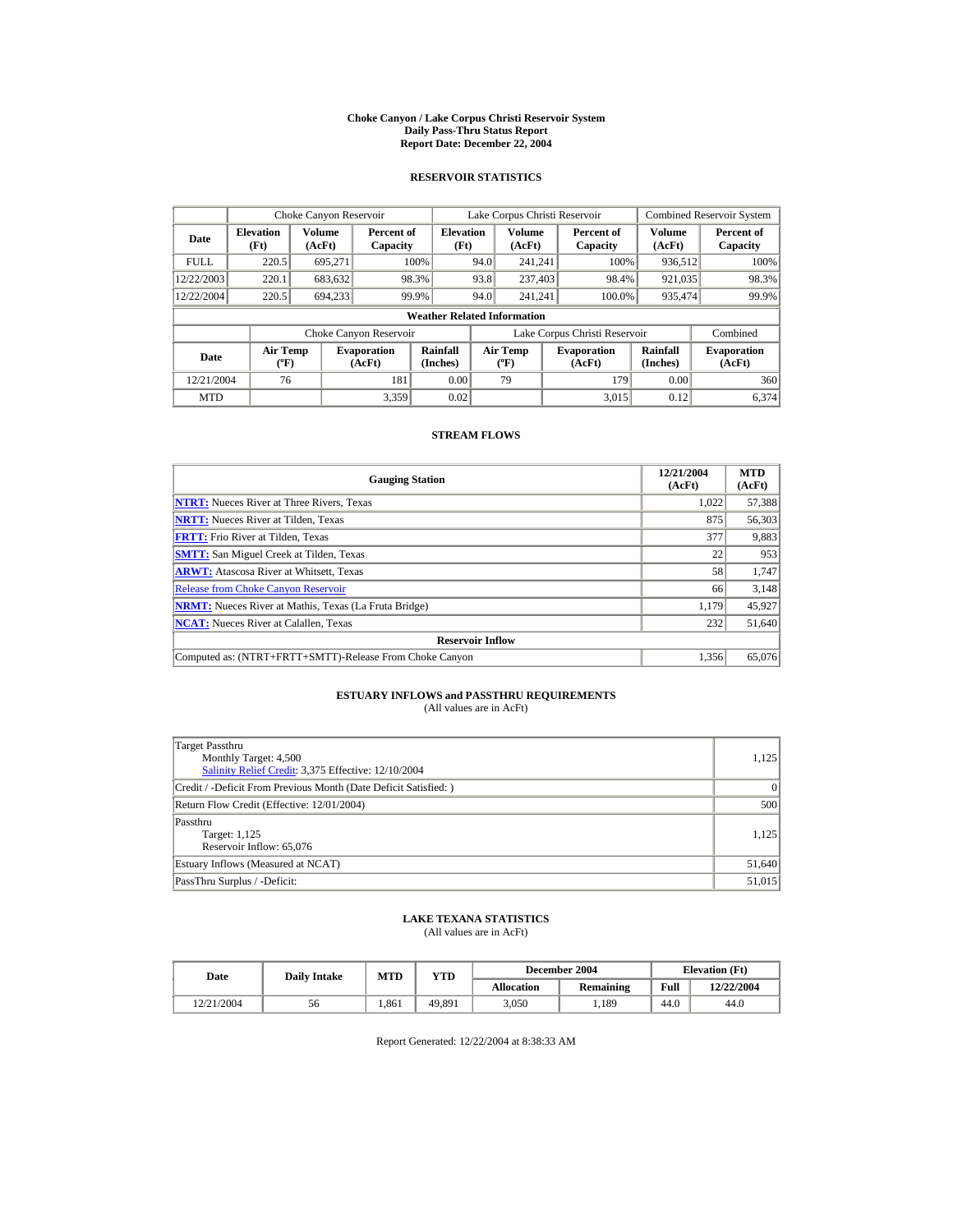#### **Choke Canyon / Lake Corpus Christi Reservoir System Daily Pass-Thru Status Report Report Date: December 23, 2004**

## **RESERVOIR STATISTICS**

|             | Choke Canyon Reservoir                      |                  |                              |                          | Lake Corpus Christi Reservoir |                                           |  |                               |                      | <b>Combined Reservoir System</b> |  |  |
|-------------|---------------------------------------------|------------------|------------------------------|--------------------------|-------------------------------|-------------------------------------------|--|-------------------------------|----------------------|----------------------------------|--|--|
| Date        | <b>Elevation</b><br>(Ft)                    | Volume<br>(AcFt) | Percent of<br>Capacity       | <b>Elevation</b><br>(Ft) |                               | Volume<br>(AcFt)                          |  | Percent of<br>Capacity        | Volume<br>(AcFt)     | Percent of<br>Capacity           |  |  |
| <b>FULL</b> | 220.5                                       | 695.271          |                              | 100%                     | 94.0                          | 241.241                                   |  | 100%                          | 936,512              | 100%                             |  |  |
| 12/23/2003  | 220.0                                       | 683,374          |                              | 98.3%                    | 93.9                          | 239,318                                   |  | 99.2%                         | 922,692              | 98.5%                            |  |  |
| 12/23/2004  | 220.5                                       | 693.974          |                              | 99.8%                    | 94.0                          | 241.241                                   |  | 100.0%                        | 935,215              | 99.9%                            |  |  |
|             | <b>Weather Related Information</b>          |                  |                              |                          |                               |                                           |  |                               |                      |                                  |  |  |
|             |                                             |                  | Choke Canyon Reservoir       |                          |                               |                                           |  | Lake Corpus Christi Reservoir |                      | Combined                         |  |  |
| Date        | <b>Air Temp</b><br>$({}^{\circ}\mathrm{F})$ |                  | <b>Evaporation</b><br>(AcFt) | Rainfall<br>(Inches)     |                               | <b>Air Temp</b><br>$({}^{\circ}\text{F})$ |  | <b>Evaporation</b><br>(AcFt)  | Rainfall<br>(Inches) | <b>Evaporation</b><br>(AcFt)     |  |  |
| 12/22/2004  | 58                                          |                  | 227                          | 0.00                     |                               | 57                                        |  | 247                           | 0.00                 | 474                              |  |  |
| <b>MTD</b>  |                                             |                  | 3.586                        | 0.02                     |                               |                                           |  | 3.262                         | 0.12                 | 6.848                            |  |  |

### **STREAM FLOWS**

| <b>Gauging Station</b>                                       | 12/22/2004<br>(AcFt) | <b>MTD</b><br>(AcFt) |
|--------------------------------------------------------------|----------------------|----------------------|
| <b>NTRT:</b> Nueces River at Three Rivers, Texas             | 996                  | 58,385               |
| <b>NRTT:</b> Nueces River at Tilden, Texas                   | 854                  | 57,156               |
| <b>FRTT:</b> Frio River at Tilden, Texas                     | 377                  | 10,260               |
| <b>SMTT:</b> San Miguel Creek at Tilden, Texas               | 22                   | 975                  |
| <b>ARWT:</b> Atascosa River at Whitsett, Texas               | 58                   | 1,804                |
| <b>Release from Choke Canyon Reservoir</b>                   | 66                   | 3,214                |
| <b>NRMT:</b> Nueces River at Mathis, Texas (La Fruta Bridge) | 1.171                | 47,098               |
| <b>NCAT:</b> Nueces River at Calallen, Texas                 | 740                  | 52,380               |
| <b>Reservoir Inflow</b>                                      |                      |                      |
| Computed as: (NTRT+FRTT+SMTT)-Release From Choke Canyon      | 1.330                | 66,406               |

# **ESTUARY INFLOWS and PASSTHRU REQUIREMENTS**<br>(All values are in AcFt)

| Target Passthru<br>Monthly Target: 4,500<br>Salinity Relief Credit: 3,375 Effective: 12/10/2004 | 1,125  |
|-------------------------------------------------------------------------------------------------|--------|
| Credit / -Deficit From Previous Month (Date Deficit Satisfied:)                                 | 0      |
| Return Flow Credit (Effective: 12/01/2004)                                                      | 500    |
| Passthru<br>Target: 1,125<br>Reservoir Inflow: 66,406                                           | 1.125  |
| Estuary Inflows (Measured at NCAT)                                                              | 52,380 |
| PassThru Surplus / -Deficit:                                                                    | 51,755 |

## **LAKE TEXANA STATISTICS**

(All values are in AcFt)

| Date       | <b>Daily Intake</b> | MTD   | $\mathbf{v_{TD}}$ |                   | December 2004 | <b>Elevation</b> (Ft) |            |
|------------|---------------------|-------|-------------------|-------------------|---------------|-----------------------|------------|
|            |                     |       |                   | <b>Allocation</b> | Remaining     | Full                  | 12/23/2004 |
| 12/22/2004 | 56                  | 1.918 | 49.947            | 3.050             | 1.132         | 44.0                  | 44.0       |

Report Generated: 12/23/2004 at 8:30:42 AM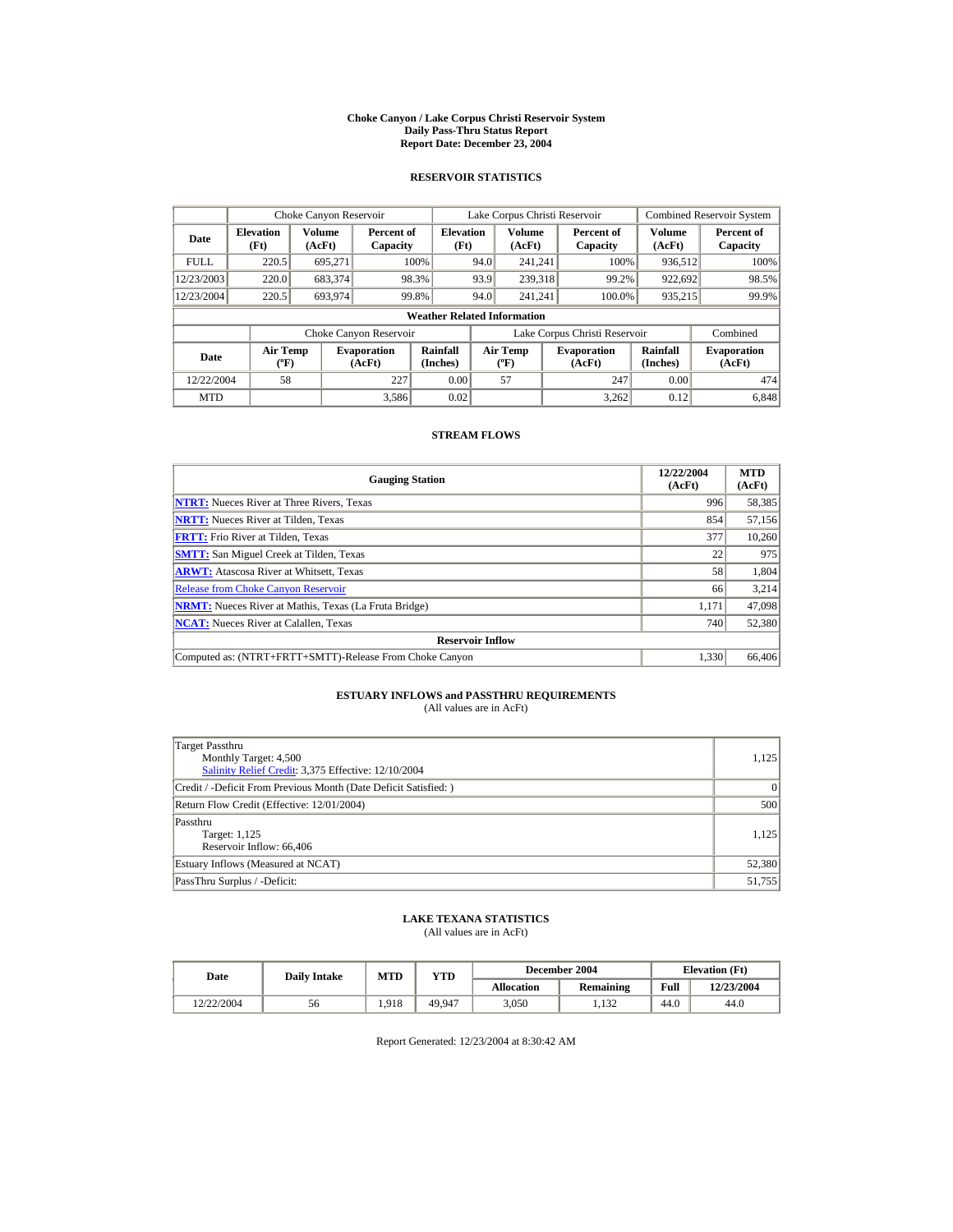#### **Choke Canyon / Lake Corpus Christi Reservoir System Daily Pass-Thru Status Report Report Date: December 24, 2004**

## **RESERVOIR STATISTICS**

|             | Choke Canyon Reservoir                      |                  |                              |                          | Lake Corpus Christi Reservoir               |                  |  |                               |                      | <b>Combined Reservoir System</b> |  |  |
|-------------|---------------------------------------------|------------------|------------------------------|--------------------------|---------------------------------------------|------------------|--|-------------------------------|----------------------|----------------------------------|--|--|
| Date        | <b>Elevation</b><br>(Ft)                    | Volume<br>(AcFt) | Percent of<br>Capacity       | <b>Elevation</b><br>(Ft) |                                             | Volume<br>(AcFt) |  | Percent of<br>Capacity        | Volume<br>(AcFt)     | Percent of<br>Capacity           |  |  |
| <b>FULL</b> | 220.5                                       | 695.271          |                              | 100%                     | 94.0                                        | 241.241          |  | 100%                          | 936,512              | 100%                             |  |  |
| 12/24/2003  | 220.0                                       | 682,860          |                              | 98.2%                    | 93.8                                        | 238,168          |  | 98.7%                         | 921,028              | 98.3%                            |  |  |
| 12/24/2004  | 220.4                                       | 693.715          |                              | 99.8%                    | 94.0                                        | 241.241          |  | 100.0%                        | 934,956              | 99.8%                            |  |  |
|             | <b>Weather Related Information</b>          |                  |                              |                          |                                             |                  |  |                               |                      |                                  |  |  |
|             |                                             |                  | Choke Canyon Reservoir       |                          |                                             |                  |  | Lake Corpus Christi Reservoir |                      | Combined                         |  |  |
| Date        | <b>Air Temp</b><br>$({}^{\circ}\mathrm{F})$ |                  | <b>Evaporation</b><br>(AcFt) | Rainfall<br>(Inches)     | <b>Air Temp</b><br>$({}^{\circ}\mathbf{F})$ |                  |  | <b>Evaporation</b><br>(AcFt)  | Rainfall<br>(Inches) | <b>Evaporation</b><br>(AcFt)     |  |  |
| 12/23/2004  | 46                                          |                  | 227                          | 0.00                     |                                             | 41               |  | 123                           | 0.00                 | 350                              |  |  |
| <b>MTD</b>  |                                             |                  | 3.813                        | 0.02                     |                                             |                  |  | 3,385                         | 0.12                 | 7.198                            |  |  |

### **STREAM FLOWS**

| <b>Gauging Station</b>                                       | 12/23/2004<br>(AcFt) | <b>MTD</b><br>(AcFt) |
|--------------------------------------------------------------|----------------------|----------------------|
| <b>NTRT:</b> Nueces River at Three Rivers, Texas             | 969                  | 59,353               |
| <b>NRTT:</b> Nueces River at Tilden, Texas                   | 830                  | 57,986               |
| <b>FRTT:</b> Frio River at Tilden, Texas                     | 373                  | 10,634               |
| <b>SMTT:</b> San Miguel Creek at Tilden, Texas               | 20                   | 994                  |
| <b>ARWT:</b> Atascosa River at Whitsett, Texas               | 56                   | 1,860                |
| <b>Release from Choke Canyon Reservoir</b>                   | 66                   | 3,279                |
| <b>NRMT:</b> Nueces River at Mathis, Texas (La Fruta Bridge) | 504                  | 47,602               |
| <b>NCAT:</b> Nueces River at Calallen, Texas                 | 798                  | 53,178               |
| <b>Reservoir Inflow</b>                                      |                      |                      |
| Computed as: (NTRT+FRTT+SMTT)-Release From Choke Canyon      | 1.296                | 67,702               |

# **ESTUARY INFLOWS and PASSTHRU REQUIREMENTS**<br>(All values are in AcFt)

| Target Passthru<br>Monthly Target: 4,500<br>Salinity Relief Credit: 3,375 Effective: 12/10/2004 | 1,125  |
|-------------------------------------------------------------------------------------------------|--------|
| Credit / -Deficit From Previous Month (Date Deficit Satisfied:)                                 | 0      |
| Return Flow Credit (Effective: 12/01/2004)                                                      | 500    |
| Passthru<br>Target: 1,125<br>Reservoir Inflow: 67,702                                           | 1.125  |
| Estuary Inflows (Measured at NCAT)                                                              | 53,178 |
| PassThru Surplus / -Deficit:                                                                    | 52,553 |

## **LAKE TEXANA STATISTICS**

(All values are in AcFt)

| Date       | <b>Daily Intake</b> | MTD   | $_{\rm VTD}$ |                   | December 2004 | <b>Elevation</b> (Ft) |            |
|------------|---------------------|-------|--------------|-------------------|---------------|-----------------------|------------|
|            |                     |       |              | <b>Allocation</b> | Remaining     | Full                  | 12/24/2004 |
| 12/23/2004 | 56                  | 1.974 | 50.004       | 3.050             | .076          | 44.0                  | 44.0       |

Report Generated: 12/24/2004 at 8:23:50 AM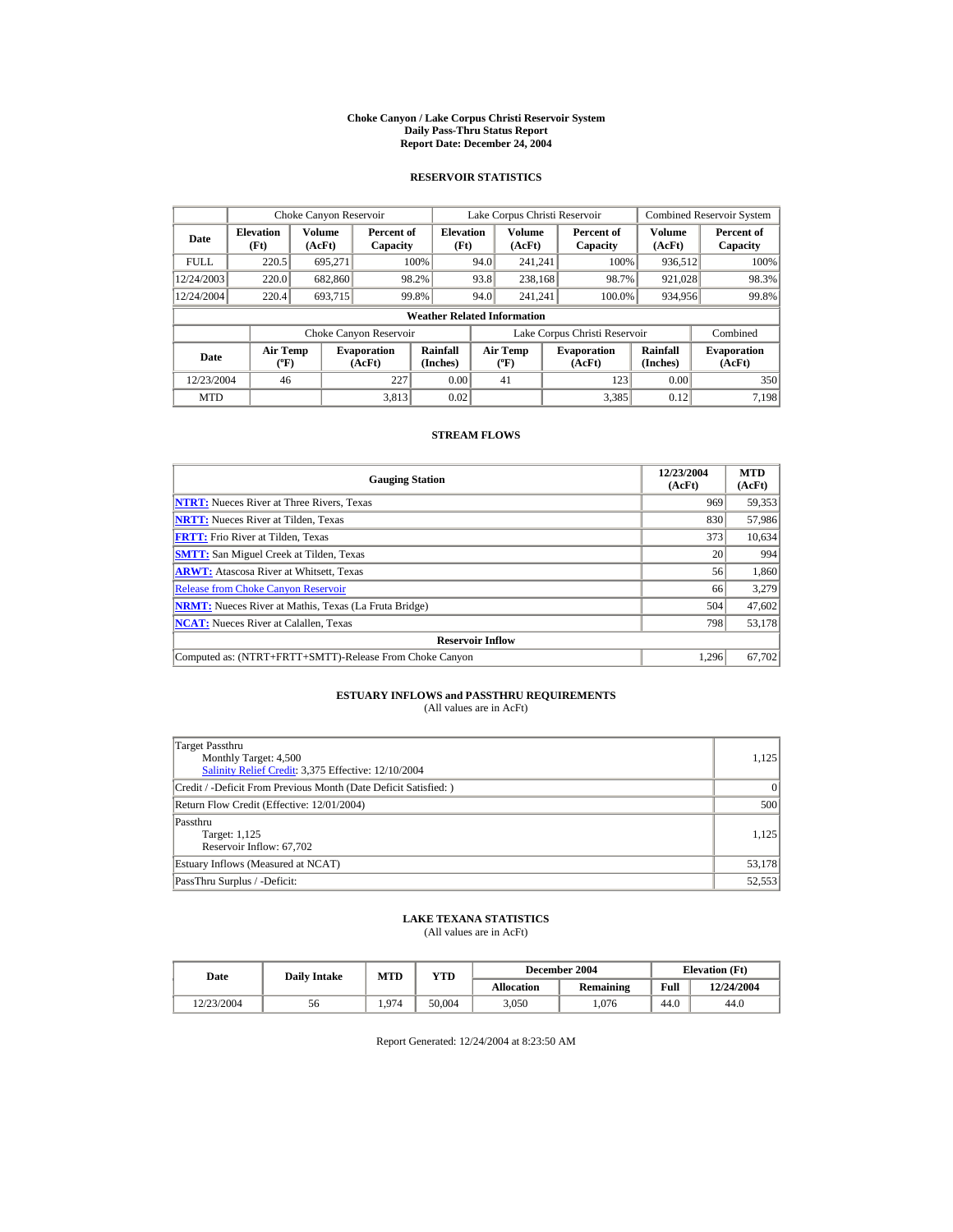#### **Choke Canyon / Lake Corpus Christi Reservoir System Daily Pass-Thru Status Report Report Date: December 25, 2004**

## **RESERVOIR STATISTICS**

|             | Choke Canyon Reservoir                      |                  |                              |                          | Lake Corpus Christi Reservoir |                                           |  |                               |                      | <b>Combined Reservoir System</b> |  |  |
|-------------|---------------------------------------------|------------------|------------------------------|--------------------------|-------------------------------|-------------------------------------------|--|-------------------------------|----------------------|----------------------------------|--|--|
| Date        | <b>Elevation</b><br>(Ft)                    | Volume<br>(AcFt) | Percent of<br>Capacity       | <b>Elevation</b><br>(Ft) |                               | Volume<br>(AcFt)                          |  | Percent of<br>Capacity        | Volume<br>(AcFt)     | Percent of<br>Capacity           |  |  |
| <b>FULL</b> | 220.5                                       | 695.271          |                              | 100%                     | 94.0                          | 241.241                                   |  | 100%                          | 936,512              | 100%                             |  |  |
| 12/25/2003  | 220.0                                       | 682,860          |                              | 98.2%                    | 93.8                          | 237,977                                   |  | 98.6%                         | 920,837              | 98.3%                            |  |  |
| 12/25/2004  | 220.5                                       | 694.752          |                              | 99.9%                    | 94.0                          | 241.241                                   |  | 100.0%                        | 935,993              | 99.9%                            |  |  |
|             | <b>Weather Related Information</b>          |                  |                              |                          |                               |                                           |  |                               |                      |                                  |  |  |
|             |                                             |                  | Choke Canyon Reservoir       |                          |                               |                                           |  | Lake Corpus Christi Reservoir |                      | Combined                         |  |  |
| Date        | <b>Air Temp</b><br>$({}^{\circ}\mathrm{F})$ |                  | <b>Evaporation</b><br>(AcFt) | Rainfall<br>(Inches)     |                               | <b>Air Temp</b><br>$({}^{\circ}\text{F})$ |  | <b>Evaporation</b><br>(AcFt)  | Rainfall<br>(Inches) | <b>Evaporation</b><br>(AcFt)     |  |  |
| 12/24/2004  | 35                                          |                  | Pan Froze                    | 0.40                     |                               | 34                                        |  | Pan Froze                     | 1.47                 | $\Omega$                         |  |  |
| <b>MTD</b>  |                                             |                  | 3.813                        | 0.42                     |                               |                                           |  | 3.385                         | 1.59                 | 7.198                            |  |  |

### **STREAM FLOWS**

| <b>Gauging Station</b>                                       | 12/24/2004<br>(AcFt) | <b>MTD</b><br>(AcFt) |
|--------------------------------------------------------------|----------------------|----------------------|
| <b>NTRT:</b> Nueces River at Three Rivers, Texas             | 953                  | 60,306               |
| <b>NRTT:</b> Nueces River at Tilden, Texas                   | 804                  | 58,790               |
| <b>FRTT:</b> Frio River at Tilden, Texas                     | 373                  | 11,007               |
| <b>SMTT:</b> San Miguel Creek at Tilden, Texas               | 20                   | 1,014                |
| <b>ARWT:</b> Atascosa River at Whitsett, Texas               | 54                   | 1,914                |
| <b>Release from Choke Canyon Reservoir</b>                   | 66                   | 3,345                |
| <b>NRMT:</b> Nueces River at Mathis, Texas (La Fruta Bridge) | 830                  | 48,432               |
| <b>NCAT:</b> Nueces River at Calallen, Texas                 | 369                  | 53,547               |
| <b>Reservoir Inflow</b>                                      |                      |                      |
| Computed as: (NTRT+FRTT+SMTT)-Release From Choke Canyon      | 1.280                | 68,983               |

# **ESTUARY INFLOWS and PASSTHRU REQUIREMENTS**<br>(All values are in AcFt)

| Target Passthru<br>Monthly Target: 4,500<br>Salinity Relief Credit: 3,375 Effective: 12/10/2004 | 1,125  |
|-------------------------------------------------------------------------------------------------|--------|
| Credit / -Deficit From Previous Month (Date Deficit Satisfied:)                                 | 0      |
| Return Flow Credit (Effective: 12/01/2004)                                                      | 500    |
| Passthru<br>Target: 1,125<br>Reservoir Inflow: 68,983                                           | 1.125  |
| Estuary Inflows (Measured at NCAT)                                                              | 53,547 |
| PassThru Surplus / -Deficit:                                                                    | 52,922 |

## **LAKE TEXANA STATISTICS**

(All values are in AcFt)

| Date       | <b>Daily Intake</b> | <b>MTD</b> | YTD    |                   | December 2004 | <b>Elevation</b> (Ft) |            |
|------------|---------------------|------------|--------|-------------------|---------------|-----------------------|------------|
|            |                     |            |        | <b>Allocation</b> | Remaining     | Full                  | 12/25/2004 |
| 12/24/2004 | 56                  | 2.030      | 50,060 | 3.050             | .020          | 44.0                  | 44.0       |

Report Generated: 12/27/2004 at 9:40:13 AM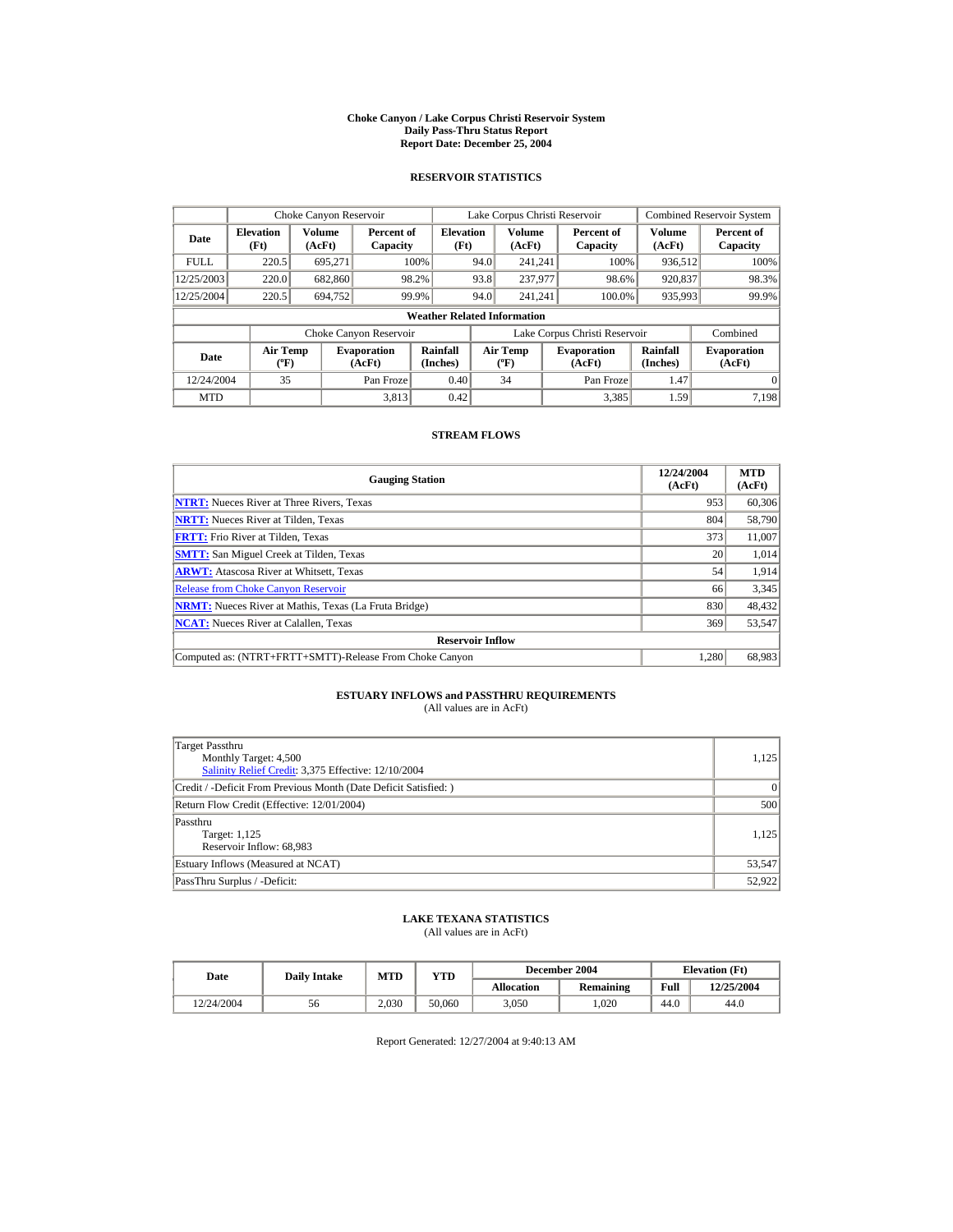#### **Choke Canyon / Lake Corpus Christi Reservoir System Daily Pass-Thru Status Report Report Date: December 26, 2004**

## **RESERVOIR STATISTICS**

|             | Choke Canyon Reservoir                      |                  |                              |                          | Lake Corpus Christi Reservoir |                                           |  |                               |                      | <b>Combined Reservoir System</b> |  |  |
|-------------|---------------------------------------------|------------------|------------------------------|--------------------------|-------------------------------|-------------------------------------------|--|-------------------------------|----------------------|----------------------------------|--|--|
| Date        | <b>Elevation</b><br>(Ft)                    | Volume<br>(AcFt) | Percent of<br>Capacity       | <b>Elevation</b><br>(Ft) |                               | Volume<br>(AcFt)                          |  | Percent of<br>Capacity        | Volume<br>(AcFt)     | Percent of<br>Capacity           |  |  |
| <b>FULL</b> | 220.5                                       | 695.271          |                              | 100%                     | 94.0                          | 241.241                                   |  | 100%                          | 936,512              | 100%                             |  |  |
| 12/26/2003  | 220.0                                       | 682,860          |                              | 98.2%                    | 93.8                          | 237,977                                   |  | 98.6%                         | 920,837              | 98.3%                            |  |  |
| 12/26/2004  | 220.5                                       | 694.233          |                              | 99.9%                    | 94.0                          | 241.241                                   |  | 100.0%                        | 935,474              | 99.9%                            |  |  |
|             | <b>Weather Related Information</b>          |                  |                              |                          |                               |                                           |  |                               |                      |                                  |  |  |
|             |                                             |                  | Choke Canyon Reservoir       |                          |                               |                                           |  | Lake Corpus Christi Reservoir |                      | Combined                         |  |  |
| Date        | <b>Air Temp</b><br>$({}^{\circ}\mathrm{F})$ |                  | <b>Evaporation</b><br>(AcFt) | Rainfall<br>(Inches)     |                               | <b>Air Temp</b><br>$({}^{\circ}\text{F})$ |  | <b>Evaporation</b><br>(AcFt)  | Rainfall<br>(Inches) | <b>Evaporation</b><br>(AcFt)     |  |  |
| 12/25/2004  | 46                                          |                  | Pan Froze                    | 0.00                     |                               | 47                                        |  | Pan Froze                     | 0.00                 | $\Omega$                         |  |  |
| <b>MTD</b>  |                                             |                  | 3.813                        | 0.42                     |                               |                                           |  | 3.385                         | 1.59                 | 7.198                            |  |  |

### **STREAM FLOWS**

| <b>Gauging Station</b>                                       | 12/25/2004<br>(AcFt) | <b>MTD</b><br>(AcFt) |
|--------------------------------------------------------------|----------------------|----------------------|
| <b>NTRT:</b> Nueces River at Three Rivers, Texas             | 939                  | 61,245               |
| <b>NRTT:</b> Nueces River at Tilden, Texas                   | 788                  | 59,578               |
| <b>FRTT:</b> Frio River at Tilden, Texas                     | 375                  | 11,382               |
| <b>SMTT:</b> San Miguel Creek at Tilden, Texas               | 22                   | 1,036                |
| <b>ARWT:</b> Atascosa River at Whitsett, Texas               | 56                   | 1,969                |
| <b>Release from Choke Canyon Reservoir</b>                   | 66                   | 3,410                |
| <b>NRMT:</b> Nueces River at Mathis, Texas (La Fruta Bridge) | 518                  | 48,950               |
| <b>NCAT:</b> Nueces River at Calallen, Texas                 | 492                  | 54,040               |
| <b>Reservoir Inflow</b>                                      |                      |                      |
| Computed as: (NTRT+FRTT+SMTT)-Release From Choke Canyon      | 1.270                | 70,253               |

# **ESTUARY INFLOWS and PASSTHRU REQUIREMENTS**<br>(All values are in AcFt)

| Target Passthru<br>Monthly Target: 4,500<br>Salinity Relief Credit: 3,375 Effective: 12/10/2004 | 1,125  |
|-------------------------------------------------------------------------------------------------|--------|
| Credit / -Deficit From Previous Month (Date Deficit Satisfied:)                                 | 0      |
| Return Flow Credit (Effective: 12/01/2004)                                                      | 500    |
| Passthru<br>Target: 1,125<br>Reservoir Inflow: 70,253                                           | 1.125  |
| Estuary Inflows (Measured at NCAT)                                                              | 54,040 |
| PassThru Surplus / -Deficit:                                                                    | 53,415 |

## **LAKE TEXANA STATISTICS**

(All values are in AcFt)

| Date       | <b>Daily Intake</b> | <b>MTD</b> | YTD    |                   | December 2004 | <b>Elevation</b> (Ft) |            |
|------------|---------------------|------------|--------|-------------------|---------------|-----------------------|------------|
|            |                     |            |        | <b>Allocation</b> | Remaining     | Full                  | 12/26/2004 |
| 12/25/2004 | 56                  | 2.087      | 50.116 | 3.050             | 963           | 44.0                  | 44.0       |

Report Generated: 12/27/2004 at 9:44:02 AM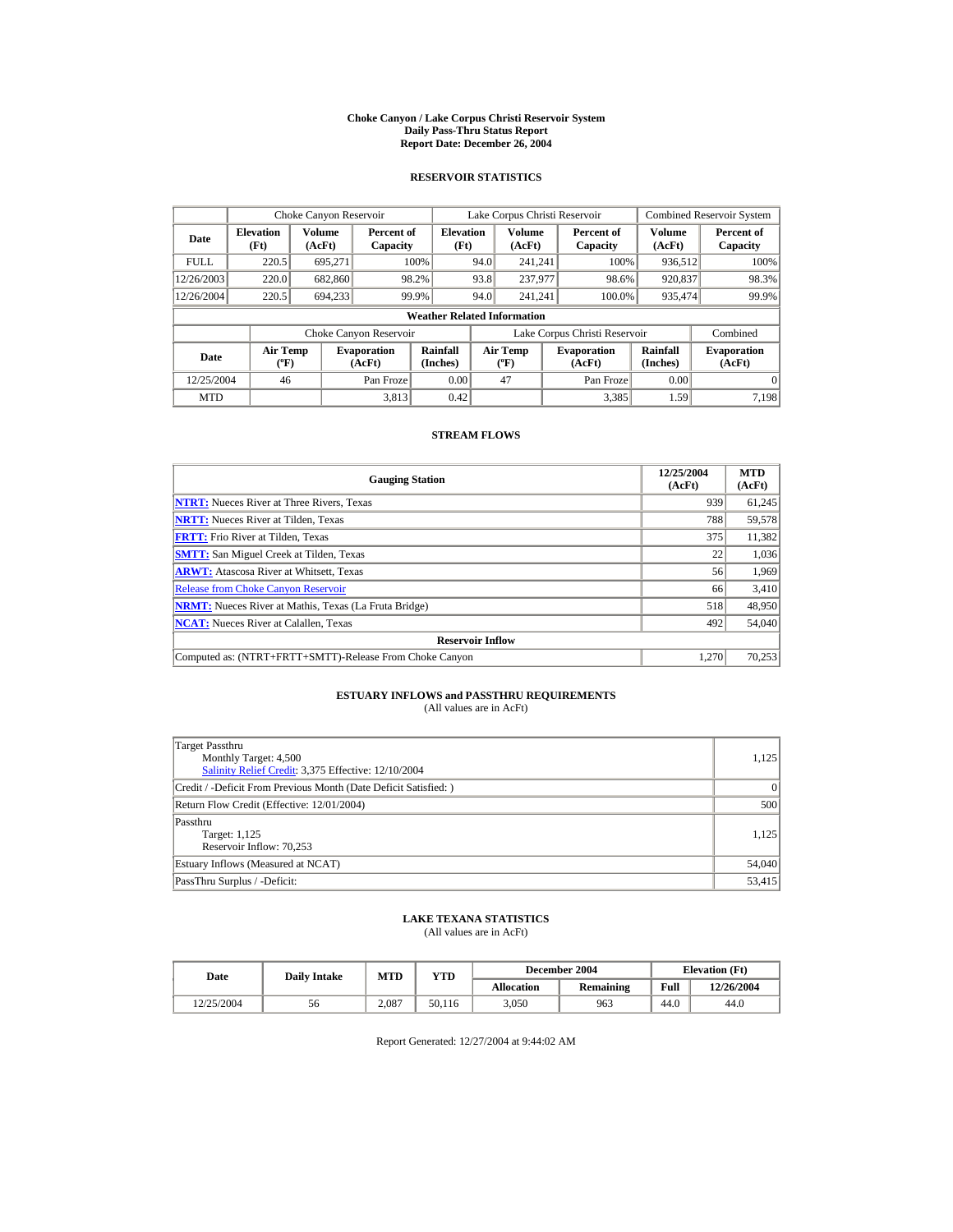#### **Choke Canyon / Lake Corpus Christi Reservoir System Daily Pass-Thru Status Report Report Date: December 27, 2004**

## **RESERVOIR STATISTICS**

|             | Choke Canyon Reservoir                      |                  |                              |                          | Lake Corpus Christi Reservoir |                                             |  |                               | <b>Combined Reservoir System</b> |                              |  |  |
|-------------|---------------------------------------------|------------------|------------------------------|--------------------------|-------------------------------|---------------------------------------------|--|-------------------------------|----------------------------------|------------------------------|--|--|
| Date        | <b>Elevation</b><br>(Ft)                    | Volume<br>(AcFt) | Percent of<br>Capacity       | <b>Elevation</b><br>(Ft) |                               | <b>Volume</b><br>(AcFt)                     |  | Percent of<br>Capacity        | <b>Volume</b><br>(AcFt)          | Percent of<br>Capacity       |  |  |
| <b>FULL</b> | 220.5                                       | 695,271          |                              | 100%                     | 94.0                          | 241.241                                     |  | 100%                          | 936,512                          | 100%                         |  |  |
| 12/27/2003  | 220.0                                       | 683,374          |                              | 98.3%                    | 93.8                          | 237,785                                     |  | 98.6%                         | 921,159                          | 98.4%                        |  |  |
| 12/27/2004  | 220.5                                       | 693.974          |                              | 99.8%                    | 94.0                          | 241.241                                     |  | 100.0%                        | 935,215                          | 99.9%                        |  |  |
|             | <b>Weather Related Information</b>          |                  |                              |                          |                               |                                             |  |                               |                                  |                              |  |  |
|             |                                             |                  | Choke Canyon Reservoir       |                          |                               |                                             |  | Lake Corpus Christi Reservoir |                                  | Combined                     |  |  |
| Date        | <b>Air Temp</b><br>$({}^{\circ}\mathrm{F})$ |                  | <b>Evaporation</b><br>(AcFt) | Rainfall<br>(Inches)     |                               | <b>Air Temp</b><br>$({}^{\circ}\mathbf{F})$ |  | <b>Evaporation</b><br>(AcFt)  | Rainfall<br>(Inches)             | <b>Evaporation</b><br>(AcFt) |  |  |
| 12/26/2004  | 62                                          |                  | 121                          | 0.00                     |                               | 60                                          |  | 22                            | 0.00                             | 143                          |  |  |
| <b>MTD</b>  |                                             |                  | 3,934                        | 0.42                     |                               |                                             |  | 3.407                         | 1.59                             | 7.341                        |  |  |

### **STREAM FLOWS**

| <b>Gauging Station</b>                                       | 12/26/2004<br>(AcFt) | <b>MTD</b><br>(AcFt) |
|--------------------------------------------------------------|----------------------|----------------------|
| <b>NTRT:</b> Nueces River at Three Rivers, Texas             | 909                  | 62,154               |
| <b>NRTT:</b> Nueces River at Tilden, Texas                   | 774                  | 60,352               |
| <b>FRTT:</b> Frio River at Tilden, Texas                     | 375                  | 11,757               |
| <b>SMTT:</b> San Miguel Creek at Tilden, Texas               | 20                   | 1,056                |
| <b>ARWT:</b> Atascosa River at Whitsett, Texas               | 56                   | 2,025                |
| <b>Release from Choke Canvon Reservoir</b>                   | 66                   | 3,476                |
| <b>NRMT:</b> Nueces River at Mathis, Texas (La Fruta Bridge) | 347                  | 49,297               |
| <b>NCAT:</b> Nueces River at Calallen, Texas                 | 302                  | 54,341               |
| <b>Reservoir Inflow</b>                                      |                      |                      |
| Computed as: (NTRT+FRTT+SMTT)-Release From Choke Canyon      | 1.239                | 71,492               |

# **ESTUARY INFLOWS and PASSTHRU REQUIREMENTS**<br>(All values are in AcFt)

| Target Passthru<br>Monthly Target: 4,500<br>Salinity Relief Credit: 3,375 Effective: 12/10/2004 | 1,125  |
|-------------------------------------------------------------------------------------------------|--------|
| Credit / -Deficit From Previous Month (Date Deficit Satisfied:)                                 | 0      |
| Return Flow Credit (Effective: 12/01/2004)                                                      | 500    |
| Passthru<br>Target: 1,125<br>Reservoir Inflow: 71,492                                           | 1.125  |
| Estuary Inflows (Measured at NCAT)                                                              | 54,341 |
| PassThru Surplus / -Deficit:                                                                    | 53,716 |

## **LAKE TEXANA STATISTICS**

(All values are in AcFt)

| Date       | <b>Daily Intake</b> | <b>MTD</b> | YTD    |                   | December 2004 | <b>Elevation</b> (Ft) |            |
|------------|---------------------|------------|--------|-------------------|---------------|-----------------------|------------|
|            |                     |            |        | <b>Allocation</b> | Remaining     | Full                  | 12/27/2004 |
| 12/26/2004 | 56                  | 2.143      | 50.173 | 3.050             | 907           | 44.0                  | 44.0       |

Report Generated: 12/27/2004 at 9:46:37 AM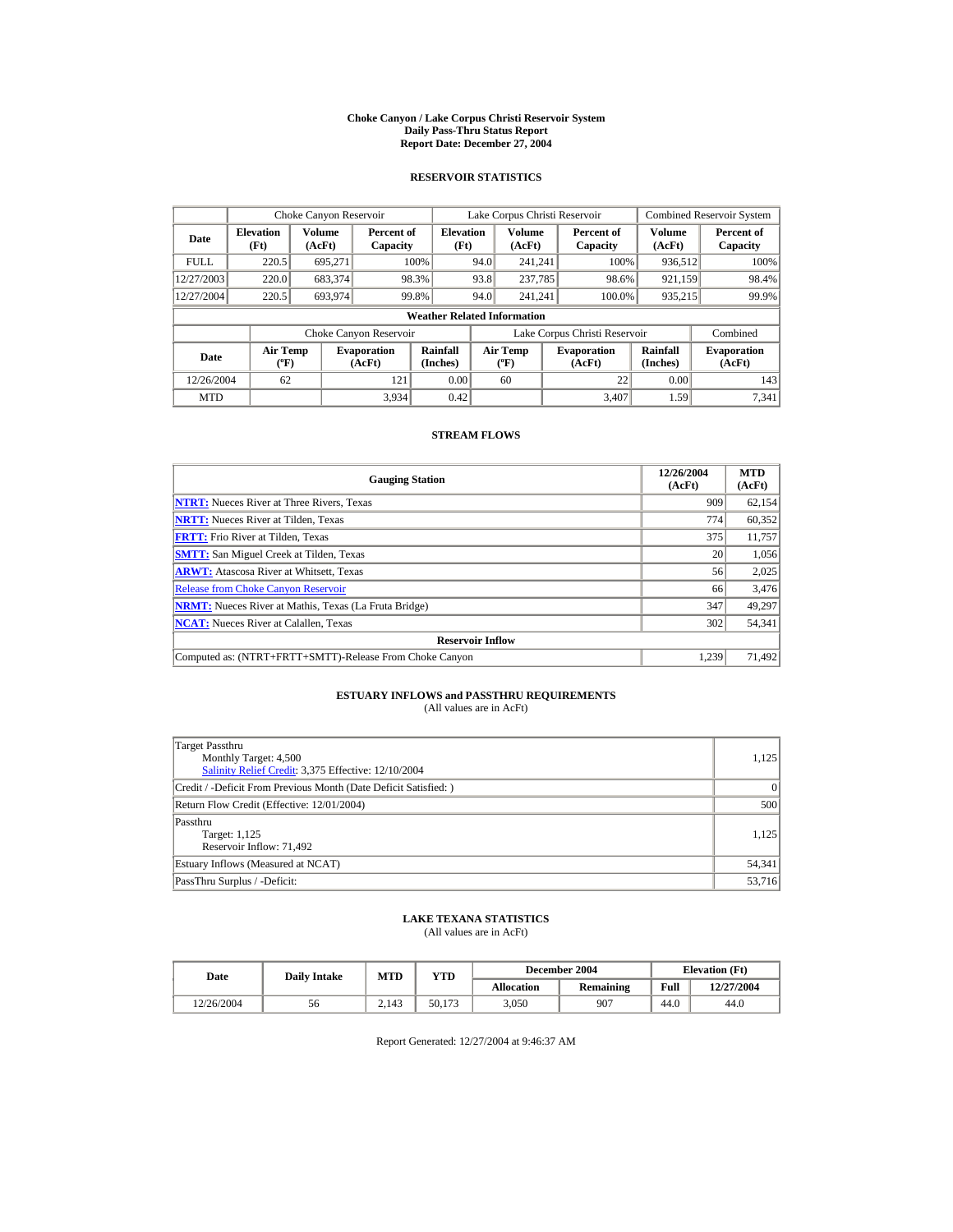#### **Choke Canyon / Lake Corpus Christi Reservoir System Daily Pass-Thru Status Report Report Date: December 28, 2004**

## **RESERVOIR STATISTICS**

|             | Choke Canyon Reservoir                      |                  |                              |                          | Lake Corpus Christi Reservoir |                                           |  |                               |                      | <b>Combined Reservoir System</b> |  |  |
|-------------|---------------------------------------------|------------------|------------------------------|--------------------------|-------------------------------|-------------------------------------------|--|-------------------------------|----------------------|----------------------------------|--|--|
| Date        | <b>Elevation</b><br>(Ft)                    | Volume<br>(AcFt) | Percent of<br>Capacity       | <b>Elevation</b><br>(Ft) |                               | Volume<br>(AcFt)                          |  | Percent of<br>Capacity        | Volume<br>(AcFt)     | Percent of<br>Capacity           |  |  |
| <b>FULL</b> | 220.5                                       | 695.271          |                              | 100%                     | 94.0                          | 241.241                                   |  | 100%                          | 936,512              | 100%                             |  |  |
| 12/28/2003  | 220.1                                       | 683,889          |                              | 98.4%                    | 93.8                          | 238,168                                   |  | 98.7%                         | 922,057              | 98.5%                            |  |  |
| 12/28/2004  | 220.5                                       | 693.974          |                              | 99.8%                    | 94.0                          | 241.241                                   |  | 100.0%                        | 935,215              | 99.9%                            |  |  |
|             | <b>Weather Related Information</b>          |                  |                              |                          |                               |                                           |  |                               |                      |                                  |  |  |
|             |                                             |                  | Choke Canyon Reservoir       |                          |                               |                                           |  | Lake Corpus Christi Reservoir |                      | Combined                         |  |  |
| Date        | <b>Air Temp</b><br>$({}^{\circ}\mathrm{F})$ |                  | <b>Evaporation</b><br>(AcFt) | Rainfall<br>(Inches)     |                               | <b>Air Temp</b><br>$({}^{\circ}\text{F})$ |  | <b>Evaporation</b><br>(AcFt)  | Rainfall<br>(Inches) | <b>Evaporation</b><br>(AcFt)     |  |  |
| 12/27/2004  | 68                                          |                  | 106                          | 0.00                     |                               | 67                                        |  | 79                            | 0.00                 | 185                              |  |  |
| <b>MTD</b>  |                                             |                  | 4.040                        | 0.42                     |                               |                                           |  | 3.486                         | 1.59                 | 7,526                            |  |  |

### **STREAM FLOWS**

| <b>Gauging Station</b>                                       | 12/27/2004<br>(AcFt) | <b>MTD</b><br>(AcFt) |
|--------------------------------------------------------------|----------------------|----------------------|
| <b>NTRT:</b> Nueces River at Three Rivers, Texas             | 891                  | 63,046               |
| <b>NRTT:</b> Nueces River at Tilden, Texas                   | 754                  | 61,106               |
| <b>FRTT:</b> Frio River at Tilden, Texas                     | 371                  | 12,128               |
| <b>SMTT:</b> San Miguel Creek at Tilden, Texas               | 19                   | 1,075                |
| <b>ARWT:</b> Atascosa River at Whitsett, Texas               | 54                   | 2,078                |
| <b>Release from Choke Canyon Reservoir</b>                   | 66                   | 3,541                |
| <b>NRMT:</b> Nueces River at Mathis, Texas (La Fruta Bridge) | 355                  | 49,653               |
| <b>NCAT:</b> Nueces River at Calallen, Texas                 | 135                  | 54,476               |
| <b>Reservoir Inflow</b>                                      |                      |                      |
| Computed as: (NTRT+FRTT+SMTT)-Release From Choke Canyon      | 1.216                | 72,708               |

# **ESTUARY INFLOWS and PASSTHRU REQUIREMENTS**<br>(All values are in AcFt)

| Target Passthru<br>Monthly Target: 4,500<br>Salinity Relief Credit: 3,375 Effective: 12/10/2004 | 1,125  |
|-------------------------------------------------------------------------------------------------|--------|
| Credit / -Deficit From Previous Month (Date Deficit Satisfied:)                                 | 0      |
| Return Flow Credit (Effective: 12/01/2004)                                                      | 500    |
| Passthru<br>Target: 1,125<br>Reservoir Inflow: 72,708                                           | 1.125  |
| Estuary Inflows (Measured at NCAT)                                                              | 54,476 |
| PassThru Surplus / -Deficit:                                                                    | 53,851 |

## **LAKE TEXANA STATISTICS**

(All values are in AcFt)

| Date       | <b>Daily Intake</b> | MTD   | $\mathbf{v_{TD}}$ |                   | December 2004 | <b>Elevation</b> (Ft) |            |
|------------|---------------------|-------|-------------------|-------------------|---------------|-----------------------|------------|
|            |                     |       |                   | <b>Allocation</b> | Remaining     | Full                  | 12/28/2004 |
| 12/27/2004 | <u>. 1</u>          | 2.165 | 50.194            | 3.050             | 885           | 44.0                  | 44.0       |

Report Generated: 12/28/2004 at 8:45:24 AM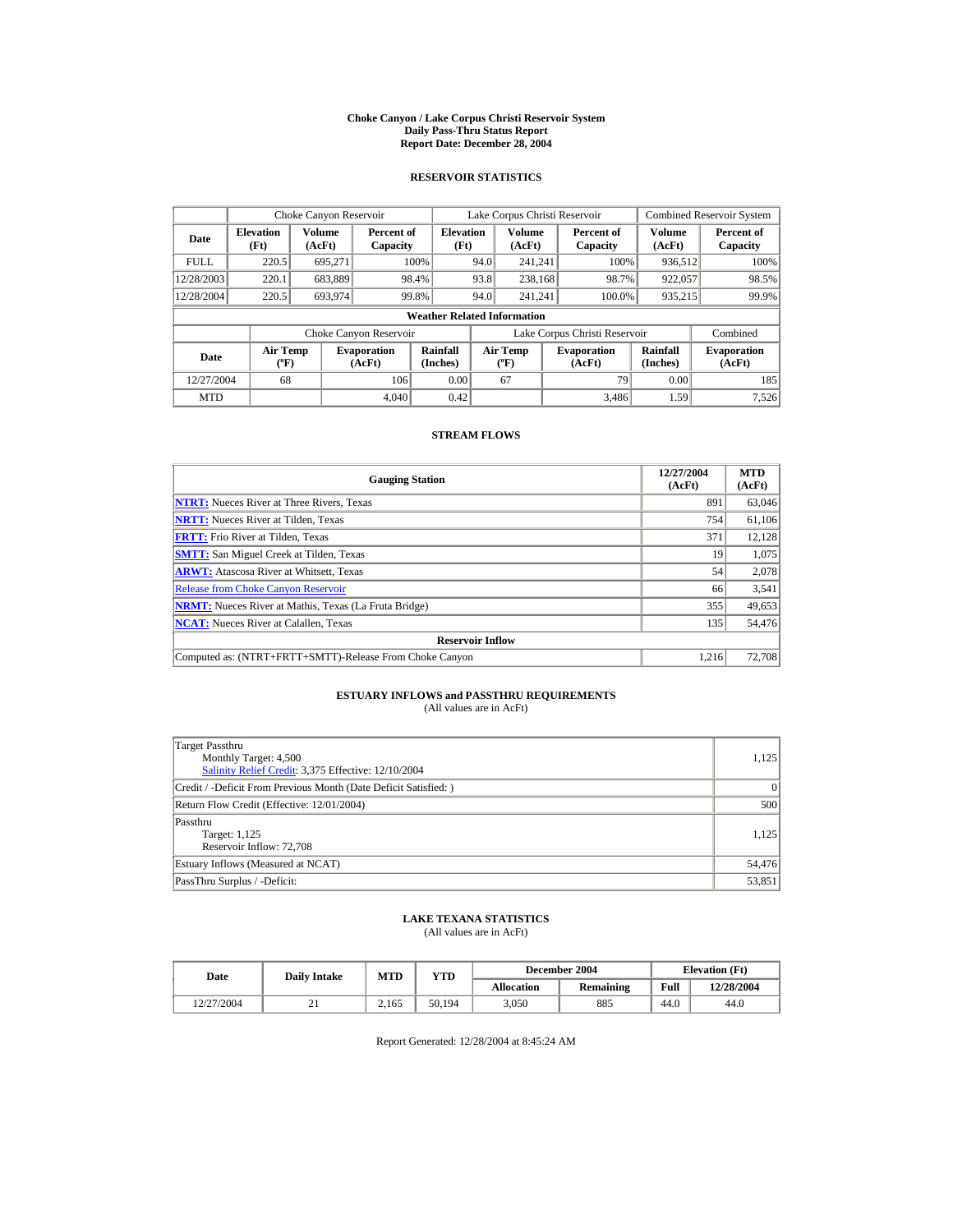#### **Choke Canyon / Lake Corpus Christi Reservoir System Daily Pass-Thru Status Report Report Date: December 29, 2004**

## **RESERVOIR STATISTICS**

|             | Choke Canyon Reservoir                      |                  |                              |                          | Lake Corpus Christi Reservoir |                                             |  |                               |                      | <b>Combined Reservoir System</b> |  |  |
|-------------|---------------------------------------------|------------------|------------------------------|--------------------------|-------------------------------|---------------------------------------------|--|-------------------------------|----------------------|----------------------------------|--|--|
| Date        | <b>Elevation</b><br>(Ft)                    | Volume<br>(AcFt) | Percent of<br>Capacity       | <b>Elevation</b><br>(Ft) |                               | Volume<br>(AcFt)                            |  | Percent of<br>Capacity        | Volume<br>(AcFt)     | Percent of<br>Capacity           |  |  |
| <b>FULL</b> | 220.5                                       | 695.271          |                              | 100%                     | 94.0                          | 241.241                                     |  | 100%                          | 936,512              | 100%                             |  |  |
| 12/29/2003  | 220.1                                       | 684,403          |                              | 98.4%                    | 93.9                          | 238,743                                     |  | 99.0%                         | 923,146              | 98.6%                            |  |  |
| 12/29/2004  | 220.5                                       | 694.233          |                              | 99.9%                    | 94.0                          | 241.241                                     |  | 100.0%                        | 935,474              | 99.9%                            |  |  |
|             | <b>Weather Related Information</b>          |                  |                              |                          |                               |                                             |  |                               |                      |                                  |  |  |
|             |                                             |                  | Choke Canyon Reservoir       |                          |                               |                                             |  | Lake Corpus Christi Reservoir |                      | Combined                         |  |  |
| Date        | <b>Air Temp</b><br>$({}^{\circ}\mathrm{F})$ |                  | <b>Evaporation</b><br>(AcFt) | Rainfall<br>(Inches)     |                               | <b>Air Temp</b><br>$({}^{\circ}\mathbf{F})$ |  | <b>Evaporation</b><br>(AcFt)  | Rainfall<br>(Inches) | <b>Evaporation</b><br>(AcFt)     |  |  |
| 12/28/2004  | 75                                          |                  | 136                          | 0.00                     |                               | 77                                          |  | 135                           | 0.00                 | 271                              |  |  |
| <b>MTD</b>  |                                             |                  | 4.176                        | 0.42                     |                               |                                             |  | 3.621                         | 1.59                 | 7.797                            |  |  |

### **STREAM FLOWS**

| <b>Gauging Station</b>                                       | 12/28/2004<br>(AcFt) | <b>MTD</b><br>(AcFt) |
|--------------------------------------------------------------|----------------------|----------------------|
| <b>NTRT:</b> Nueces River at Three Rivers, Texas             | 873                  | 63,919               |
| <b>NRTT:</b> Nueces River at Tilden, Texas                   | 725                  | 61,831               |
| <b>FRTT:</b> Frio River at Tilden, Texas                     | 365                  | 12,494               |
| <b>SMTT:</b> San Miguel Creek at Tilden, Texas               | 19                   | 1,094                |
| <b>ARWT:</b> Atascosa River at Whitsett, Texas               | 54                   | 2,132                |
| <b>Release from Choke Canyon Reservoir</b>                   | 66                   | 3,607                |
| <b>NRMT:</b> Nueces River at Mathis, Texas (La Fruta Bridge) | 669                  | 50,322               |
| <b>NCAT:</b> Nueces River at Calallen, Texas                 | 117                  | 54,593               |
| <b>Reservoir Inflow</b>                                      |                      |                      |
| Computed as: (NTRT+FRTT+SMTT)-Release From Choke Canyon      | 1.192                | 73,900               |

# **ESTUARY INFLOWS and PASSTHRU REQUIREMENTS**<br>(All values are in AcFt)

| Target Passthru<br>Monthly Target: 4,500<br>Salinity Relief Credit: 3,375 Effective: 12/10/2004 | 1,125  |
|-------------------------------------------------------------------------------------------------|--------|
| Credit / -Deficit From Previous Month (Date Deficit Satisfied:)                                 | 0      |
| Return Flow Credit (Effective: 12/01/2004)                                                      | 500    |
| Passthru<br>Target: 1,125<br>Reservoir Inflow: 73,900                                           | 1.125  |
| Estuary Inflows (Measured at NCAT)                                                              | 54,593 |
| PassThru Surplus / -Deficit:                                                                    | 53,968 |

## **LAKE TEXANA STATISTICS**

(All values are in AcFt)

| Date       | <b>Daily Intake</b> | <b>MTD</b> | VTD    |            | December 2004 | <b>Elevation</b> (Ft) |            |
|------------|---------------------|------------|--------|------------|---------------|-----------------------|------------|
|            |                     |            |        | Allocation | Remaining     | Full                  | 12/29/2004 |
| 12/28/2004 |                     | 2.165      | 50.194 | 3.050      | 885           | 44.0                  | 44.0       |

Report Generated: 12/29/2004 at 8:37:34 AM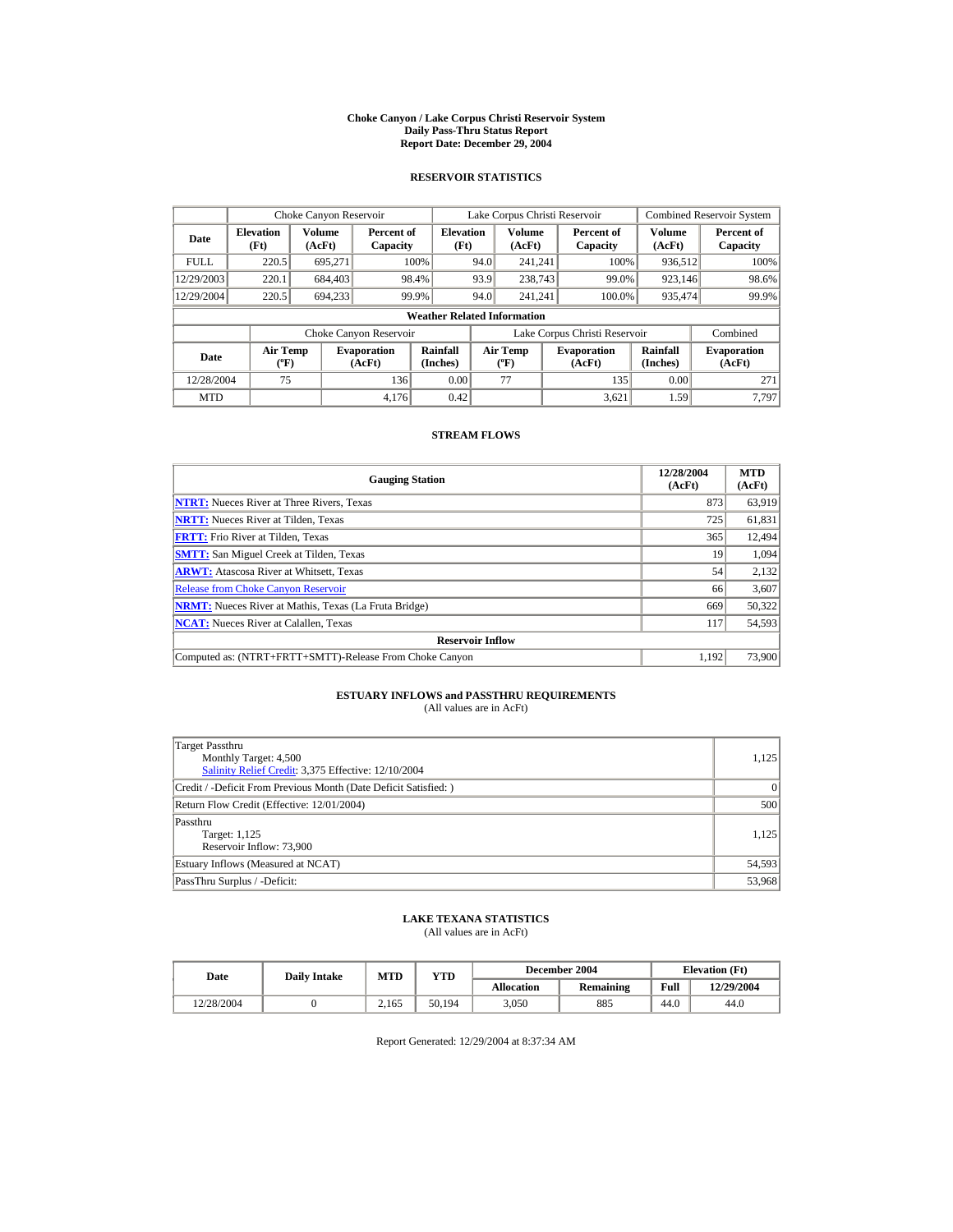#### **Choke Canyon / Lake Corpus Christi Reservoir System Daily Pass-Thru Status Report Report Date: December 30, 2004**

## **RESERVOIR STATISTICS**

|             | Choke Canyon Reservoir                      |                  |                              |                          | Lake Corpus Christi Reservoir |                                             |  |                               |                      | <b>Combined Reservoir System</b> |  |  |
|-------------|---------------------------------------------|------------------|------------------------------|--------------------------|-------------------------------|---------------------------------------------|--|-------------------------------|----------------------|----------------------------------|--|--|
| Date        | <b>Elevation</b><br>(Ft)                    | Volume<br>(AcFt) | Percent of<br>Capacity       | <b>Elevation</b><br>(Ft) |                               | Volume<br>(AcFt)                            |  | Percent of<br>Capacity        | Volume<br>(AcFt)     | Percent of<br>Capacity           |  |  |
| <b>FULL</b> | 220.5                                       | 695.271          |                              | 100%                     | 94.0                          | 241.241                                     |  | 100%                          | 936,512              | 100%                             |  |  |
| 12/30/2003  | 220.1                                       | 683,889          |                              | 98.4%                    | 93.8                          | 237,977                                     |  | 98.6%                         | 921,866              | 98.4%                            |  |  |
| 12/30/2004  | 220.5                                       | 694.233          |                              | 99.9%                    | 94.0                          | 241.241                                     |  | 100.0%                        | 935,474              | 99.9%                            |  |  |
|             | <b>Weather Related Information</b>          |                  |                              |                          |                               |                                             |  |                               |                      |                                  |  |  |
|             |                                             |                  | Choke Canyon Reservoir       |                          |                               |                                             |  | Lake Corpus Christi Reservoir |                      | Combined                         |  |  |
| Date        | <b>Air Temp</b><br>$({}^{\circ}\mathrm{F})$ |                  | <b>Evaporation</b><br>(AcFt) | Rainfall<br>(Inches)     |                               | <b>Air Temp</b><br>$({}^{\circ}\mathbf{F})$ |  | <b>Evaporation</b><br>(AcFt)  | Rainfall<br>(Inches) | <b>Evaporation</b><br>(AcFt)     |  |  |
| 12/29/2004  | 77                                          |                  | 151                          | 0.00                     |                               | 76                                          |  | 112                           | 0.00                 | 263                              |  |  |
| <b>MTD</b>  |                                             |                  | 4.327                        | 0.42                     |                               |                                             |  | 3.733                         | 1.59                 | 8.060                            |  |  |

### **STREAM FLOWS**

| <b>Gauging Station</b>                                       | 12/29/2004<br>(AcFt) | <b>MTD</b><br>(AcFt) |
|--------------------------------------------------------------|----------------------|----------------------|
| <b>NTRT:</b> Nueces River at Three Rivers, Texas             | 844                  | 64,763               |
| <b>NRTT:</b> Nueces River at Tilden, Texas                   | 711                  | 62,541               |
| <b>FRTT:</b> Frio River at Tilden, Texas                     | 359                  | 12,853               |
| <b>SMTT:</b> San Miguel Creek at Tilden, Texas               | 19                   | 1,113                |
| <b>ARWT:</b> Atascosa River at Whitsett, Texas               | 54                   | 2,185                |
| <b>Release from Choke Canvon Reservoir</b>                   | 66                   | 3,672                |
| <b>NRMT:</b> Nueces River at Mathis, Texas (La Fruta Bridge) | 885                  | 51,207               |
| <b>NCAT:</b> Nueces River at Calallen, Texas                 | 330                  | 54,923               |
| <b>Reservoir Inflow</b>                                      |                      |                      |
| Computed as: (NTRT+FRTT+SMTT)-Release From Choke Canyon      | 1,156                | 75,056               |

# **ESTUARY INFLOWS and PASSTHRU REQUIREMENTS**<br>(All values are in AcFt)

| Target Passthru<br>Monthly Target: 4,500<br>Salinity Relief Credit: 3,375 Effective: 12/10/2004 | 1,125  |
|-------------------------------------------------------------------------------------------------|--------|
| Credit / -Deficit From Previous Month (Date Deficit Satisfied:)                                 | 0      |
| Return Flow Credit (Effective: 12/01/2004)                                                      | 500    |
| Passthru<br>Target: 1,125<br>Reservoir Inflow: 75,056                                           | 1.125  |
| Estuary Inflows (Measured at NCAT)                                                              | 54,923 |
| PassThru Surplus / -Deficit:                                                                    | 54,298 |

## **LAKE TEXANA STATISTICS**

(All values are in AcFt)

| Date       | <b>Daily Intake</b> | <b>MTD</b> | VTD    |            | December 2004 | <b>Elevation</b> (Ft) |            |
|------------|---------------------|------------|--------|------------|---------------|-----------------------|------------|
|            |                     |            |        | Allocation | Remaining     | Full                  | 12/30/2004 |
| 12/29/2004 | 34                  | 2.198      | 50.228 | 3.050      | 852           | 44.0                  | 44.0       |

Report Generated: 12/30/2004 at 8:13:37 AM